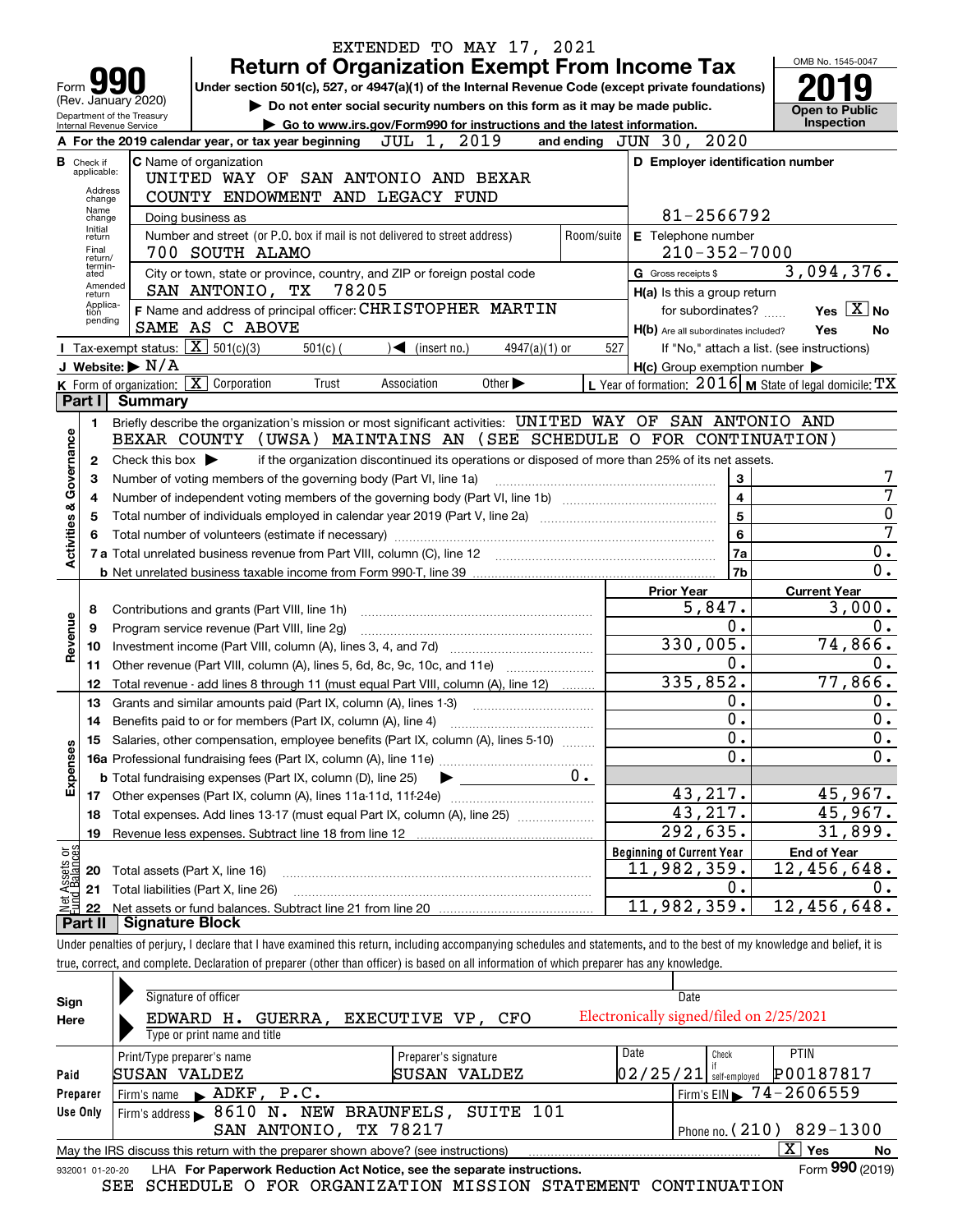|              | Page 2<br><b>Part III Statement of Program Service Accomplishments</b>                                                                       |
|--------------|----------------------------------------------------------------------------------------------------------------------------------------------|
|              | $\overline{\mathbf{x}}$                                                                                                                      |
| 1            | Briefly describe the organization's mission:                                                                                                 |
|              | THE MISSION OF UNITED WAY OF SAN ANTONIO AND BEXAR COUNTY (UWSA)                                                                             |
|              | ENDOWMENT AND LEGACY FUND IS TO MAINTAIN AN ENDOWMENT FUND TO BE USED                                                                        |
|              | FOR THE BENEFIT OF AND IN FURTHERANCE OF THE PURPOSES OF UWSA.                                                                               |
| $\mathbf{2}$ | Did the organization undertake any significant program services during the year which were not listed on the                                 |
|              | $\overline{\mathsf{Yes}\mathrel{\hspace{0.05cm}\mathbf{X}}$ No                                                                               |
|              | If "Yes," describe these new services on Schedule O.                                                                                         |
|              | $\sqrt{}$ Yes $\sqrt{}$ X $\sqrt{}$ No                                                                                                       |
| 3            | Did the organization cease conducting, or make significant changes in how it conducts, any program services?                                 |
|              | If "Yes," describe these changes on Schedule O.                                                                                              |
| 4            | Describe the organization's program service accomplishments for each of its three largest program services, as measured by expenses.         |
|              | Section 501(c)(3) and 501(c)(4) organizations are required to report the amount of grants and allocations to others, the total expenses, and |
|              | revenue, if any, for each program service reported.                                                                                          |
| 4a           | 0. including grants of \$<br>0.<br>) (Revenue \$<br>(Code:<br>) (Expenses \$                                                                 |
|              | UWSA ENDOWMENT AND LEGACY FUND ENSURES THAT UNITED WAY PROGRAMS AND                                                                          |
|              | SERVICES TO CHILDREN, INDIVIDUALS AND FAMILIES IN OUR COMMUNITY                                                                              |
|              | CONTINUE INTO THE FUTURE. A GIFT TO THE ENDOWMENT FUND LEAVES A LEGACY                                                                       |
|              | THAT STRENGTHENS OUR COMMUNITY, IMPROVES LIVES, HELPS US LIVE UNITED,                                                                        |
|              | AND MAKES AN EVERLASTING IMPACT FOR FUTURE GENERATIONS.                                                                                      |
|              |                                                                                                                                              |
|              | UWSA GOALS FOCUS ON CHILDREN WHO ARE HAPPY, HEALTHY AND READY FOR                                                                            |
|              | SCHOOL, STUDENTS WHO GRADUATE FROM HIGH SCHOOL AND BECOME SUCCESSFUL                                                                         |
|              | ADULTS, SELF-SUFFICIENT INDIVIDUALS AND FAMILIES, AND MEETING                                                                                |
|              | RESIDENTS' URGENT AND IMMEDIATE NEEDS.                                                                                                       |
|              | SEE SCHEDULE O FOR CONTINUATION                                                                                                              |
|              |                                                                                                                                              |
| 4b           |                                                                                                                                              |
|              |                                                                                                                                              |
|              |                                                                                                                                              |
|              |                                                                                                                                              |
|              |                                                                                                                                              |
|              |                                                                                                                                              |
|              |                                                                                                                                              |
|              |                                                                                                                                              |
|              |                                                                                                                                              |
|              |                                                                                                                                              |
|              |                                                                                                                                              |
|              |                                                                                                                                              |
|              |                                                                                                                                              |
|              |                                                                                                                                              |
| 4c           | $\left(\text{Code:} \right)$ $\left(\text{Expenses $}\right)$                                                                                |
|              |                                                                                                                                              |
|              |                                                                                                                                              |
|              |                                                                                                                                              |
|              |                                                                                                                                              |
|              |                                                                                                                                              |
|              |                                                                                                                                              |
|              |                                                                                                                                              |
|              |                                                                                                                                              |
|              |                                                                                                                                              |
|              |                                                                                                                                              |
|              |                                                                                                                                              |
|              |                                                                                                                                              |
|              | Other program services (Describe on Schedule O.)                                                                                             |
| 4d           |                                                                                                                                              |
|              | (Revenue \$<br>(Expenses \$<br>including grants of \$                                                                                        |
|              | Total program service expenses                                                                                                               |
|              | Form 990 (2019)<br>SEE SCHEDULE O FOR CONTINUATION(S)<br>932002 01-20-20                                                                     |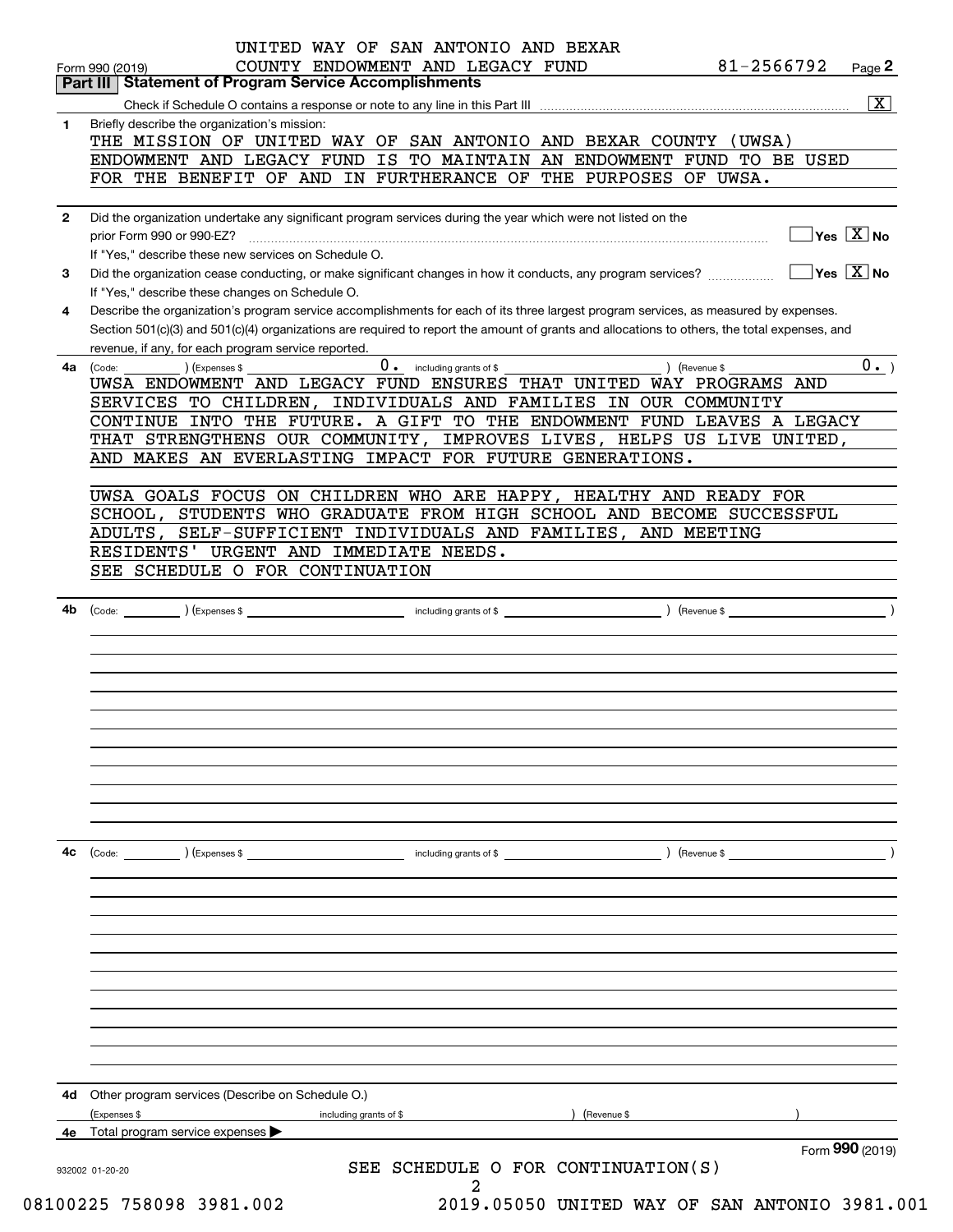# Form 990 (2019) COUNTY ENDOWMENT AND LEGACY FUND 81-2566792 <sub>Page</sub> 3<br>**Part IV | Checklist of Required Schedules**

|     |                                                                                                                                       |                 | Yes | No                      |
|-----|---------------------------------------------------------------------------------------------------------------------------------------|-----------------|-----|-------------------------|
| 1.  | Is the organization described in section 501(c)(3) or 4947(a)(1) (other than a private foundation)?                                   |                 |     |                         |
|     |                                                                                                                                       | 1               | X   |                         |
| 2   |                                                                                                                                       | $\mathbf{2}$    |     | X                       |
| 3   | Did the organization engage in direct or indirect political campaign activities on behalf of or in opposition to candidates for       |                 |     |                         |
|     |                                                                                                                                       | 3               |     | x                       |
| 4   | Section 501(c)(3) organizations. Did the organization engage in lobbying activities, or have a section 501(h) election in effect      |                 |     |                         |
|     |                                                                                                                                       | 4               |     | X                       |
| 5   | Is the organization a section 501(c)(4), 501(c)(5), or 501(c)(6) organization that receives membership dues, assessments, or          |                 |     |                         |
|     |                                                                                                                                       | 5               |     | X                       |
| 6   | Did the organization maintain any donor advised funds or any similar funds or accounts for which donors have the right to             |                 |     |                         |
|     | provide advice on the distribution or investment of amounts in such funds or accounts? If "Yes," complete Schedule D, Part I          | 6               |     | х                       |
| 7   | Did the organization receive or hold a conservation easement, including easements to preserve open space,                             |                 |     |                         |
|     |                                                                                                                                       | $\overline{7}$  |     | х                       |
| 8   | Did the organization maintain collections of works of art, historical treasures, or other similar assets? If "Yes," complete          |                 |     | х                       |
|     |                                                                                                                                       | 8               |     |                         |
| 9   | Did the organization report an amount in Part X, line 21, for escrow or custodial account liability, serve as a custodian for         |                 |     |                         |
|     | amounts not listed in Part X; or provide credit counseling, debt management, credit repair, or debt negotiation services?             |                 |     | х                       |
|     |                                                                                                                                       | 9               |     |                         |
| 10  | Did the organization, directly or through a related organization, hold assets in donor-restricted endowments                          |                 | х   |                         |
|     |                                                                                                                                       | 10              |     |                         |
| 11  | If the organization's answer to any of the following questions is "Yes," then complete Schedule D, Parts VI, VII, VIII, IX, or X      |                 |     |                         |
|     | as applicable.                                                                                                                        |                 |     |                         |
|     | a Did the organization report an amount for land, buildings, and equipment in Part X, line 10? If "Yes," complete Schedule D,         |                 |     | х                       |
|     |                                                                                                                                       | 11a             |     |                         |
|     | <b>b</b> Did the organization report an amount for investments - other securities in Part X, line 12, that is 5% or more of its total | 11 <sub>b</sub> |     | х                       |
|     | c Did the organization report an amount for investments - program related in Part X, line 13, that is 5% or more of its total         |                 |     |                         |
|     |                                                                                                                                       | 11c             |     | х                       |
|     | d Did the organization report an amount for other assets in Part X, line 15, that is 5% or more of its total assets reported in       |                 |     |                         |
|     |                                                                                                                                       | 11d             |     | x                       |
| е   | Did the organization report an amount for other liabilities in Part X, line 25? If "Yes," complete Schedule D, Part X                 | <b>11e</b>      |     | $\overline{\mathbf{x}}$ |
| f.  | Did the organization's separate or consolidated financial statements for the tax year include a footnote that addresses               |                 |     |                         |
|     | the organization's liability for uncertain tax positions under FIN 48 (ASC 740)? If "Yes," complete Schedule D. Part X                | 11f             | х   |                         |
|     | 12a Did the organization obtain separate, independent audited financial statements for the tax year? If "Yes," complete               |                 |     |                         |
|     |                                                                                                                                       | 12a             |     | X                       |
|     | <b>b</b> Was the organization included in consolidated, independent audited financial statements for the tax year?                    |                 |     |                         |
|     | If "Yes," and if the organization answered "No" to line 12a, then completing Schedule D, Parts XI and XII is optional                 | 12 <sub>b</sub> | х   |                         |
| 13  | Is the organization a school described in section $170(b)(1)(A)(ii)?$ If "Yes," complete Schedule E                                   | 13              |     | $\mathbf X$             |
| 14a | Did the organization maintain an office, employees, or agents outside of the United States?                                           | 14a             |     | X                       |
|     | <b>b</b> Did the organization have aggregate revenues or expenses of more than \$10,000 from grantmaking, fundraising, business,      |                 |     |                         |
|     | investment, and program service activities outside the United States, or aggregate foreign investments valued at \$100,000            |                 |     |                         |
|     |                                                                                                                                       | 14b             |     | X                       |
| 15  | Did the organization report on Part IX, column (A), line 3, more than \$5,000 of grants or other assistance to or for any             |                 |     |                         |
|     |                                                                                                                                       | 15              |     | X                       |
| 16  | Did the organization report on Part IX, column (A), line 3, more than \$5,000 of aggregate grants or other assistance to              |                 |     |                         |
|     |                                                                                                                                       | 16              |     | x                       |
| 17  | Did the organization report a total of more than \$15,000 of expenses for professional fundraising services on Part IX,               |                 |     |                         |
|     |                                                                                                                                       | 17              |     | x                       |
| 18  | Did the organization report more than \$15,000 total of fundraising event gross income and contributions on Part VIII, lines          |                 |     |                         |
|     |                                                                                                                                       | 18              |     | x                       |
| 19  | Did the organization report more than \$15,000 of gross income from gaming activities on Part VIII, line 9a? If "Yes."                |                 |     |                         |
|     |                                                                                                                                       | 19              |     | x                       |
| 20a |                                                                                                                                       | 20a             |     | $\mathbf X$             |
| b   | If "Yes" to line 20a, did the organization attach a copy of its audited financial statements to this return?                          | 20 <sub>b</sub> |     |                         |
| 21  | Did the organization report more than \$5,000 of grants or other assistance to any domestic organization or                           |                 |     |                         |
|     |                                                                                                                                       | 21              |     | x                       |
|     | 932003 01-20-20                                                                                                                       |                 |     | Form 990 (2019)         |

3

08100225 758098 3981.002 2019.05050 UNITED WAY OF SAN ANTONIO 3981.001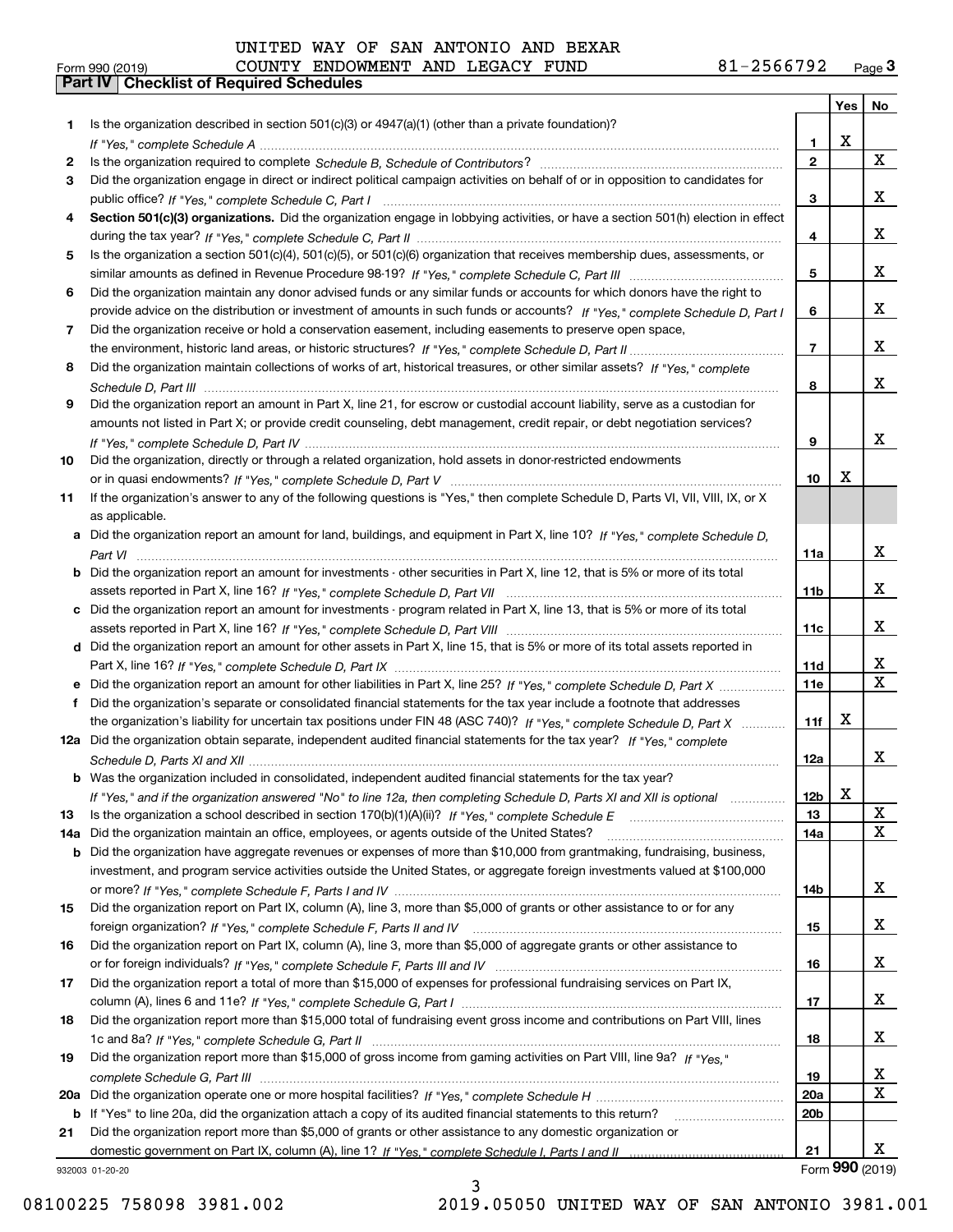|               | 81-2566792<br>COUNTY ENDOWMENT AND LEGACY FUND<br>Form 990 (2019)                                                            |                 |     | Page 4      |
|---------------|------------------------------------------------------------------------------------------------------------------------------|-----------------|-----|-------------|
|               | Part IV   Checklist of Required Schedules (continued)                                                                        |                 |     |             |
|               |                                                                                                                              |                 | Yes | No          |
| 22            | Did the organization report more than \$5,000 of grants or other assistance to or for domestic individuals on                |                 |     |             |
|               |                                                                                                                              | 22              |     | x           |
| 23            | Did the organization answer "Yes" to Part VII, Section A, line 3, 4, or 5 about compensation of the organization's current   |                 |     |             |
|               | and former officers, directors, trustees, key employees, and highest compensated employees? If "Yes," complete               |                 |     |             |
|               |                                                                                                                              | 23              | х   |             |
|               | 24a Did the organization have a tax-exempt bond issue with an outstanding principal amount of more than \$100,000 as of the  |                 |     |             |
|               | last day of the year, that was issued after December 31, 2002? If "Yes," answer lines 24b through 24d and complete           |                 |     |             |
|               |                                                                                                                              | 24a             |     | x           |
|               |                                                                                                                              |                 |     |             |
|               |                                                                                                                              | 24b             |     |             |
|               | c Did the organization maintain an escrow account other than a refunding escrow at any time during the year to defease       |                 |     |             |
|               |                                                                                                                              | 24c             |     |             |
|               |                                                                                                                              | 24d             |     |             |
|               | 25a Section 501(c)(3), 501(c)(4), and 501(c)(29) organizations. Did the organization engage in an excess benefit             |                 |     |             |
|               |                                                                                                                              | 25a             |     | x           |
|               | b Is the organization aware that it engaged in an excess benefit transaction with a disqualified person in a prior year, and |                 |     |             |
|               | that the transaction has not been reported on any of the organization's prior Forms 990 or 990-EZ? If "Yes," complete        |                 |     |             |
|               | Schedule L, Part I                                                                                                           | 25 <sub>b</sub> |     | x           |
| 26            | Did the organization report any amount on Part X, line 5 or 22, for receivables from or payables to any current              |                 |     |             |
|               | or former officer, director, trustee, key employee, creator or founder, substantial contributor, or 35%                      |                 |     |             |
|               |                                                                                                                              | 26              |     | x           |
| 27            | Did the organization provide a grant or other assistance to any current or former officer, director, trustee, key employee,  |                 |     |             |
|               | creator or founder, substantial contributor or employee thereof, a grant selection committee member, or to a 35% controlled  |                 |     |             |
|               | entity (including an employee thereof) or family member of any of these persons? If "Yes," complete Schedule L, Part III     | 27              |     | х           |
|               | Was the organization a party to a business transaction with one of the following parties (see Schedule L, Part IV            |                 |     |             |
| 28            |                                                                                                                              |                 |     |             |
|               | instructions, for applicable filing thresholds, conditions, and exceptions):                                                 |                 |     |             |
|               | a A current or former officer, director, trustee, key employee, creator or founder, or substantial contributor? If           |                 |     |             |
|               |                                                                                                                              | 28a             |     | х           |
|               |                                                                                                                              | 28b             |     | X           |
|               | c A 35% controlled entity of one or more individuals and/or organizations described in lines 28a or 28b? If                  |                 |     |             |
|               |                                                                                                                              | 28c             |     | х           |
| 29            |                                                                                                                              | 29              |     | $\mathbf X$ |
| 30            | Did the organization receive contributions of art, historical treasures, or other similar assets, or qualified conservation  |                 |     |             |
|               |                                                                                                                              | 30              |     | х           |
| 31            | Did the organization liquidate, terminate, or dissolve and cease operations? If "Yes," complete Schedule N, Part I           | 31              |     | $\mathbf X$ |
|               | Did the organization sell, exchange, dispose of, or transfer more than 25% of its net assets? If "Yes," complete             |                 |     |             |
|               |                                                                                                                              | 32              |     | X           |
| 33            | Did the organization own 100% of an entity disregarded as separate from the organization under Regulations                   |                 |     |             |
|               |                                                                                                                              | 33              |     | x           |
| 34            | Was the organization related to any tax-exempt or taxable entity? If "Yes," complete Schedule R, Part II, III, or IV, and    |                 |     |             |
|               |                                                                                                                              | 34              | х   |             |
|               | 35a Did the organization have a controlled entity within the meaning of section 512(b)(13)?                                  | 35a             |     | X           |
|               | b If "Yes" to line 35a, did the organization receive any payment from or engage in any transaction with a controlled entity  |                 |     |             |
|               |                                                                                                                              |                 |     |             |
|               |                                                                                                                              | 35b             |     |             |
| 36            | Section 501(c)(3) organizations. Did the organization make any transfers to an exempt non-charitable related organization?   |                 |     |             |
|               |                                                                                                                              | 36              |     | x           |
| 37            | Did the organization conduct more than 5% of its activities through an entity that is not a related organization             |                 |     |             |
|               |                                                                                                                              | 37              |     | х           |
| 38            | Did the organization complete Schedule O and provide explanations in Schedule O for Part VI, lines 11b and 19?               |                 |     |             |
|               | Note: All Form 990 filers are required to complete Schedule O Martin Martin Martin Martin Martin Martin Martin               | 38              | х   |             |
| <b>Part V</b> | <b>Statements Regarding Other IRS Filings and Tax Compliance</b>                                                             |                 |     |             |
|               | Check if Schedule O contains a response or note to any line in this Part V                                                   |                 |     |             |
|               |                                                                                                                              |                 | Yes | No          |
|               | 0<br>1a                                                                                                                      |                 |     |             |
|               | 0<br><b>b</b> Enter the number of Forms W-2G included in line 1a. Enter -0- if not applicable<br>1b                          |                 |     |             |
|               | c Did the organization comply with backup withholding rules for reportable payments to vendors and reportable gaming         |                 |     |             |
|               |                                                                                                                              | 1c              |     |             |

932004 01-20-20

08100225 758098 3981.002 2019.05050 UNITED WAY OF SAN ANTONIO 3981.001

Form (2019) **990**

4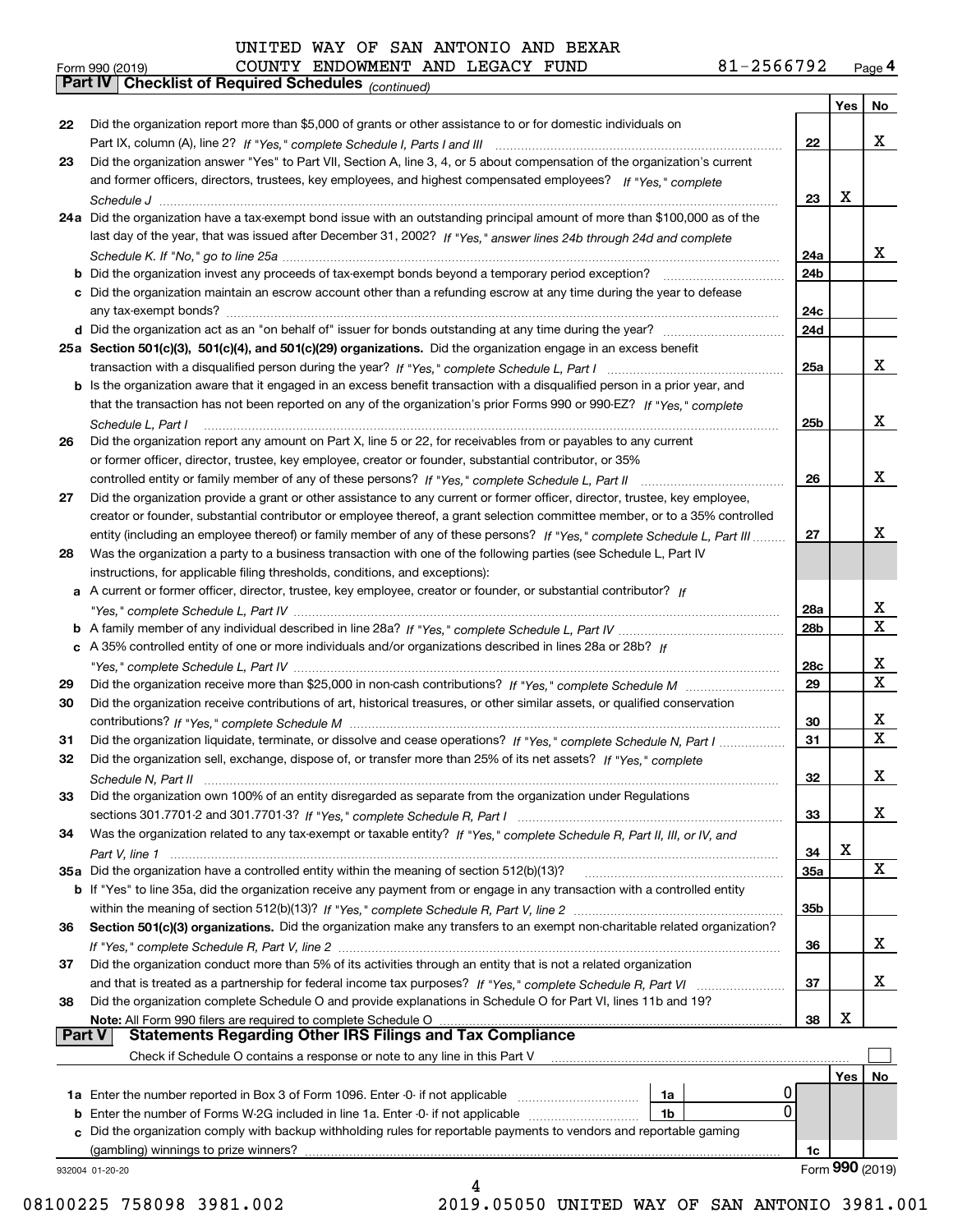|               | Form 990 (2019) | COUNTY ENDOWMENT AND LEGACY FUND                                                                                                                |                 | 81-2566792 |            |     | $Page$ <sup>5</sup> |
|---------------|-----------------|-------------------------------------------------------------------------------------------------------------------------------------------------|-----------------|------------|------------|-----|---------------------|
| <b>Part V</b> |                 | Statements Regarding Other IRS Filings and Tax Compliance (continued)                                                                           |                 |            |            |     |                     |
|               |                 |                                                                                                                                                 |                 |            |            | Yes | No                  |
|               |                 | 2a Enter the number of employees reported on Form W-3, Transmittal of Wage and Tax Statements,                                                  |                 |            |            |     |                     |
|               |                 | filed for the calendar year ending with or within the year covered by this return                                                               | 2a              | 0          |            |     |                     |
|               |                 |                                                                                                                                                 |                 |            | 2b         |     |                     |
|               |                 |                                                                                                                                                 |                 |            |            |     |                     |
|               |                 | 3a Did the organization have unrelated business gross income of \$1,000 or more during the year?                                                |                 |            | 3a         |     | х                   |
|               |                 |                                                                                                                                                 |                 |            | 3b         |     |                     |
|               |                 | 4a At any time during the calendar year, did the organization have an interest in, or a signature or other authority over, a                    |                 |            |            |     |                     |
|               |                 |                                                                                                                                                 |                 |            | 4a         |     | x                   |
|               |                 | <b>b</b> If "Yes," enter the name of the foreign country $\blacktriangleright$                                                                  |                 |            |            |     |                     |
|               |                 | See instructions for filing requirements for FinCEN Form 114, Report of Foreign Bank and Financial Accounts (FBAR).                             |                 |            |            |     |                     |
| 5a            |                 | Was the organization a party to a prohibited tax shelter transaction at any time during the tax year?                                           |                 |            | 5а         |     | x                   |
| b             |                 |                                                                                                                                                 |                 |            | 5b         |     | $\mathbf X$         |
| c             |                 |                                                                                                                                                 |                 |            | 5c         |     |                     |
|               |                 | 6a Does the organization have annual gross receipts that are normally greater than \$100,000, and did the organization solicit                  |                 |            |            |     |                     |
|               |                 | any contributions that were not tax deductible as charitable contributions?                                                                     |                 |            | 6a         |     | x                   |
|               |                 | b If "Yes," did the organization include with every solicitation an express statement that such contributions or gifts                          |                 |            |            |     |                     |
|               |                 | were not tax deductible?                                                                                                                        |                 |            | 6b         |     |                     |
| 7             |                 | Organizations that may receive deductible contributions under section 170(c).                                                                   |                 |            |            |     |                     |
| a             |                 | Did the organization receive a payment in excess of \$75 made partly as a contribution and partly for goods and services provided to the payor? |                 |            | 7a         |     | х                   |
| b             |                 | If "Yes," did the organization notify the donor of the value of the goods or services provided?                                                 |                 |            | 7b         |     |                     |
|               |                 | Did the organization sell, exchange, or otherwise dispose of tangible personal property for which it was required                               |                 |            |            |     |                     |
|               |                 |                                                                                                                                                 |                 |            | 7c         |     | х                   |
| d             |                 |                                                                                                                                                 | 7d              |            |            |     |                     |
| е             |                 |                                                                                                                                                 |                 |            | 7e         |     | X                   |
| f             |                 | Did the organization, during the year, pay premiums, directly or indirectly, on a personal benefit contract?                                    |                 |            | 7f         |     | X                   |
| g             |                 | If the organization received a contribution of qualified intellectual property, did the organization file Form 8899 as required?                |                 |            | 7g         |     |                     |
| h.            |                 | If the organization received a contribution of cars, boats, airplanes, or other vehicles, did the organization file a Form 1098-C?              |                 |            | 7h         |     |                     |
| 8             |                 | Sponsoring organizations maintaining donor advised funds. Did a donor advised fund maintained by the                                            |                 |            |            |     |                     |
|               |                 | sponsoring organization have excess business holdings at any time during the year?                                                              |                 |            | 8          |     |                     |
| 9             |                 | Sponsoring organizations maintaining donor advised funds.                                                                                       |                 |            |            |     |                     |
| a             |                 | Did the sponsoring organization make any taxable distributions under section 4966?                                                              |                 |            | 9а         |     |                     |
| b             |                 | Did the sponsoring organization make a distribution to a donor, donor advisor, or related person?                                               |                 |            | 9b         |     |                     |
| 10            |                 | Section 501(c)(7) organizations. Enter:                                                                                                         |                 |            |            |     |                     |
|               |                 |                                                                                                                                                 | 10a             |            |            |     |                     |
|               |                 | Gross receipts, included on Form 990, Part VIII, line 12, for public use of club facilities                                                     | 10b             |            |            |     |                     |
| 11            |                 | Section 501(c)(12) organizations. Enter:                                                                                                        |                 |            |            |     |                     |
| a             |                 | Gross income from members or shareholders                                                                                                       | 11a             |            |            |     |                     |
|               |                 | b Gross income from other sources (Do not net amounts due or paid to other sources against                                                      |                 |            |            |     |                     |
|               |                 |                                                                                                                                                 | 11b             |            |            |     |                     |
|               |                 | 12a Section 4947(a)(1) non-exempt charitable trusts. Is the organization filing Form 990 in lieu of Form 1041?                                  |                 |            | 12a        |     |                     |
|               |                 | <b>b</b> If "Yes," enter the amount of tax-exempt interest received or accrued during the year <i>manument</i>                                  | 12 <sub>b</sub> |            |            |     |                     |
| 13            |                 | Section 501(c)(29) qualified nonprofit health insurance issuers.                                                                                |                 |            |            |     |                     |
|               |                 | <b>a</b> Is the organization licensed to issue qualified health plans in more than one state?                                                   |                 |            | <b>13a</b> |     |                     |
|               |                 | Note: See the instructions for additional information the organization must report on Schedule O.                                               |                 |            |            |     |                     |
|               |                 | <b>b</b> Enter the amount of reserves the organization is required to maintain by the states in which the                                       |                 |            |            |     |                     |
|               |                 |                                                                                                                                                 | 13 <sub>b</sub> |            |            |     |                     |
|               |                 |                                                                                                                                                 | 13c             |            |            |     |                     |
| 14a           |                 | Did the organization receive any payments for indoor tanning services during the tax year?                                                      |                 |            | 14a        |     | х                   |
|               |                 | <b>b</b> If "Yes," has it filed a Form 720 to report these payments? If "No," provide an explanation on Schedule O                              |                 |            | 14b        |     |                     |
| 15            |                 | Is the organization subject to the section 4960 tax on payment(s) of more than \$1,000,000 in remuneration or                                   |                 |            |            |     |                     |
|               |                 |                                                                                                                                                 |                 |            | 15         |     | х                   |
|               |                 | If "Yes," see instructions and file Form 4720, Schedule N.                                                                                      |                 |            |            |     |                     |
| 16            |                 | Is the organization an educational institution subject to the section 4968 excise tax on net investment income?                                 |                 |            | 16         |     | X                   |
|               |                 | If "Yes," complete Form 4720, Schedule O.                                                                                                       |                 |            |            |     |                     |

5

Form (2019) **990**

932005 01-20-20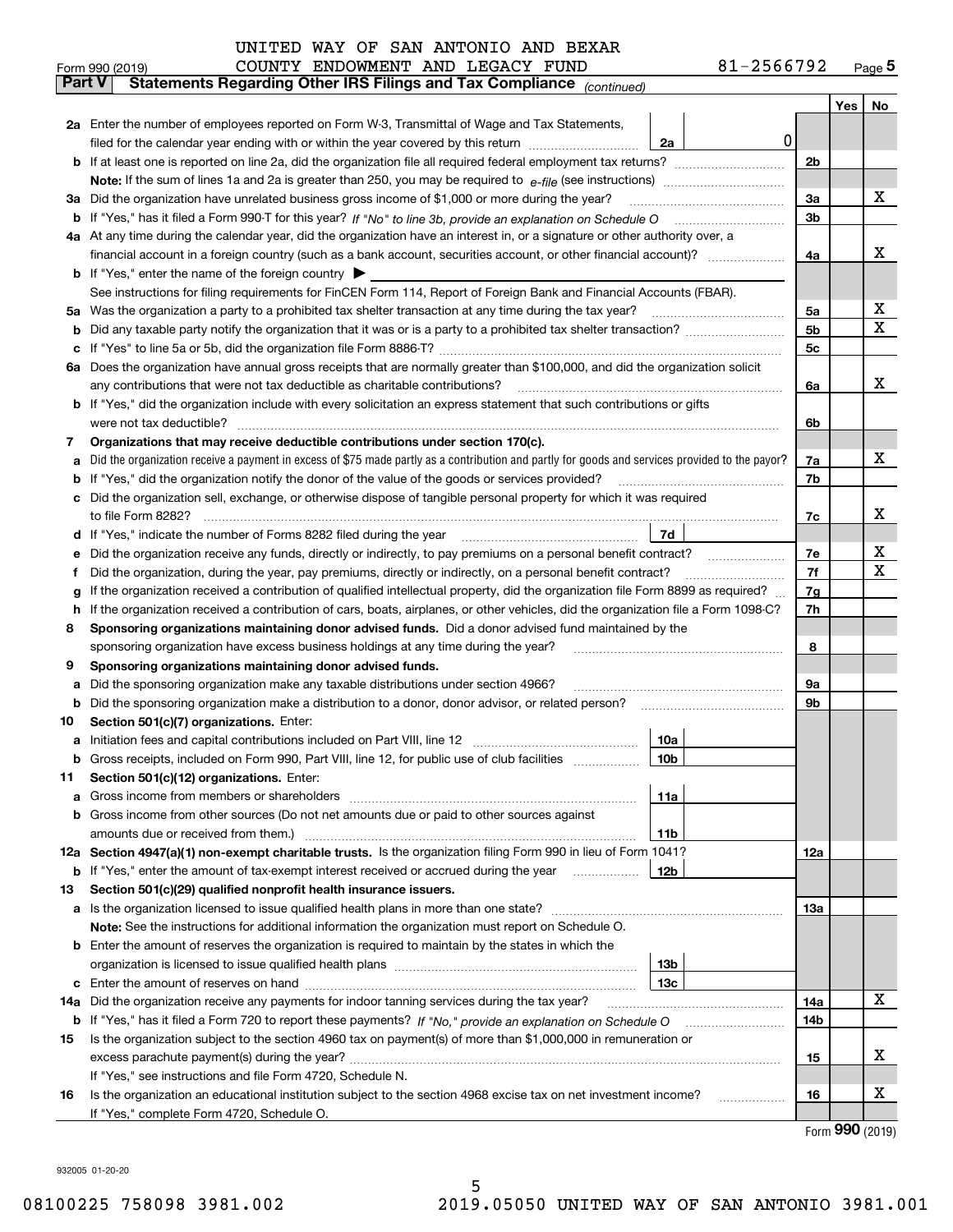| Form 990 (2019) |  | COUNTY ENDOWMENT AND LEGACY FUND |  | 81-2566792                                                                                                                  | $P_{\text{aqe}}$ 6 |
|-----------------|--|----------------------------------|--|-----------------------------------------------------------------------------------------------------------------------------|--------------------|
|                 |  |                                  |  | Part VI Governance, Management, and Disclosure For each "Yes" response to lines 2 through 7b below, and for a "No" response |                    |
|                 |  |                                  |  | to line 8a, 8b, or 10b below, describe the circumstances, processes, or changes on Schedule O. See instructions.            |                    |

|     | Check if Schedule O contains a response or note to any line in this Part VI                                                                                                                                                    |                 |             | $\overline{\mathbf{x}}$ |
|-----|--------------------------------------------------------------------------------------------------------------------------------------------------------------------------------------------------------------------------------|-----------------|-------------|-------------------------|
|     | <b>Section A. Governing Body and Management</b>                                                                                                                                                                                |                 |             |                         |
|     |                                                                                                                                                                                                                                |                 | Yes         | No                      |
|     | 1a<br><b>1a</b> Enter the number of voting members of the governing body at the end of the tax year<br>.                                                                                                                       |                 |             |                         |
|     | If there are material differences in voting rights among members of the governing body, or if the governing                                                                                                                    |                 |             |                         |
|     | body delegated broad authority to an executive committee or similar committee, explain on Schedule O.                                                                                                                          |                 |             |                         |
|     | Enter the number of voting members included on line 1a, above, who are independent<br>1b                                                                                                                                       |                 |             |                         |
| 2   | Did any officer, director, trustee, or key employee have a family relationship or a business relationship with any other                                                                                                       |                 |             |                         |
|     | officer, director, trustee, or key employee?                                                                                                                                                                                   | $\mathbf{2}$    |             | x                       |
| 3   | Did the organization delegate control over management duties customarily performed by or under the direct supervision                                                                                                          |                 |             |                         |
|     | of officers, directors, trustees, or key employees to a management company or other person?                                                                                                                                    | 3               |             | x                       |
| 4   | Did the organization make any significant changes to its governing documents since the prior Form 990 was filed?                                                                                                               | $\overline{4}$  |             | $\mathbf X$             |
| 5   | Did the organization become aware during the year of a significant diversion of the organization's assets?                                                                                                                     | 5               |             | X                       |
| 6   | Did the organization have members or stockholders?                                                                                                                                                                             | 6               |             | X                       |
| 7a  | Did the organization have members, stockholders, or other persons who had the power to elect or appoint one or                                                                                                                 |                 |             |                         |
|     |                                                                                                                                                                                                                                | 7a              |             | x                       |
| b   | Are any governance decisions of the organization reserved to (or subject to approval by) members, stockholders, or                                                                                                             |                 |             |                         |
|     | persons other than the governing body?                                                                                                                                                                                         | 7b              |             | x                       |
| 8   | Did the organization contemporaneously document the meetings held or written actions undertaken during the year by the following:                                                                                              |                 |             |                         |
| a   |                                                                                                                                                                                                                                | 8a              | х           |                         |
|     | Each committee with authority to act on behalf of the governing body?                                                                                                                                                          | 8b              | X           |                         |
| 9   | Is there any officer, director, trustee, or key employee listed in Part VII, Section A, who cannot be reached at the                                                                                                           |                 |             |                         |
|     |                                                                                                                                                                                                                                | 9               |             | X.                      |
|     | Section B. Policies <sub>(This</sub> Section B requests information about policies not required by the Internal Revenue Code.)                                                                                                 |                 |             |                         |
|     |                                                                                                                                                                                                                                |                 | Yes         | No                      |
|     |                                                                                                                                                                                                                                | <b>10a</b>      |             | x                       |
|     | <b>b</b> If "Yes," did the organization have written policies and procedures governing the activities of such chapters, affiliates,                                                                                            |                 |             |                         |
|     | and branches to ensure their operations are consistent with the organization's exempt purposes?                                                                                                                                | 10 <sub>b</sub> |             |                         |
| 11a | Has the organization provided a complete copy of this Form 990 to all members of its governing body before filing the form?                                                                                                    | 11a             | $\mathbf X$ |                         |
| b   | Describe in Schedule O the process, if any, used by the organization to review this Form 990.                                                                                                                                  |                 |             |                         |
| 12a |                                                                                                                                                                                                                                | 12a             | X           |                         |
| b   | Were officers, directors, or trustees, and key employees required to disclose annually interests that could give rise to conflicts?                                                                                            | 12 <sub>b</sub> | X           |                         |
| с   | Did the organization regularly and consistently monitor and enforce compliance with the policy? If "Yes," describe                                                                                                             |                 |             |                         |
|     |                                                                                                                                                                                                                                | 12c             | X           |                         |
| 13  | Did the organization have a written whistleblower policy?                                                                                                                                                                      | 13              |             | X                       |
| 14  | Did the organization have a written document retention and destruction policy?                                                                                                                                                 | 14              |             | $\mathbf x$             |
| 15  | Did the process for determining compensation of the following persons include a review and approval by independent                                                                                                             |                 |             |                         |
|     | persons, comparability data, and contemporaneous substantiation of the deliberation and decision?                                                                                                                              |                 |             |                         |
|     | The organization's CEO, Executive Director, or top management official manufactured contains and contained a manufactured with the organization's CEO, Executive Director, or top management official manufactured with the st | <b>15a</b>      |             | x                       |
|     | Other officers or key employees of the organization                                                                                                                                                                            | 15 <sub>b</sub> |             | X                       |
|     | If "Yes" to line 15a or 15b, describe the process in Schedule O (see instructions).                                                                                                                                            |                 |             |                         |
|     | 16a Did the organization invest in, contribute assets to, or participate in a joint venture or similar arrangement with a                                                                                                      |                 |             |                         |
|     | taxable entity during the year?                                                                                                                                                                                                | 16a             |             | х                       |
|     | <b>b</b> If "Yes," did the organization follow a written policy or procedure requiring the organization to evaluate its participation                                                                                          |                 |             |                         |
|     | in joint venture arrangements under applicable federal tax law, and take steps to safeguard the organization's                                                                                                                 |                 |             |                         |
|     | exempt status with respect to such arrangements?                                                                                                                                                                               | 16 <sub>b</sub> |             |                         |
|     | <b>Section C. Disclosure</b>                                                                                                                                                                                                   |                 |             |                         |
| 17  | <b>NONE</b><br>List the states with which a copy of this Form 990 is required to be filed $\blacktriangleright$                                                                                                                |                 |             |                         |
| 18  | Section 6104 requires an organization to make its Forms 1023 (1024 or 1024-A, if applicable), 990, and 990-T (Section 501(c)(3)s only) available                                                                               |                 |             |                         |
|     | for public inspection. Indicate how you made these available. Check all that apply.                                                                                                                                            |                 |             |                         |
|     | $\boxed{\textbf{X}}$ Other (explain on Schedule O)<br>$X$ Upon request<br>Another's website<br>Own website                                                                                                                     |                 |             |                         |
| 19  | Describe on Schedule O whether (and if so, how) the organization made its governing documents, conflict of interest policy, and financial                                                                                      |                 |             |                         |
|     | statements available to the public during the tax year.                                                                                                                                                                        |                 |             |                         |
| 20  | State the name, address, and telephone number of the person who possesses the organization's books and records                                                                                                                 |                 |             |                         |
|     | EDWARD H. GUERRA - 210-352-7000                                                                                                                                                                                                |                 |             |                         |
|     | 78205<br>SOUTH ALAMO,<br>SAN ANTONIO,<br>700<br>TХ                                                                                                                                                                             |                 |             |                         |
|     | 932006 01-20-20                                                                                                                                                                                                                |                 |             | Form 990 (2019)         |
|     | 6                                                                                                                                                                                                                              |                 |             |                         |

08100225 758098 3981.002 2019.05050 UNITED WAY OF SAN ANTONIO 3981.001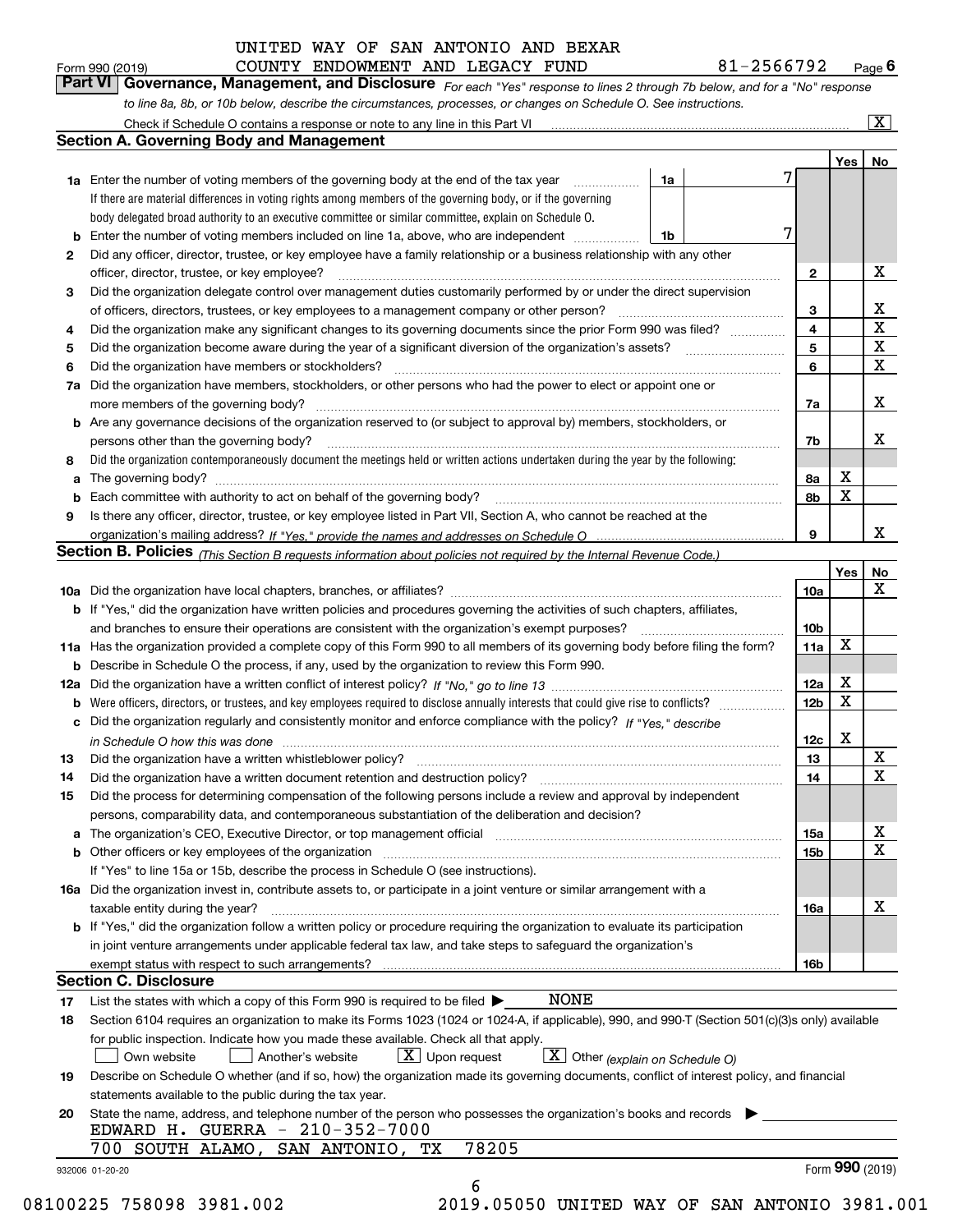$\mathcal{L}^{\text{max}}$ 

| Form 990 (2019) |                                               | COUNTY ENDOWMENT AND LEGACY FUND |  | 81-2566792                                                                                 | Page 7 |
|-----------------|-----------------------------------------------|----------------------------------|--|--------------------------------------------------------------------------------------------|--------|
|                 |                                               |                                  |  | Part VII Compensation of Officers, Directors, Trustees, Key Employees, Highest Compensated |        |
|                 | <b>Employees, and Independent Contractors</b> |                                  |  |                                                                                            |        |

### Check if Schedule O contains a response or note to any line in this Part VII

**Section A. Officers, Directors, Trustees, Key Employees, and Highest Compensated Employees**

**1a**  Complete this table for all persons required to be listed. Report compensation for the calendar year ending with or within the organization's tax year. **•** List all of the organization's current officers, directors, trustees (whether individuals or organizations), regardless of amount of compensation.

Enter -0- in columns (D), (E), and (F) if no compensation was paid.

 $\bullet$  List all of the organization's  $\,$ current key employees, if any. See instructions for definition of "key employee."

**•** List the organization's five current highest compensated employees (other than an officer, director, trustee, or key employee) who received reportable compensation (Box 5 of Form W-2 and/or Box 7 of Form 1099-MISC) of more than \$100,000 from the organization and any related organizations.

**•** List all of the organization's former officers, key employees, and highest compensated employees who received more than \$100,000 of reportable compensation from the organization and any related organizations.

**former directors or trustees**  ¥ List all of the organization's that received, in the capacity as a former director or trustee of the organization, more than \$10,000 of reportable compensation from the organization and any related organizations.

See instructions for the order in which to list the persons above.

Check this box if neither the organization nor any related organization compensated any current officer, director, or trustee.  $\mathcal{L}^{\text{max}}$ 

| (A)                                 | (B)                | (C)                           |                                                                                                 |         |              |                                   |        | (D)             | (E)             | (F)           |  |  |
|-------------------------------------|--------------------|-------------------------------|-------------------------------------------------------------------------------------------------|---------|--------------|-----------------------------------|--------|-----------------|-----------------|---------------|--|--|
| Name and title                      | Average            |                               |                                                                                                 |         | Position     |                                   |        | Reportable      | Reportable      | Estimated     |  |  |
|                                     | hours per          |                               | (do not check more than one<br>box, unless person is both an<br>officer and a director/trustee) |         |              |                                   |        | compensation    | compensation    | amount of     |  |  |
|                                     | week               |                               |                                                                                                 |         |              |                                   |        | from            | from related    | other         |  |  |
|                                     | (list any          |                               |                                                                                                 |         |              |                                   |        | the             | organizations   | compensation  |  |  |
|                                     | hours for          |                               |                                                                                                 |         |              |                                   |        | organization    | (W-2/1099-MISC) | from the      |  |  |
|                                     | related            |                               |                                                                                                 |         |              |                                   |        | (W-2/1099-MISC) |                 | organization  |  |  |
|                                     | organizations      |                               |                                                                                                 |         |              |                                   |        |                 |                 | and related   |  |  |
|                                     | below              | ndividual trustee or director | nstitutional trustee                                                                            | Officer | Key employee | Highest compensated<br>  employee | Former |                 |                 | organizations |  |  |
|                                     | line)              |                               |                                                                                                 |         |              |                                   |        |                 |                 |               |  |  |
| (1)<br>MR. CHARLES E. AMATO         | 2.00               |                               |                                                                                                 |         |              |                                   |        |                 |                 |               |  |  |
| <b>CHAIR</b>                        | 2.00               | $\mathbf X$                   |                                                                                                 | X       |              |                                   |        | 0.              | 0.              | 0.            |  |  |
| (2)<br>MR. MARK M. JOHNSON          | 2.00               |                               |                                                                                                 |         |              |                                   |        |                 |                 |               |  |  |
| VICE CHAIR                          | 2.00               | $\mathbf X$                   |                                                                                                 | X       |              |                                   |        | 0.              | 0.              | 0.            |  |  |
| MS. LISA A. FRIEL<br>(3)            | 2.00               |                               |                                                                                                 |         |              |                                   |        |                 |                 |               |  |  |
| SECRETARY/TREASURER                 | 2.00               | $\mathbf X$                   |                                                                                                 | X       |              |                                   |        | $\mathbf 0$ .   | 0.              | 0.            |  |  |
| MR. CARLOS E. ALVAREZ<br>(4)        | 2.00               |                               |                                                                                                 |         |              |                                   |        |                 |                 |               |  |  |
| <b>DIRECTOR</b>                     | 2.00               | $\mathbf X$                   |                                                                                                 |         |              |                                   |        | 0.              | $\mathbf 0$ .   | 0.            |  |  |
| MR. MICHAEL S. CISKOWSKI<br>(5)     | 2.00               |                               |                                                                                                 |         |              |                                   |        |                 |                 |               |  |  |
| <b>DIRECTOR</b>                     | $\overline{2}$ .00 | X                             |                                                                                                 |         |              |                                   |        | 0.              | $\mathbf{0}$ .  | $0_{.}$       |  |  |
| (6) MR. WILLIAM R. KLESSE           | 2.00               |                               |                                                                                                 |         |              |                                   |        |                 |                 |               |  |  |
| <b>DIRECTOR</b>                     | 2.00               | $\mathbf x$                   |                                                                                                 |         |              |                                   |        | $\mathbf 0$ .   | $\mathbf 0$ .   | 0.            |  |  |
| MR. L. LOWRY MAYS<br>(7)            | 2.00               |                               |                                                                                                 |         |              |                                   |        |                 |                 |               |  |  |
| <b>DIRECTOR</b>                     | 2.00               | $\mathbf X$                   |                                                                                                 |         |              |                                   |        | $\mathbf 0$ .   | $\mathbf 0$ .   | 0.            |  |  |
| MR. CHRISTOPHER MARTIN<br>(8)       | 5.00               |                               |                                                                                                 |         |              |                                   |        |                 |                 |               |  |  |
| PRESIDENT & CEO                     | 50.00              |                               |                                                                                                 | X       |              |                                   |        | 0.              | 295,806.        | 49,367.       |  |  |
| MR. LYNDON R. HERRIDGE<br>(9)       | 20.00              |                               |                                                                                                 |         |              |                                   |        |                 |                 |               |  |  |
| VICE CHAIR                          | 20.00              |                               |                                                                                                 | X       |              |                                   |        | 0.              | 420,719.        | 34,088.       |  |  |
| (10) MR. EDWARD H. GUERRA           | 1.00               |                               |                                                                                                 |         |              |                                   |        |                 |                 |               |  |  |
| EVP, CFO                            | 29.00              |                               |                                                                                                 | X       |              |                                   |        | 0.              | 199,623.        | 39,610.       |  |  |
| (11) MG MARGARET POORE              | 0.00               |                               |                                                                                                 |         |              |                                   |        |                 |                 |               |  |  |
| EVP, PCC                            | 40.00              |                               |                                                                                                 |         | X            |                                   |        | 0.              | 158,221.        | 14,040.       |  |  |
| (12) MR. THOMAS GALVIN              | 0.00               |                               |                                                                                                 |         |              |                                   |        |                 |                 |               |  |  |
| SVP LEADERSHIP & MAJOR GIFTS        | 30.00              |                               |                                                                                                 |         |              | X                                 |        | $\mathbf 0$ .   | 191,789.        | 43,716.       |  |  |
| (13) MS. MARY ELLEN BURNS           | 0.00               |                               |                                                                                                 |         |              |                                   |        |                 |                 |               |  |  |
| SVP GRANT IMPLEMENTATION            | 40.00              |                               |                                                                                                 |         |              | X                                 |        | 0.              | 164,369.        | 39,723.       |  |  |
| (14) MS. LINDA GARZA                | 0.00               |                               |                                                                                                 |         |              |                                   |        |                 |                 |               |  |  |
| SVP CORPORATE CAMPAIGNS             | 40.00              |                               |                                                                                                 |         |              | X                                 |        | 0.              | 161,455.        | 31,917.       |  |  |
| (15) MS. LADY R. ROMANO             | 0.00               |                               |                                                                                                 |         |              |                                   |        |                 |                 |               |  |  |
| SVP, COMMUNITY IMPACT               | 40.00              |                               |                                                                                                 |         |              | X                                 |        | 0.              | 134,790.        | 29,875.       |  |  |
| (16) MR. ANDREW SASSEVILLE          | 0.00               |                               |                                                                                                 |         |              |                                   |        |                 |                 |               |  |  |
| SVP ACCOUNTABILITY AND COMMUNITY SE | 40.00              |                               |                                                                                                 |         |              | X                                 |        | 0.              | 128,650.        | 13, 253.      |  |  |
|                                     |                    |                               |                                                                                                 |         |              |                                   |        |                 |                 |               |  |  |
|                                     |                    |                               |                                                                                                 |         |              |                                   |        |                 |                 |               |  |  |

932007 01-20-20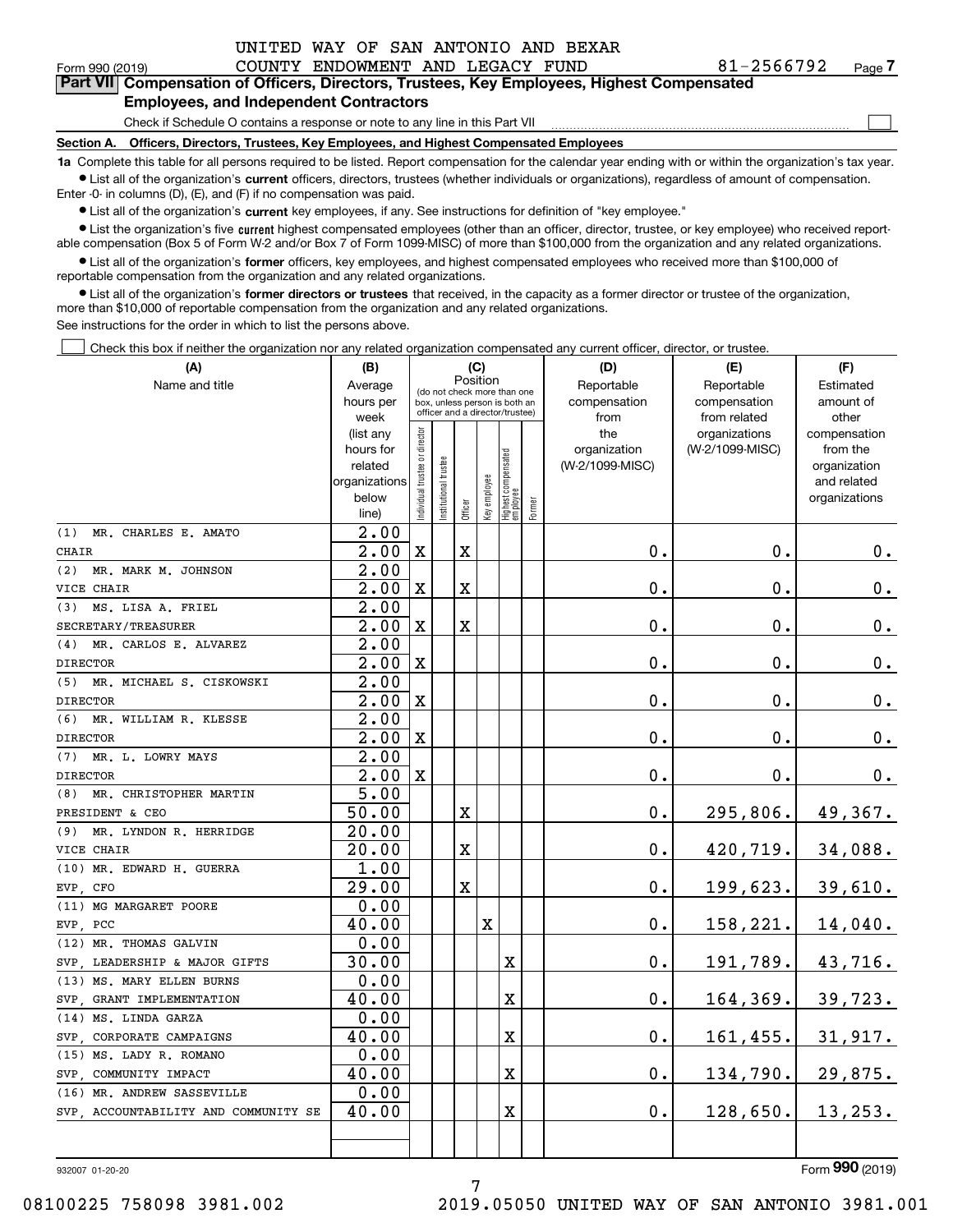|                 | UNITED | WAY OF SAN ANTONIO AND BEXAR |  |  |            |        |
|-----------------|--------|------------------------------|--|--|------------|--------|
| Form 990 (2019) | COUNTY | ENDOWMENT AND LEGACY FUND    |  |  | 81-2566792 | Page 8 |

|   | <b>Part VII</b><br>Section A. Officers, Directors, Trustees, Key Employees, and Highest Compensated Employees (continued)                                                                                                                                                                                                                                                         |                   |                                                                  |                       |         |              |                                 |        |                                              |                 |    |                        |               |    |
|---|-----------------------------------------------------------------------------------------------------------------------------------------------------------------------------------------------------------------------------------------------------------------------------------------------------------------------------------------------------------------------------------|-------------------|------------------------------------------------------------------|-----------------------|---------|--------------|---------------------------------|--------|----------------------------------------------|-----------------|----|------------------------|---------------|----|
|   | (A)                                                                                                                                                                                                                                                                                                                                                                               | (D)               | (E)                                                              |                       |         | (F)          |                                 |        |                                              |                 |    |                        |               |    |
|   | Name and title                                                                                                                                                                                                                                                                                                                                                                    | Average           | Position<br>(do not check more than one                          |                       |         |              |                                 |        | Reportable<br>Reportable                     |                 |    | Estimated              |               |    |
|   |                                                                                                                                                                                                                                                                                                                                                                                   | hours per         | box, unless person is both an<br>officer and a director/trustee) |                       |         |              |                                 |        | compensation<br>compensation                 |                 |    | amount of              |               |    |
|   |                                                                                                                                                                                                                                                                                                                                                                                   | week<br>(list any |                                                                  |                       |         |              |                                 |        | from<br>from related<br>organizations<br>the |                 |    | other<br>compensation  |               |    |
|   |                                                                                                                                                                                                                                                                                                                                                                                   | hours for         | Individual trustee or director                                   |                       |         |              |                                 |        | organization                                 | (W-2/1099-MISC) |    |                        | from the      |    |
|   |                                                                                                                                                                                                                                                                                                                                                                                   | related           |                                                                  |                       |         |              |                                 |        | (W-2/1099-MISC)                              |                 |    |                        | organization  |    |
|   |                                                                                                                                                                                                                                                                                                                                                                                   | organizations     |                                                                  |                       |         |              |                                 |        |                                              |                 |    |                        | and related   |    |
|   |                                                                                                                                                                                                                                                                                                                                                                                   | below<br>line)    |                                                                  | Institutional trustee | Officer | Key employee | Highest compensated<br>employee | Former |                                              |                 |    |                        | organizations |    |
|   |                                                                                                                                                                                                                                                                                                                                                                                   |                   |                                                                  |                       |         |              |                                 |        |                                              |                 |    |                        |               |    |
|   |                                                                                                                                                                                                                                                                                                                                                                                   |                   |                                                                  |                       |         |              |                                 |        |                                              |                 |    |                        |               |    |
|   |                                                                                                                                                                                                                                                                                                                                                                                   |                   |                                                                  |                       |         |              |                                 |        |                                              |                 |    |                        |               |    |
|   |                                                                                                                                                                                                                                                                                                                                                                                   |                   |                                                                  |                       |         |              |                                 |        |                                              |                 |    |                        |               |    |
|   |                                                                                                                                                                                                                                                                                                                                                                                   |                   |                                                                  |                       |         |              |                                 |        |                                              |                 |    |                        |               |    |
|   |                                                                                                                                                                                                                                                                                                                                                                                   |                   |                                                                  |                       |         |              |                                 |        |                                              |                 |    |                        |               |    |
|   |                                                                                                                                                                                                                                                                                                                                                                                   |                   |                                                                  |                       |         |              |                                 |        |                                              |                 |    |                        |               |    |
|   |                                                                                                                                                                                                                                                                                                                                                                                   |                   |                                                                  |                       |         |              |                                 |        |                                              |                 |    |                        |               |    |
|   |                                                                                                                                                                                                                                                                                                                                                                                   |                   |                                                                  |                       |         |              |                                 |        |                                              |                 |    |                        |               |    |
|   |                                                                                                                                                                                                                                                                                                                                                                                   |                   |                                                                  |                       |         |              |                                 |        |                                              |                 |    |                        |               |    |
|   |                                                                                                                                                                                                                                                                                                                                                                                   |                   |                                                                  |                       |         |              |                                 |        |                                              |                 |    |                        |               |    |
|   |                                                                                                                                                                                                                                                                                                                                                                                   |                   |                                                                  |                       |         |              |                                 |        |                                              |                 |    |                        |               |    |
|   |                                                                                                                                                                                                                                                                                                                                                                                   |                   |                                                                  |                       |         |              |                                 |        |                                              |                 |    |                        |               |    |
|   |                                                                                                                                                                                                                                                                                                                                                                                   |                   |                                                                  |                       |         |              |                                 |        |                                              |                 |    |                        |               |    |
|   |                                                                                                                                                                                                                                                                                                                                                                                   |                   |                                                                  |                       |         |              |                                 |        |                                              |                 |    |                        |               |    |
|   |                                                                                                                                                                                                                                                                                                                                                                                   |                   |                                                                  |                       |         |              |                                 |        |                                              |                 |    |                        |               |    |
|   |                                                                                                                                                                                                                                                                                                                                                                                   |                   |                                                                  |                       |         |              |                                 |        |                                              |                 |    |                        |               |    |
|   | 1b Subtotal<br>$\begin{picture}(150,10) \put(0,0){\vector(1,0){100}} \put(10,0){\vector(1,0){100}} \put(10,0){\vector(1,0){100}} \put(10,0){\vector(1,0){100}} \put(10,0){\vector(1,0){100}} \put(10,0){\vector(1,0){100}} \put(10,0){\vector(1,0){100}} \put(10,0){\vector(1,0){100}} \put(10,0){\vector(1,0){100}} \put(10,0){\vector(1,0){100}} \put(10,0){\vector(1,0){100}}$ |                   |                                                                  |                       |         |              |                                 |        | 0.                                           | 1,855,422.      |    | $\overline{295,589}$ . |               |    |
|   | c Total from continuation sheets to Part VII, Section A [111] [12] Total from continuation sheets to Part VII, Section A                                                                                                                                                                                                                                                          |                   |                                                                  |                       |         |              |                                 |        | 0.                                           |                 | 0. | 0.                     |               |    |
|   |                                                                                                                                                                                                                                                                                                                                                                                   |                   |                                                                  |                       |         |              |                                 |        | $\overline{0}$ .                             | 1,855,422.      |    |                        | 295,589.      |    |
| 2 | Total number of individuals (including but not limited to those listed above) who received more than \$100,000 of reportable                                                                                                                                                                                                                                                      |                   |                                                                  |                       |         |              |                                 |        |                                              |                 |    |                        |               | 0  |
|   | compensation from the organization $\blacktriangleright$                                                                                                                                                                                                                                                                                                                          |                   |                                                                  |                       |         |              |                                 |        |                                              |                 |    |                        | Yes           | No |
| 3 | Did the organization list any former officer, director, trustee, key employee, or highest compensated employee on                                                                                                                                                                                                                                                                 |                   |                                                                  |                       |         |              |                                 |        |                                              |                 |    |                        |               |    |
|   | line 1a? If "Yes," complete Schedule J for such individual                                                                                                                                                                                                                                                                                                                        |                   |                                                                  |                       |         |              |                                 |        |                                              |                 |    | 3                      |               | х  |
| 4 | For any individual listed on line 1a, is the sum of reportable compensation and other compensation from the organization                                                                                                                                                                                                                                                          |                   |                                                                  |                       |         |              |                                 |        |                                              |                 |    |                        |               |    |
|   |                                                                                                                                                                                                                                                                                                                                                                                   |                   |                                                                  |                       |         |              |                                 |        |                                              |                 |    | 4                      | x             |    |
| 5 | Did any person listed on line 1a receive or accrue compensation from any unrelated organization or individual for services                                                                                                                                                                                                                                                        |                   |                                                                  |                       |         |              |                                 |        |                                              |                 |    |                        |               |    |
|   |                                                                                                                                                                                                                                                                                                                                                                                   |                   |                                                                  |                       |         |              |                                 |        |                                              |                 |    | 5                      |               | X  |
|   | <b>Section B. Independent Contractors</b>                                                                                                                                                                                                                                                                                                                                         |                   |                                                                  |                       |         |              |                                 |        |                                              |                 |    |                        |               |    |
| 1 | Complete this table for your five highest compensated independent contractors that received more than \$100,000 of compensation from                                                                                                                                                                                                                                              |                   |                                                                  |                       |         |              |                                 |        |                                              |                 |    |                        |               |    |
|   | the organization. Report compensation for the calendar year ending with or within the organization's tax year.                                                                                                                                                                                                                                                                    |                   |                                                                  |                       |         |              |                                 |        |                                              |                 |    |                        |               |    |
|   | (A)<br>Name and business address                                                                                                                                                                                                                                                                                                                                                  |                   |                                                                  | <b>NONE</b>           |         |              |                                 |        | (B)<br>Description of services               |                 |    | (C)<br>Compensation    |               |    |
|   |                                                                                                                                                                                                                                                                                                                                                                                   |                   |                                                                  |                       |         |              |                                 |        |                                              |                 |    |                        |               |    |
|   |                                                                                                                                                                                                                                                                                                                                                                                   |                   |                                                                  |                       |         |              |                                 |        |                                              |                 |    |                        |               |    |
|   |                                                                                                                                                                                                                                                                                                                                                                                   |                   |                                                                  |                       |         |              |                                 |        |                                              |                 |    |                        |               |    |
|   |                                                                                                                                                                                                                                                                                                                                                                                   |                   |                                                                  |                       |         |              |                                 |        |                                              |                 |    |                        |               |    |
|   |                                                                                                                                                                                                                                                                                                                                                                                   |                   |                                                                  |                       |         |              |                                 |        |                                              |                 |    |                        |               |    |
|   |                                                                                                                                                                                                                                                                                                                                                                                   |                   |                                                                  |                       |         |              |                                 |        |                                              |                 |    |                        |               |    |
|   |                                                                                                                                                                                                                                                                                                                                                                                   |                   |                                                                  |                       |         |              |                                 |        |                                              |                 |    |                        |               |    |
|   |                                                                                                                                                                                                                                                                                                                                                                                   |                   |                                                                  |                       |         |              |                                 |        |                                              |                 |    |                        |               |    |
|   |                                                                                                                                                                                                                                                                                                                                                                                   |                   |                                                                  |                       |         |              |                                 |        |                                              |                 |    |                        |               |    |
| 2 | Total number of independent contractors (including but not limited to those listed above) who received more than                                                                                                                                                                                                                                                                  |                   |                                                                  |                       |         |              |                                 |        |                                              |                 |    |                        |               |    |
|   | \$100,000 of compensation from the organization                                                                                                                                                                                                                                                                                                                                   |                   |                                                                  |                       |         | 0            |                                 |        |                                              |                 |    |                        |               |    |

Form (2019) **990**

932008 01-20-20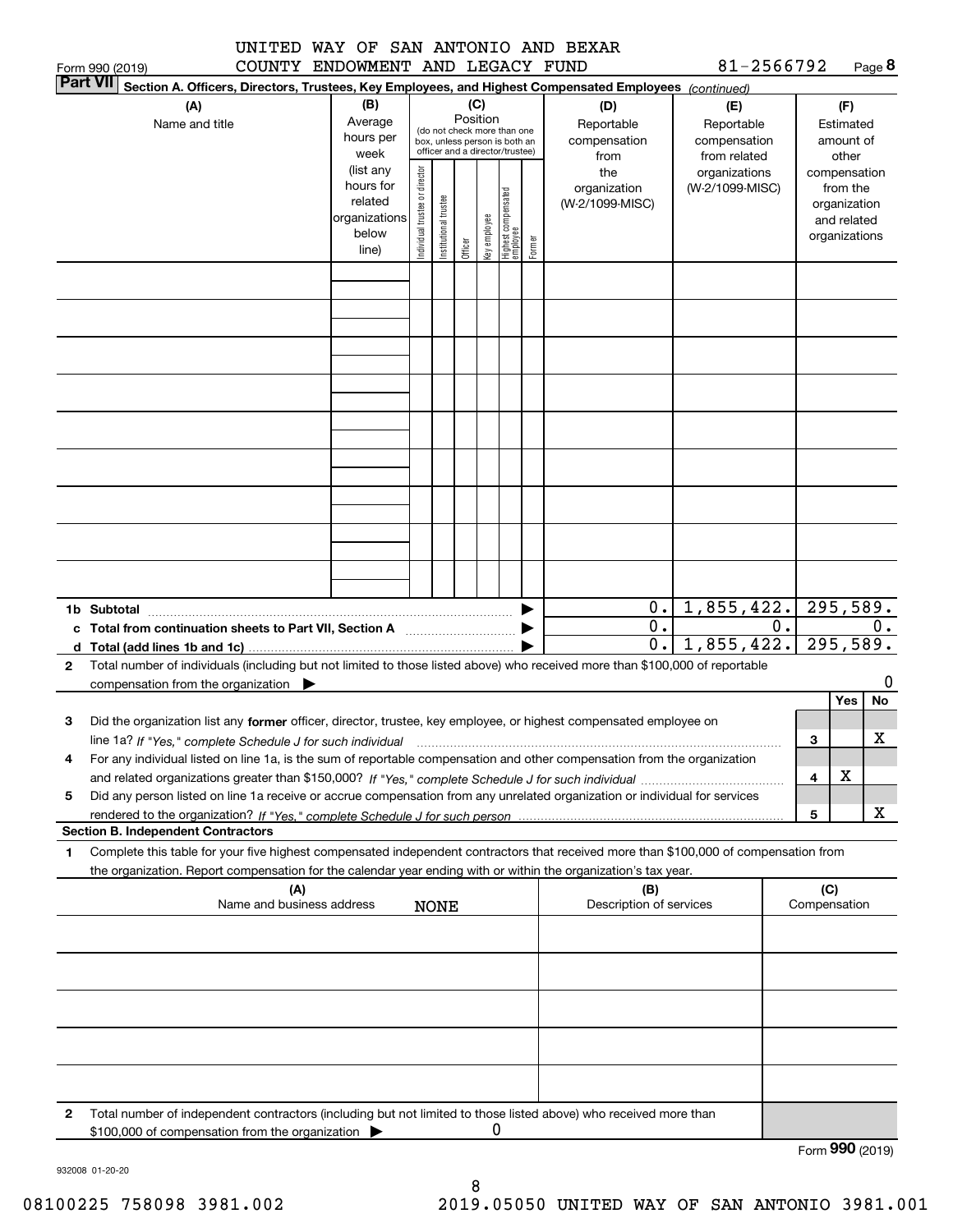| UNITED WAY OF SAN ANTONIO AND BEXAR |  |  |  |  |
|-------------------------------------|--|--|--|--|
| $\alpha$                            |  |  |  |  |

| <b>Part VIII</b>                                          |             |                         | <b>Statement of Revenue</b>                                                                                                                                                                                                                                                                                                                                  |                      |                                                           |                                      |                                                                 |
|-----------------------------------------------------------|-------------|-------------------------|--------------------------------------------------------------------------------------------------------------------------------------------------------------------------------------------------------------------------------------------------------------------------------------------------------------------------------------------------------------|----------------------|-----------------------------------------------------------|--------------------------------------|-----------------------------------------------------------------|
|                                                           |             |                         | Check if Schedule O contains a response or note to any line in this Part VIII                                                                                                                                                                                                                                                                                |                      |                                                           |                                      |                                                                 |
|                                                           |             |                         |                                                                                                                                                                                                                                                                                                                                                              | (A)<br>Total revenue | $\overline{(B)}$<br>Related or exempt<br>function revenue | (C)<br>Unrelated<br>business revenue | (D)<br>Revenue excluded<br>from tax under<br>sections 512 - 514 |
| Contributions, Gifts, Grants<br>and Other Similar Amounts |             | b<br>g                  | 1a<br>1 a Federated campaigns<br>1 <sub>b</sub><br>Membership dues<br>1c<br>c Fundraising events<br>1 <sub>d</sub><br>d Related organizations<br>e Government grants (contributions)<br>1e<br>f All other contributions, gifts, grants, and<br>3,000.<br>similar amounts not included above<br>1f<br>Noncash contributions included in lines 1a-1f<br>1g  \$ |                      |                                                           |                                      |                                                                 |
|                                                           |             |                         | <b>h</b> Total. Add lines 1a-1f                                                                                                                                                                                                                                                                                                                              | 3,000.               |                                                           |                                      |                                                                 |
|                                                           |             |                         | <b>Business Code</b>                                                                                                                                                                                                                                                                                                                                         |                      |                                                           |                                      |                                                                 |
| Program Service<br>Revenue                                |             | 2 a<br>b<br>с<br>d<br>е | <u> 1989 - Johann Stein, mars an de Brasilia (b. 1989)</u><br><u> 1989 - Johann Barbara, martxa alemaniar amerikan a</u><br>the contract of the contract of the contract of the contract of the contract of<br><u> 1989 - Johann Barn, amerikansk politiker (</u><br>f All other program service revenue                                                     |                      |                                                           |                                      |                                                                 |
|                                                           |             | g                       | ►<br>Total. Add lines 2a-2f                                                                                                                                                                                                                                                                                                                                  |                      |                                                           |                                      |                                                                 |
|                                                           | 3<br>4<br>5 |                         | Investment income (including dividends, interest, and<br>Income from investment of tax-exempt bond proceeds                                                                                                                                                                                                                                                  | 254,974.             |                                                           |                                      | 254,974.                                                        |
|                                                           |             |                         | (i) Real<br>(ii) Personal                                                                                                                                                                                                                                                                                                                                    |                      |                                                           |                                      |                                                                 |
|                                                           |             | 6а<br>b<br>c            | Gross rents<br>6a<br>6b<br>Less: rental expenses<br>Rental income or (loss)<br>6c                                                                                                                                                                                                                                                                            |                      |                                                           |                                      |                                                                 |
|                                                           |             |                         | d Net rental income or (loss)<br>(i) Securities<br>(ii) Other<br>7 a Gross amount from sales of<br>2,836,402.<br>assets other than inventory<br>7a<br><b>b</b> Less: cost or other basis                                                                                                                                                                     |                      |                                                           |                                      |                                                                 |
|                                                           |             |                         | 3,016,510.<br>7b<br>and sales expenses                                                                                                                                                                                                                                                                                                                       |                      |                                                           |                                      |                                                                 |
| Revenue                                                   |             |                         | $-180, 108.$<br>7c<br>c Gain or (loss)                                                                                                                                                                                                                                                                                                                       |                      |                                                           |                                      |                                                                 |
|                                                           |             |                         |                                                                                                                                                                                                                                                                                                                                                              | $-180, 108.$         | $-180, 108.$                                              |                                      |                                                                 |
| Other                                                     |             |                         | 8 a Gross income from fundraising events (not  <br>including \$<br>contributions reported on line 1c). See<br>8а                                                                                                                                                                                                                                             |                      |                                                           |                                      |                                                                 |
|                                                           |             |                         | 8b<br><b>b</b> Less: direct expenses                                                                                                                                                                                                                                                                                                                         |                      |                                                           |                                      |                                                                 |
|                                                           |             |                         | c Net income or (loss) from fundraising events                                                                                                                                                                                                                                                                                                               |                      |                                                           |                                      |                                                                 |
|                                                           |             |                         | 9 a Gross income from gaming activities. See<br><b>9a</b><br>9 <sub>b</sub><br><b>b</b> Less: direct expenses <b>manually</b>                                                                                                                                                                                                                                |                      |                                                           |                                      |                                                                 |
|                                                           |             |                         | c Net income or (loss) from gaming activities                                                                                                                                                                                                                                                                                                                |                      |                                                           |                                      |                                                                 |
|                                                           |             |                         | 10 a Gross sales of inventory, less returns<br> 10a<br>10 <sub>b</sub>                                                                                                                                                                                                                                                                                       |                      |                                                           |                                      |                                                                 |
|                                                           |             |                         | <b>b</b> Less: cost of goods sold                                                                                                                                                                                                                                                                                                                            |                      |                                                           |                                      |                                                                 |
|                                                           |             |                         | c Net income or (loss) from sales of inventory<br><b>Business Code</b>                                                                                                                                                                                                                                                                                       |                      |                                                           |                                      |                                                                 |
|                                                           |             |                         |                                                                                                                                                                                                                                                                                                                                                              |                      |                                                           |                                      |                                                                 |
|                                                           | 11 a        | b                       | <u>and the control of the control of the control of the control of the control of the control of the control of the control of the control of the control of the control of the control of the control of the control of the con</u>                                                                                                                         |                      |                                                           |                                      |                                                                 |
|                                                           |             | с                       | <u> 1989 - Johann Barn, mars ann an t-Amhain ann an t-Amhain an t-Amhain an t-Amhain an t-Amhain an t-Amhain an t-</u>                                                                                                                                                                                                                                       |                      |                                                           |                                      |                                                                 |
| Miscellaneous<br>Revenue                                  |             |                         | <u> 1989 - Johann Barn, mars ann an t-Amhain ann an t-Amhain an t-Amhain an t-Amhain an t-Amhain an t-Amhain an t-</u>                                                                                                                                                                                                                                       |                      |                                                           |                                      |                                                                 |
|                                                           |             |                         | ▶                                                                                                                                                                                                                                                                                                                                                            |                      |                                                           |                                      |                                                                 |
|                                                           | 12          |                         |                                                                                                                                                                                                                                                                                                                                                              | 77,866.              | $-180, 108.$                                              | 0.                                   | 254,974.                                                        |
| 932009 01-20-20                                           |             |                         |                                                                                                                                                                                                                                                                                                                                                              |                      |                                                           |                                      | Form 990 (2019)                                                 |

9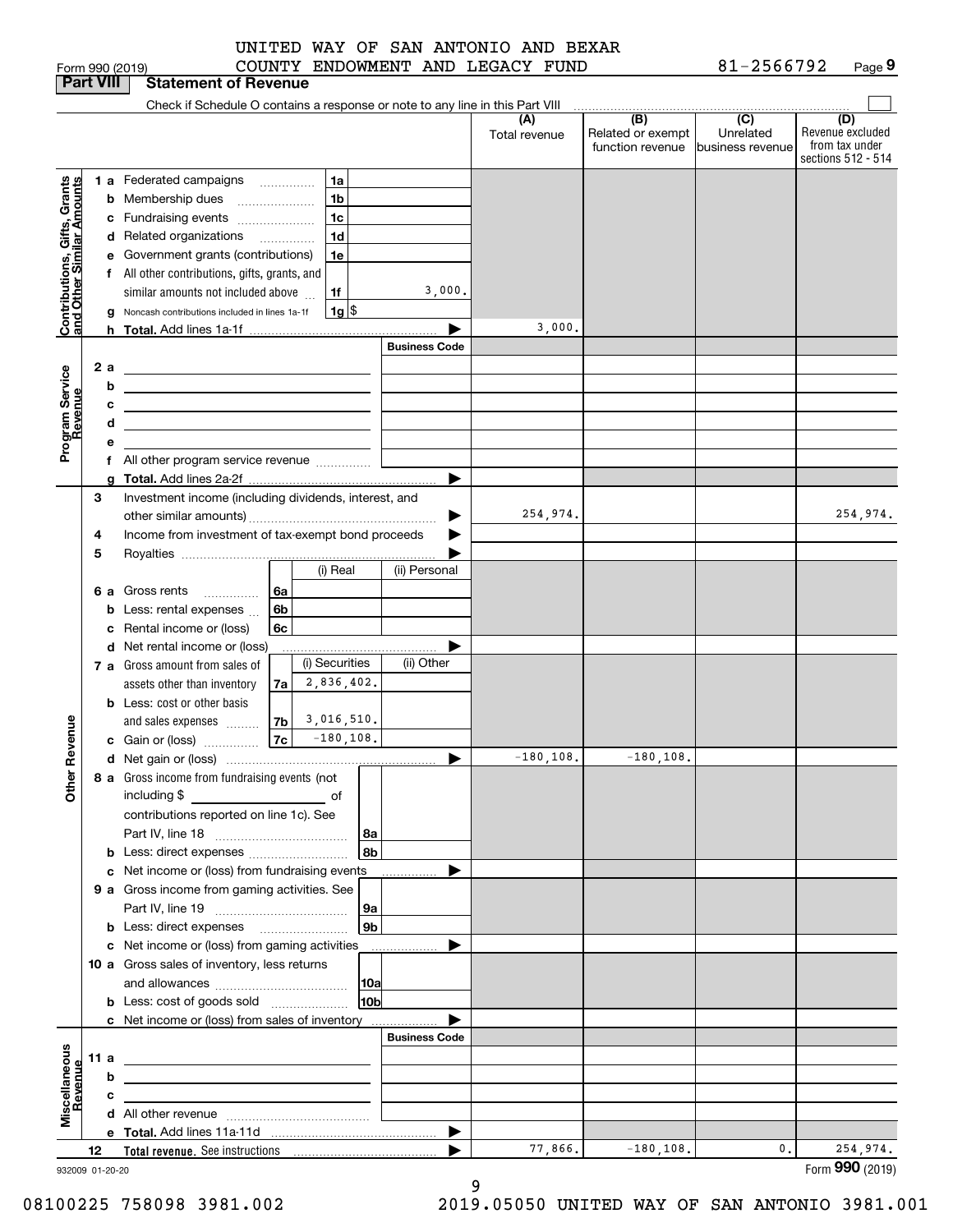#### COUNTY ENDOWMENT AND LEGACY FUND 81-2566792 UNITED WAY OF SAN ANTONIO AND BEXAR

**10**

|          | Form 990 (2019)<br>COUNTY ENDOWMENT AND LEGACY FUND<br><b>Part IX   Statement of Functional Expenses</b>                                                                                                   |                       |                                    |                                           | 81-2566792<br>Page 10          |
|----------|------------------------------------------------------------------------------------------------------------------------------------------------------------------------------------------------------------|-----------------------|------------------------------------|-------------------------------------------|--------------------------------|
|          | Section 501(c)(3) and 501(c)(4) organizations must complete all columns. All other organizations must complete column (A).                                                                                 |                       |                                    |                                           |                                |
|          | Check if Schedule O contains a response or note to any line in this Part IX                                                                                                                                |                       |                                    |                                           |                                |
|          | Do not include amounts reported on lines 6b,<br>7b, 8b, 9b, and 10b of Part VIII.                                                                                                                          | (A)<br>Total expenses | (B)<br>Program service<br>expenses | (C)<br>Management and<br>general expenses | (D)<br>Fundraising<br>expenses |
| 1.       | Grants and other assistance to domestic organizations                                                                                                                                                      |                       |                                    |                                           |                                |
|          | and domestic governments. See Part IV, line 21<br>$\ddotsc$                                                                                                                                                |                       |                                    |                                           |                                |
| 2        | Grants and other assistance to domestic                                                                                                                                                                    |                       |                                    |                                           |                                |
|          | individuals. See Part IV, line 22                                                                                                                                                                          |                       |                                    |                                           |                                |
| 3        | Grants and other assistance to foreign                                                                                                                                                                     |                       |                                    |                                           |                                |
|          | organizations, foreign governments, and foreign                                                                                                                                                            |                       |                                    |                                           |                                |
|          | individuals. See Part IV, lines 15 and 16                                                                                                                                                                  |                       |                                    |                                           |                                |
| 4        | Benefits paid to or for members                                                                                                                                                                            |                       |                                    |                                           |                                |
| 5        | Compensation of current officers, directors,                                                                                                                                                               |                       |                                    |                                           |                                |
|          | trustees, and key employees                                                                                                                                                                                |                       |                                    |                                           |                                |
| 6        | Compensation not included above to disqualified                                                                                                                                                            |                       |                                    |                                           |                                |
|          | persons (as defined under section $4958(f)(1)$ ) and                                                                                                                                                       |                       |                                    |                                           |                                |
|          | persons described in section 4958(c)(3)(B)                                                                                                                                                                 |                       |                                    |                                           |                                |
| 7        |                                                                                                                                                                                                            |                       |                                    |                                           |                                |
| 8        | Pension plan accruals and contributions (include                                                                                                                                                           |                       |                                    |                                           |                                |
|          | section 401(k) and 403(b) employer contributions)                                                                                                                                                          |                       |                                    |                                           |                                |
| 9        |                                                                                                                                                                                                            |                       |                                    |                                           |                                |
| 10<br>11 |                                                                                                                                                                                                            |                       |                                    |                                           |                                |
|          | Fees for services (nonemployees):                                                                                                                                                                          |                       |                                    |                                           |                                |
|          |                                                                                                                                                                                                            |                       |                                    |                                           |                                |
|          |                                                                                                                                                                                                            |                       |                                    |                                           |                                |
| d        |                                                                                                                                                                                                            |                       |                                    |                                           |                                |
| е        | Professional fundraising services. See Part IV, line 17                                                                                                                                                    |                       |                                    |                                           |                                |
| f        |                                                                                                                                                                                                            | 45,967.               |                                    | 45,967.                                   |                                |
|          | g Other. (If line 11g amount exceeds 10% of line 25,                                                                                                                                                       |                       |                                    |                                           |                                |
|          | column (A) amount, list line 11g expenses on Sch O.)                                                                                                                                                       |                       |                                    |                                           |                                |
| 12       |                                                                                                                                                                                                            |                       |                                    |                                           |                                |
| 13       |                                                                                                                                                                                                            |                       |                                    |                                           |                                |
| 14       |                                                                                                                                                                                                            |                       |                                    |                                           |                                |
| 15       |                                                                                                                                                                                                            |                       |                                    |                                           |                                |
| 16       | Occupancy                                                                                                                                                                                                  |                       |                                    |                                           |                                |
| 17       | Travel                                                                                                                                                                                                     |                       |                                    |                                           |                                |
| 18       | Payments of travel or entertainment expenses                                                                                                                                                               |                       |                                    |                                           |                                |
|          | for any federal, state, or local public officials                                                                                                                                                          |                       |                                    |                                           |                                |
| 19       | Conferences, conventions, and meetings                                                                                                                                                                     |                       |                                    |                                           |                                |
| 20       | Interest                                                                                                                                                                                                   |                       |                                    |                                           |                                |
| 21       |                                                                                                                                                                                                            |                       |                                    |                                           |                                |
| 22       | Depreciation, depletion, and amortization                                                                                                                                                                  |                       |                                    |                                           |                                |
| 23       |                                                                                                                                                                                                            |                       |                                    |                                           |                                |
| 24       | Other expenses. Itemize expenses not covered<br>above (List miscellaneous expenses on line 24e. If<br>line 24e amount exceeds 10% of line 25, column (A)<br>amount. list line 24e expenses on Schedule 0.) |                       |                                    |                                           |                                |
| a        | the control of the control of the control of the control of the control of the control of                                                                                                                  |                       |                                    |                                           |                                |
| b        | <u> 1989 - Johann Stein, marwolaethau a bhann an t-Albann an t-Albann an t-Albann an t-Albann an t-Albann an t-Alb</u>                                                                                     |                       |                                    |                                           |                                |
| c        | the control of the control of the control of the control of the control of the control of                                                                                                                  |                       |                                    |                                           |                                |
| d        | <u> 1989 - Johann Stein, marwolaethau a bhann an t-Amhair an t-Amhair an t-Amhair an t-Amhair an t-Amhair an t-A</u>                                                                                       |                       |                                    |                                           |                                |
|          | e All other expenses expenses                                                                                                                                                                              | 45,967.               | 0.                                 | 45,967.                                   | 0.                             |
| 25<br>26 | Total functional expenses. Add lines 1 through 24e<br>Joint costs. Complete this line only if the organization                                                                                             |                       |                                    |                                           |                                |
|          | reported in column (B) joint costs from a combined                                                                                                                                                         |                       |                                    |                                           |                                |
|          | educational campaign and fundraising solicitation.                                                                                                                                                         |                       |                                    |                                           |                                |
|          | Check here $\blacktriangleright$<br>if following SOP 98-2 (ASC 958-720)                                                                                                                                    |                       |                                    |                                           |                                |

932010 01-20-20

08100225 758098 3981.002 2019.05050 UNITED WAY OF SAN ANTONIO 3981.001

Form (2019) **990**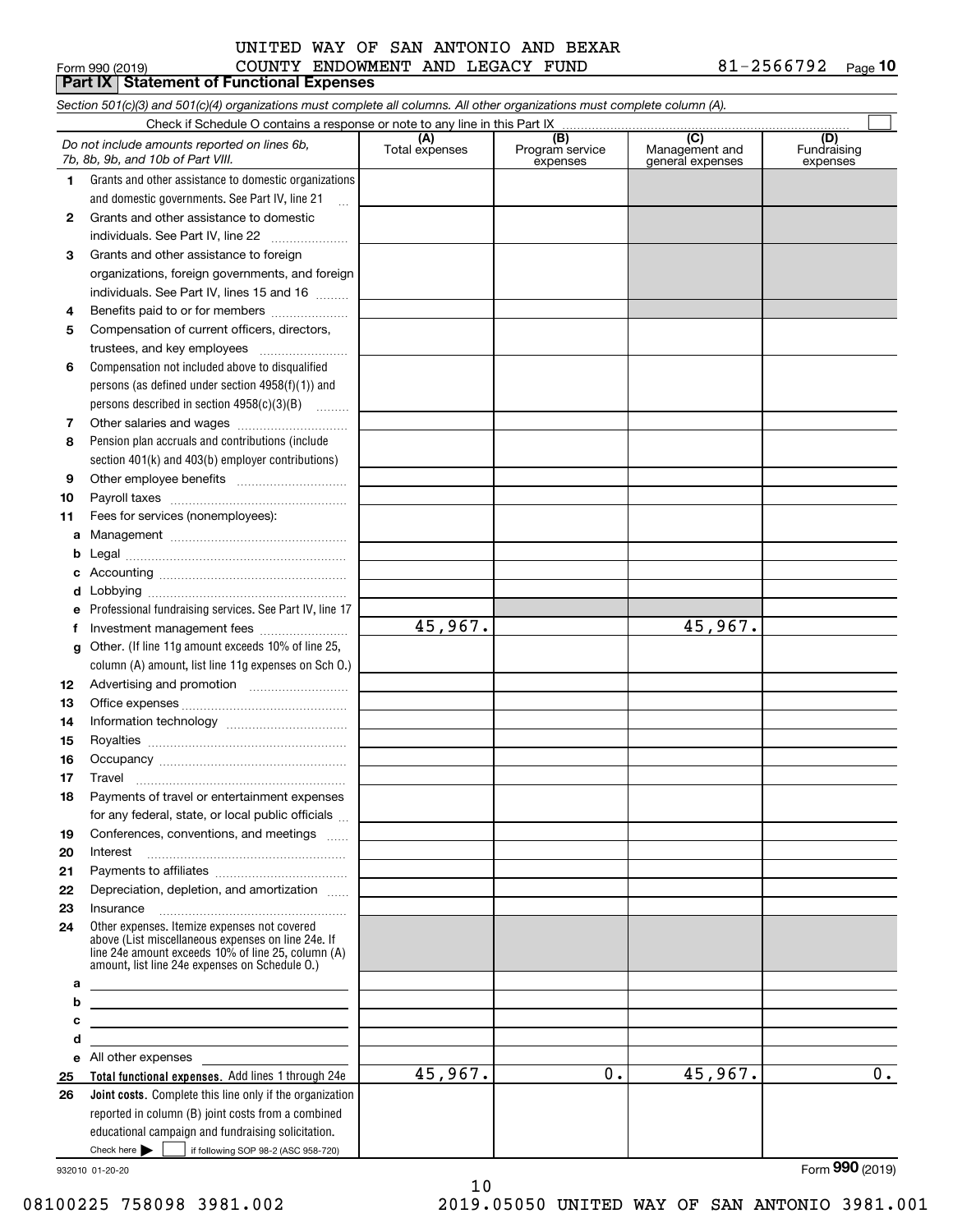| Form 990 (2019)               |  |  |
|-------------------------------|--|--|
| <b>Part X   Balance Sheet</b> |  |  |

### $_{\rm Form}$   $_{990}$  (2019) COUNTY ENDOWMENT AND LEGACY FUND  $81$  –  $2566792$   $_{\rm Page}$ UNITED WAY OF SAN ANTONIO AND BEXAR

**11**

|                             |    |                                                                                                                                                                                                                                                                                                                                                                                                                                                                                             | (A)<br>Beginning of year    |                | (B)<br>End of year          |
|-----------------------------|----|---------------------------------------------------------------------------------------------------------------------------------------------------------------------------------------------------------------------------------------------------------------------------------------------------------------------------------------------------------------------------------------------------------------------------------------------------------------------------------------------|-----------------------------|----------------|-----------------------------|
|                             | 1  |                                                                                                                                                                                                                                                                                                                                                                                                                                                                                             |                             | 1.             | 3,000.                      |
|                             | 2  |                                                                                                                                                                                                                                                                                                                                                                                                                                                                                             |                             | $\mathbf{2}$   |                             |
|                             | 3  |                                                                                                                                                                                                                                                                                                                                                                                                                                                                                             | 420,000.                    | 3              | 330,000.                    |
|                             | 4  |                                                                                                                                                                                                                                                                                                                                                                                                                                                                                             |                             | 4              |                             |
|                             | 5  | Loans and other receivables from any current or former officer, director,                                                                                                                                                                                                                                                                                                                                                                                                                   |                             |                |                             |
|                             |    | trustee, key employee, creator or founder, substantial contributor, or 35%                                                                                                                                                                                                                                                                                                                                                                                                                  |                             |                |                             |
|                             |    | controlled entity or family member of any of these persons                                                                                                                                                                                                                                                                                                                                                                                                                                  |                             | 5              |                             |
|                             | 6  | Loans and other receivables from other disqualified persons (as defined                                                                                                                                                                                                                                                                                                                                                                                                                     |                             |                |                             |
|                             |    | under section $4958(f)(1)$ , and persons described in section $4958(c)(3)(B)$<br>$\ldots$                                                                                                                                                                                                                                                                                                                                                                                                   |                             | 6              |                             |
|                             | 7  |                                                                                                                                                                                                                                                                                                                                                                                                                                                                                             |                             | $\overline{7}$ |                             |
| Assets                      | 8  |                                                                                                                                                                                                                                                                                                                                                                                                                                                                                             |                             | 8              |                             |
|                             | 9  |                                                                                                                                                                                                                                                                                                                                                                                                                                                                                             |                             | 9              |                             |
|                             |    | <b>10a</b> Land, buildings, and equipment: cost or other                                                                                                                                                                                                                                                                                                                                                                                                                                    |                             |                |                             |
|                             |    | basis. Complete Part VI of Schedule D  10a                                                                                                                                                                                                                                                                                                                                                                                                                                                  |                             |                |                             |
|                             |    |                                                                                                                                                                                                                                                                                                                                                                                                                                                                                             |                             | 10c            |                             |
|                             | 11 |                                                                                                                                                                                                                                                                                                                                                                                                                                                                                             | 11, 562, 359.               | 11             | 12, 123, 648.               |
|                             | 12 |                                                                                                                                                                                                                                                                                                                                                                                                                                                                                             |                             | 12             |                             |
|                             | 13 |                                                                                                                                                                                                                                                                                                                                                                                                                                                                                             |                             | 13             |                             |
|                             | 14 |                                                                                                                                                                                                                                                                                                                                                                                                                                                                                             |                             | 14             |                             |
|                             | 15 |                                                                                                                                                                                                                                                                                                                                                                                                                                                                                             |                             | 15             |                             |
|                             | 16 |                                                                                                                                                                                                                                                                                                                                                                                                                                                                                             | 11,982,359.                 | 16             | 12,456,648.                 |
|                             | 17 |                                                                                                                                                                                                                                                                                                                                                                                                                                                                                             |                             | 17             |                             |
|                             | 18 |                                                                                                                                                                                                                                                                                                                                                                                                                                                                                             |                             | 18             |                             |
|                             | 19 | Deferred revenue manual contracts and contracts are all the manual contracts and contracts are contracted and contracts are contracted and contract are contracted and contract are contracted and contract are contracted and                                                                                                                                                                                                                                                              |                             | 19             |                             |
|                             | 20 |                                                                                                                                                                                                                                                                                                                                                                                                                                                                                             |                             | 20             |                             |
|                             | 21 | Escrow or custodial account liability. Complete Part IV of Schedule D                                                                                                                                                                                                                                                                                                                                                                                                                       |                             | 21             |                             |
|                             | 22 | Loans and other payables to any current or former officer, director,                                                                                                                                                                                                                                                                                                                                                                                                                        |                             |                |                             |
| Liabilities                 |    | trustee, key employee, creator or founder, substantial contributor, or 35%                                                                                                                                                                                                                                                                                                                                                                                                                  |                             |                |                             |
|                             |    | controlled entity or family member of any of these persons                                                                                                                                                                                                                                                                                                                                                                                                                                  |                             | 22             |                             |
|                             | 23 |                                                                                                                                                                                                                                                                                                                                                                                                                                                                                             |                             | 23             |                             |
|                             | 24 |                                                                                                                                                                                                                                                                                                                                                                                                                                                                                             |                             | 24             |                             |
|                             | 25 | Other liabilities (including federal income tax, payables to related third<br>parties, and other liabilities not included on lines 17-24). Complete Part X                                                                                                                                                                                                                                                                                                                                  |                             |                |                             |
|                             |    | of Schedule D                                                                                                                                                                                                                                                                                                                                                                                                                                                                               |                             | 25             |                             |
|                             | 26 | $\begin{minipage}{0.5\textwidth} \begin{tabular}{ l l l } \hline & \multicolumn{1}{ l l } \hline & \multicolumn{1}{ l } \multicolumn{1}{ l } \multicolumn{1}{ l } \multicolumn{1}{ l } \multicolumn{1}{ l } \multicolumn{1}{ l } \multicolumn{1}{ l } \multicolumn{1}{ l } \multicolumn{1}{ l } \multicolumn{1}{ l } \multicolumn{1}{ l } \multicolumn{1}{ l } \multicolumn{1}{ l } \multicolumn{1}{ l } \multicolumn{1}{ l } \multicolumn{1$<br>Total liabilities. Add lines 17 through 25 | $\overline{\mathbf{0}}$ .   | 26             | $0\,.$                      |
|                             |    | Organizations that follow FASB ASC 958, check here $\blacktriangleright \lfloor X \rfloor$                                                                                                                                                                                                                                                                                                                                                                                                  |                             |                |                             |
|                             |    | and complete lines 27, 28, 32, and 33.                                                                                                                                                                                                                                                                                                                                                                                                                                                      |                             |                |                             |
|                             | 27 |                                                                                                                                                                                                                                                                                                                                                                                                                                                                                             |                             | 27             |                             |
|                             | 28 |                                                                                                                                                                                                                                                                                                                                                                                                                                                                                             | $\overline{11}$ , 982, 359. | 28             | 12,456,648.                 |
|                             |    | Organizations that do not follow FASB ASC 958, check here ▶ │                                                                                                                                                                                                                                                                                                                                                                                                                               |                             |                |                             |
|                             |    | and complete lines 29 through 33.                                                                                                                                                                                                                                                                                                                                                                                                                                                           |                             |                |                             |
|                             | 29 |                                                                                                                                                                                                                                                                                                                                                                                                                                                                                             |                             | 29             |                             |
|                             | 30 | Paid-in or capital surplus, or land, building, or equipment fund                                                                                                                                                                                                                                                                                                                                                                                                                            |                             | 30             |                             |
|                             | 31 | Retained earnings, endowment, accumulated income, or other funds                                                                                                                                                                                                                                                                                                                                                                                                                            |                             | 31             |                             |
| Net Assets or Fund Balances | 32 |                                                                                                                                                                                                                                                                                                                                                                                                                                                                                             | 11,982,359.                 | 32             | 12,456,648.                 |
|                             | 33 |                                                                                                                                                                                                                                                                                                                                                                                                                                                                                             | 11,982,359.                 | 33             | 12,456,648.                 |
|                             |    |                                                                                                                                                                                                                                                                                                                                                                                                                                                                                             |                             |                | $F_{\text{orm}}$ 990 (2010) |

Form (2019) **990**

932011 01-20-20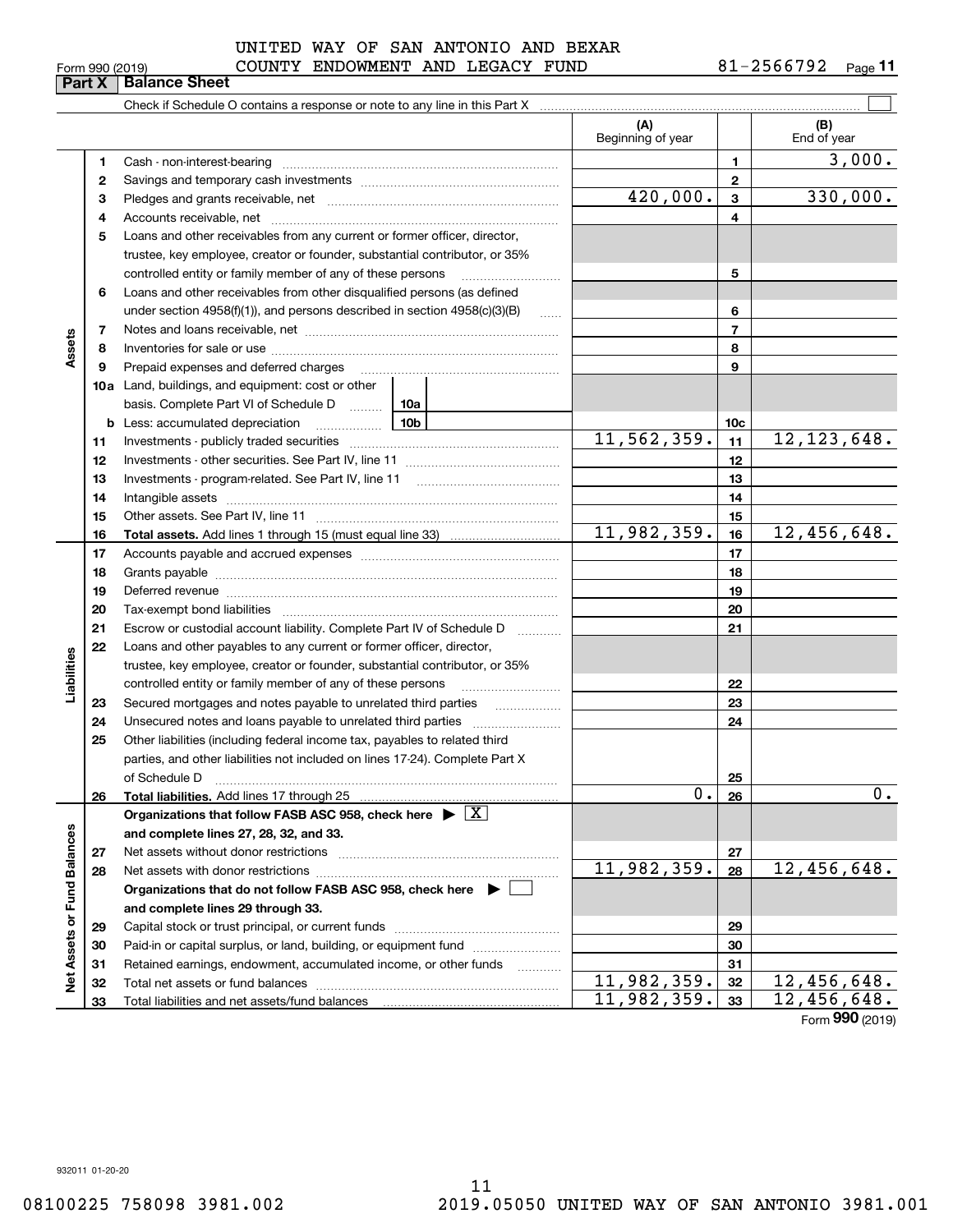| 81-2566792<br>COUNTY ENDOWMENT AND LEGACY FUND<br>$Page$ 12<br>Form 990 (2019)<br><b>Reconciliation of Net Assets</b><br>Part XI<br>77,866.<br>Total revenue (must equal Part VIII, column (A), line 12)<br>$\mathbf{1}$<br>1<br>45,967.<br>$\mathbf{2}$<br>Total expenses (must equal Part IX, column (A), line 25)<br>2                                                                                                                                                                        |           |
|--------------------------------------------------------------------------------------------------------------------------------------------------------------------------------------------------------------------------------------------------------------------------------------------------------------------------------------------------------------------------------------------------------------------------------------------------------------------------------------------------|-----------|
|                                                                                                                                                                                                                                                                                                                                                                                                                                                                                                  |           |
|                                                                                                                                                                                                                                                                                                                                                                                                                                                                                                  |           |
|                                                                                                                                                                                                                                                                                                                                                                                                                                                                                                  |           |
|                                                                                                                                                                                                                                                                                                                                                                                                                                                                                                  |           |
|                                                                                                                                                                                                                                                                                                                                                                                                                                                                                                  |           |
|                                                                                                                                                                                                                                                                                                                                                                                                                                                                                                  |           |
| 31,899.<br>3<br>Revenue less expenses. Subtract line 2 from line 1<br>3                                                                                                                                                                                                                                                                                                                                                                                                                          |           |
| 11,982,359.<br>$\overline{\mathbf{4}}$<br>4                                                                                                                                                                                                                                                                                                                                                                                                                                                      |           |
| 442,390.<br>5<br>Net unrealized gains (losses) on investments<br>5<br>$\overline{a_1, \ldots, a_n, \ldots, a_n, \ldots, a_n, \ldots, a_n, \ldots, a_n, \ldots, a_n, \ldots, a_n, \ldots, a_n, \ldots, a_n, \ldots, a_n, \ldots, a_n, \ldots, a_n, \ldots, a_n, \ldots, a_n, \ldots, a_n, \ldots, a_n, \ldots, a_n, \ldots, a_n, \ldots, a_n, \ldots, a_n, \ldots, a_n, \ldots, a_n, \ldots, a_n, \ldots, a_n, \ldots, a_n, \ldots, a_n, \ldots, a_n, \ldots, a_n, \ldots, a_n, \ldots, a_n, \ld$ |           |
| 6<br>6                                                                                                                                                                                                                                                                                                                                                                                                                                                                                           |           |
| $\overline{7}$<br>7<br>Investment expenses www.communication.com/www.communication.com/www.communication.com/www.communication.com                                                                                                                                                                                                                                                                                                                                                               |           |
| 8<br>Prior period adjustments<br>8                                                                                                                                                                                                                                                                                                                                                                                                                                                               |           |
| 9<br>Other changes in net assets or fund balances (explain on Schedule O)<br>9                                                                                                                                                                                                                                                                                                                                                                                                                   |           |
| Net assets or fund balances at end of year. Combine lines 3 through 9 (must equal Part X, line 32,<br>10                                                                                                                                                                                                                                                                                                                                                                                         |           |
| 12,456,648.<br>column (B))<br>10                                                                                                                                                                                                                                                                                                                                                                                                                                                                 |           |
| Part XII Financial Statements and Reporting                                                                                                                                                                                                                                                                                                                                                                                                                                                      |           |
|                                                                                                                                                                                                                                                                                                                                                                                                                                                                                                  |           |
| Yes.                                                                                                                                                                                                                                                                                                                                                                                                                                                                                             | <b>No</b> |
| $ X $ Accrual<br>Accounting method used to prepare the Form 990: <u>[</u> Cash<br>Other<br>1                                                                                                                                                                                                                                                                                                                                                                                                     |           |
| If the organization changed its method of accounting from a prior year or checked "Other," explain in Schedule O.                                                                                                                                                                                                                                                                                                                                                                                |           |
| 2a Were the organization's financial statements compiled or reviewed by an independent accountant?<br>2a                                                                                                                                                                                                                                                                                                                                                                                         | х         |
| If "Yes," check a box below to indicate whether the financial statements for the year were compiled or reviewed on a                                                                                                                                                                                                                                                                                                                                                                             |           |
| separate basis, consolidated basis, or both:                                                                                                                                                                                                                                                                                                                                                                                                                                                     |           |
| Separate basis<br><b>Consolidated basis</b><br>Both consolidated and separate basis                                                                                                                                                                                                                                                                                                                                                                                                              |           |
| х<br><b>b</b> Were the organization's financial statements audited by an independent accountant?<br>2 <sub>b</sub>                                                                                                                                                                                                                                                                                                                                                                               |           |
| If "Yes," check a box below to indicate whether the financial statements for the year were audited on a separate basis,                                                                                                                                                                                                                                                                                                                                                                          |           |
| consolidated basis, or both:                                                                                                                                                                                                                                                                                                                                                                                                                                                                     |           |
| $\boxed{\textbf{X}}$ Consolidated basis<br>Separate basis<br>Both consolidated and separate basis                                                                                                                                                                                                                                                                                                                                                                                                |           |
| c If "Yes" to line 2a or 2b, does the organization have a committee that assumes responsibility for oversight of the audit,                                                                                                                                                                                                                                                                                                                                                                      |           |
| х<br>2c                                                                                                                                                                                                                                                                                                                                                                                                                                                                                          |           |
| If the organization changed either its oversight process or selection process during the tax year, explain on Schedule O.                                                                                                                                                                                                                                                                                                                                                                        |           |
| 3a As a result of a federal award, was the organization required to undergo an audit or audits as set forth in the Single Audit                                                                                                                                                                                                                                                                                                                                                                  |           |
| 3a                                                                                                                                                                                                                                                                                                                                                                                                                                                                                               | X         |
| b If "Yes," did the organization undergo the required audit or audits? If the organization did not undergo the required audit                                                                                                                                                                                                                                                                                                                                                                    |           |
| 3b<br>$000 \approx$                                                                                                                                                                                                                                                                                                                                                                                                                                                                              |           |

Form (2019) **990**

932012 01-20-20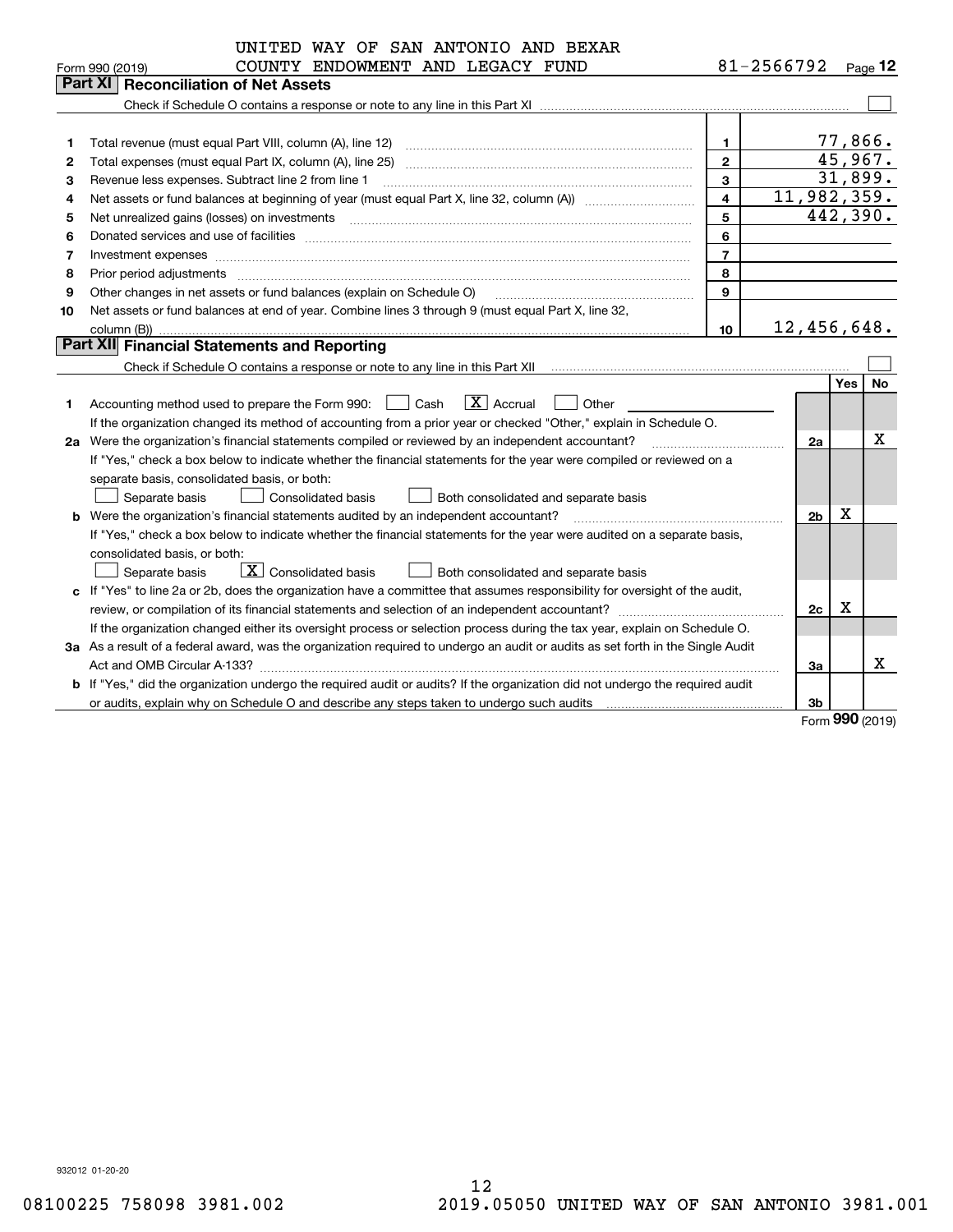| <b>SCHEDULE A</b>                                                                                                                                                                          |                                                               |                                                                                                                                  |     |                                   |                            |    | OMB No. 1545-0047                          |
|--------------------------------------------------------------------------------------------------------------------------------------------------------------------------------------------|---------------------------------------------------------------|----------------------------------------------------------------------------------------------------------------------------------|-----|-----------------------------------|----------------------------|----|--------------------------------------------|
| (Form 990 or 990-EZ)                                                                                                                                                                       |                                                               | <b>Public Charity Status and Public Support</b><br>Complete if the organization is a section 501(c)(3) organization or a section |     |                                   |                            |    |                                            |
|                                                                                                                                                                                            |                                                               | 4947(a)(1) nonexempt charitable trust.                                                                                           |     |                                   |                            |    |                                            |
| Department of the Treasury<br>Internal Revenue Service                                                                                                                                     |                                                               | Attach to Form 990 or Form 990-EZ.<br>Go to www.irs.gov/Form990 for instructions and the latest information.                     |     |                                   |                            |    | Open to Public<br>Inspection               |
| Name of the organization                                                                                                                                                                   |                                                               | UNITED WAY OF SAN ANTONIO AND BEXAR                                                                                              |     |                                   |                            |    | <b>Employer identification number</b>      |
|                                                                                                                                                                                            |                                                               | COUNTY ENDOWMENT AND LEGACY FUND                                                                                                 |     |                                   |                            |    | 81-2566792                                 |
| Part I<br>Reason for Public Charity Status (All organizations must complete this part.) See instructions.                                                                                  |                                                               |                                                                                                                                  |     |                                   |                            |    |                                            |
| The organization is not a private foundation because it is: (For lines 1 through 12, check only one box.)                                                                                  |                                                               |                                                                                                                                  |     |                                   |                            |    |                                            |
| 1<br>A church, convention of churches, or association of churches described in section 170(b)(1)(A)(i).                                                                                    |                                                               |                                                                                                                                  |     |                                   |                            |    |                                            |
| 2<br>A school described in section 170(b)(1)(A)(ii). (Attach Schedule E (Form 990 or 990-EZ).)                                                                                             |                                                               |                                                                                                                                  |     |                                   |                            |    |                                            |
| 3<br>A hospital or a cooperative hospital service organization described in section 170(b)(1)(A)(iii).                                                                                     |                                                               |                                                                                                                                  |     |                                   |                            |    |                                            |
| A medical research organization operated in conjunction with a hospital described in section 170(b)(1)(A)(iii). Enter the hospital's name,<br>4                                            |                                                               |                                                                                                                                  |     |                                   |                            |    |                                            |
| city, and state:                                                                                                                                                                           |                                                               |                                                                                                                                  |     |                                   |                            |    |                                            |
| An organization operated for the benefit of a college or university owned or operated by a governmental unit described in<br>5                                                             |                                                               |                                                                                                                                  |     |                                   |                            |    |                                            |
| section 170(b)(1)(A)(iv). (Complete Part II.)                                                                                                                                              |                                                               |                                                                                                                                  |     |                                   |                            |    |                                            |
| 6<br>A federal, state, or local government or governmental unit described in section $170(b)(1)(A)(v)$ .<br>7                                                                              |                                                               |                                                                                                                                  |     |                                   |                            |    |                                            |
| An organization that normally receives a substantial part of its support from a governmental unit or from the general public described in<br>section 170(b)(1)(A)(vi). (Complete Part II.) |                                                               |                                                                                                                                  |     |                                   |                            |    |                                            |
| 8<br>A community trust described in section 170(b)(1)(A)(vi). (Complete Part II.)                                                                                                          |                                                               |                                                                                                                                  |     |                                   |                            |    |                                            |
| 9<br>An agricultural research organization described in section 170(b)(1)(A)(ix) operated in conjunction with a land-grant college                                                         |                                                               |                                                                                                                                  |     |                                   |                            |    |                                            |
| or university or a non-land-grant college of agriculture (see instructions). Enter the name, city, and state of the college or                                                             |                                                               |                                                                                                                                  |     |                                   |                            |    |                                            |
| university:                                                                                                                                                                                |                                                               |                                                                                                                                  |     |                                   |                            |    |                                            |
| 10<br>An organization that normally receives: (1) more than 33 1/3% of its support from contributions, membership fees, and gross receipts from                                            |                                                               |                                                                                                                                  |     |                                   |                            |    |                                            |
| activities related to its exempt functions - subject to certain exceptions, and (2) no more than 33 1/3% of its support from gross investment                                              |                                                               |                                                                                                                                  |     |                                   |                            |    |                                            |
| income and unrelated business taxable income (less section 511 tax) from businesses acquired by the organization after June 30, 1975.                                                      |                                                               |                                                                                                                                  |     |                                   |                            |    |                                            |
| See section 509(a)(2). (Complete Part III.)                                                                                                                                                |                                                               |                                                                                                                                  |     |                                   |                            |    |                                            |
| 11<br>An organization organized and operated exclusively to test for public safety. See section 509(a)(4).                                                                                 |                                                               |                                                                                                                                  |     |                                   |                            |    |                                            |
| $\lfloor x \rfloor$<br>12 <sub>2</sub><br>An organization organized and operated exclusively for the benefit of, to perform the functions of, or to carry out the purposes of one or       |                                                               |                                                                                                                                  |     |                                   |                            |    |                                            |
| more publicly supported organizations described in section 509(a)(1) or section 509(a)(2). See section 509(a)(3). Check the box in                                                         |                                                               |                                                                                                                                  |     |                                   |                            |    |                                            |
| lines 12a through 12d that describes the type of supporting organization and complete lines 12e, 12f, and 12g.                                                                             |                                                               |                                                                                                                                  |     |                                   |                            |    |                                            |
| X <br>a                                                                                                                                                                                    |                                                               | Type I. A supporting organization operated, supervised, or controlled by its supported organization(s), typically by giving      |     |                                   |                            |    |                                            |
|                                                                                                                                                                                            | organization. You must complete Part IV, Sections A and B.    | the supported organization(s) the power to regularly appoint or elect a majority of the directors or trustees of the supporting  |     |                                   |                            |    |                                            |
| b                                                                                                                                                                                          |                                                               | Type II. A supporting organization supervised or controlled in connection with its supported organization(s), by having          |     |                                   |                            |    |                                            |
|                                                                                                                                                                                            |                                                               | control or management of the supporting organization vested in the same persons that control or manage the supported             |     |                                   |                            |    |                                            |
|                                                                                                                                                                                            | organization(s). You must complete Part IV, Sections A and C. |                                                                                                                                  |     |                                   |                            |    |                                            |
| с                                                                                                                                                                                          |                                                               | Type III functionally integrated. A supporting organization operated in connection with, and functionally integrated with,       |     |                                   |                            |    |                                            |
|                                                                                                                                                                                            |                                                               | its supported organization(s) (see instructions). You must complete Part IV, Sections A, D, and E.                               |     |                                   |                            |    |                                            |
| d                                                                                                                                                                                          |                                                               | Type III non-functionally integrated. A supporting organization operated in connection with its supported organization(s)        |     |                                   |                            |    |                                            |
|                                                                                                                                                                                            |                                                               | that is not functionally integrated. The organization generally must satisfy a distribution requirement and an attentiveness     |     |                                   |                            |    |                                            |
|                                                                                                                                                                                            |                                                               | requirement (see instructions). You must complete Part IV, Sections A and D, and Part V.                                         |     |                                   |                            |    |                                            |
| X <br>е                                                                                                                                                                                    |                                                               | Check this box if the organization received a written determination from the IRS that it is a Type I, Type II, Type III          |     |                                   |                            |    |                                            |
|                                                                                                                                                                                            |                                                               | functionally integrated, or Type III non-functionally integrated supporting organization.                                        |     |                                   |                            |    |                                            |
| Enter the number of supported organizations<br>f                                                                                                                                           |                                                               |                                                                                                                                  |     |                                   |                            |    | 1                                          |
| Provide the following information about the supported organization(s).<br>(i) Name of supported                                                                                            | (ii) EIN                                                      | (iii) Type of organization                                                                                                       |     | (iv) Is the organization listed   | (v) Amount of monetary     |    | (vi) Amount of other                       |
| organization                                                                                                                                                                               |                                                               | (described on lines 1-10                                                                                                         | Yes | in your governing document?<br>No | support (see instructions) |    | support (see instructions)                 |
|                                                                                                                                                                                            |                                                               | above (see instructions))                                                                                                        |     |                                   |                            |    |                                            |
| SEE PART VI                                                                                                                                                                                | 74-1272381                                                    | 7                                                                                                                                | X   |                                   |                            | 0. | $0$ .                                      |
|                                                                                                                                                                                            |                                                               |                                                                                                                                  |     |                                   |                            |    |                                            |
|                                                                                                                                                                                            |                                                               |                                                                                                                                  |     |                                   |                            |    |                                            |
|                                                                                                                                                                                            |                                                               |                                                                                                                                  |     |                                   |                            |    |                                            |
|                                                                                                                                                                                            |                                                               |                                                                                                                                  |     |                                   |                            |    |                                            |
|                                                                                                                                                                                            |                                                               |                                                                                                                                  |     |                                   |                            |    |                                            |
|                                                                                                                                                                                            |                                                               |                                                                                                                                  |     |                                   |                            |    |                                            |
|                                                                                                                                                                                            |                                                               |                                                                                                                                  |     |                                   |                            |    |                                            |
|                                                                                                                                                                                            |                                                               |                                                                                                                                  |     |                                   |                            |    |                                            |
| Total<br>LHA For Paperwork Reduction Act Notice, see the Instructions for Form 990 or 990-EZ. 932021 09-25-19                                                                              |                                                               |                                                                                                                                  |     |                                   |                            | 0. | 0.<br>Schedule A (Form 990 or 990-EZ) 2019 |

13

08100225 758098 3981.002 2019.05050 UNITED WAY OF SAN ANTONIO 3981.001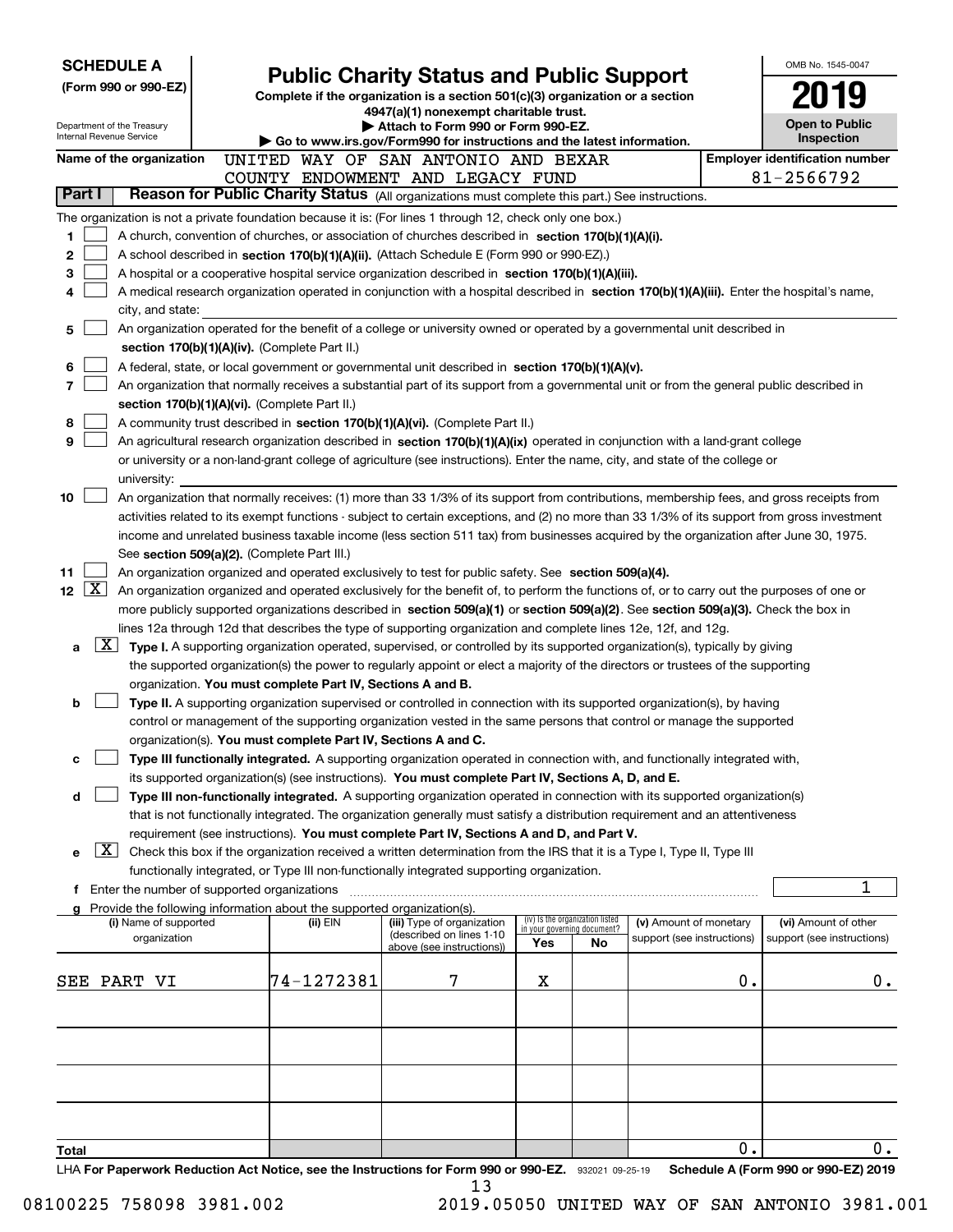| Schedule A (Form 990 or 990-EZ) 2019 COUNTY ENDOWMENT AND LEGACY FUND                                         |  |  | $81 - 2566792$ Page |  |
|---------------------------------------------------------------------------------------------------------------|--|--|---------------------|--|
| <b>Part II</b> Support Schedule for Organizations Described in Sections 170(b)(1)(A)(iv) and 170(b)(1)(A)(vi) |  |  |                     |  |

(Complete only if you checked the box on line 5, 7, or 8 of Part I or if the organization failed to qualify under Part III. If the organization fails to qualify under the tests listed below, please complete Part III.)

|   | <b>Section A. Public Support</b>                                                                                                                                                                                               |            |            |            |            |          |           |
|---|--------------------------------------------------------------------------------------------------------------------------------------------------------------------------------------------------------------------------------|------------|------------|------------|------------|----------|-----------|
|   | Calendar year (or fiscal year beginning in) $\blacktriangleright$                                                                                                                                                              | (a) 2015   | $(b)$ 2016 | $(c)$ 2017 | $(d)$ 2018 | (e) 2019 | (f) Total |
|   | 1 Gifts, grants, contributions, and                                                                                                                                                                                            |            |            |            |            |          |           |
|   | membership fees received. (Do not                                                                                                                                                                                              |            |            |            |            |          |           |
|   | include any "unusual grants.")                                                                                                                                                                                                 |            |            |            |            |          |           |
|   | 2 Tax revenues levied for the organ-                                                                                                                                                                                           |            |            |            |            |          |           |
|   | ization's benefit and either paid to                                                                                                                                                                                           |            |            |            |            |          |           |
|   | or expended on its behalf                                                                                                                                                                                                      |            |            |            |            |          |           |
|   | 3 The value of services or facilities                                                                                                                                                                                          |            |            |            |            |          |           |
|   | furnished by a governmental unit to                                                                                                                                                                                            |            |            |            |            |          |           |
|   | the organization without charge                                                                                                                                                                                                |            |            |            |            |          |           |
| 4 | <b>Total.</b> Add lines 1 through 3                                                                                                                                                                                            |            |            |            |            |          |           |
| 5 | The portion of total contributions                                                                                                                                                                                             |            |            |            |            |          |           |
|   | by each person (other than a                                                                                                                                                                                                   |            |            |            |            |          |           |
|   | governmental unit or publicly                                                                                                                                                                                                  |            |            |            |            |          |           |
|   | supported organization) included                                                                                                                                                                                               |            |            |            |            |          |           |
|   | on line 1 that exceeds 2% of the                                                                                                                                                                                               |            |            |            |            |          |           |
|   | amount shown on line 11,                                                                                                                                                                                                       |            |            |            |            |          |           |
|   | column (f)                                                                                                                                                                                                                     |            |            |            |            |          |           |
|   | 6 Public support. Subtract line 5 from line 4.                                                                                                                                                                                 |            |            |            |            |          |           |
|   | <b>Section B. Total Support</b>                                                                                                                                                                                                |            |            |            |            |          |           |
|   | Calendar year (or fiscal year beginning in) $\blacktriangleright$                                                                                                                                                              | (a) $2015$ | (b) 2016   | $(c)$ 2017 | $(d)$ 2018 | (e) 2019 | (f) Total |
|   | 7 Amounts from line 4                                                                                                                                                                                                          |            |            |            |            |          |           |
| 8 | Gross income from interest,                                                                                                                                                                                                    |            |            |            |            |          |           |
|   | dividends, payments received on                                                                                                                                                                                                |            |            |            |            |          |           |
|   | securities loans, rents, royalties,                                                                                                                                                                                            |            |            |            |            |          |           |
|   | and income from similar sources                                                                                                                                                                                                |            |            |            |            |          |           |
| 9 | Net income from unrelated business                                                                                                                                                                                             |            |            |            |            |          |           |
|   | activities, whether or not the                                                                                                                                                                                                 |            |            |            |            |          |           |
|   | business is regularly carried on                                                                                                                                                                                               |            |            |            |            |          |           |
|   | <b>10</b> Other income. Do not include gain                                                                                                                                                                                    |            |            |            |            |          |           |
|   | or loss from the sale of capital                                                                                                                                                                                               |            |            |            |            |          |           |
|   | assets (Explain in Part VI.)                                                                                                                                                                                                   |            |            |            |            |          |           |
|   | 11 Total support. Add lines 7 through 10                                                                                                                                                                                       |            |            |            |            |          |           |
|   | <b>12</b> Gross receipts from related activities, etc. (see instructions)                                                                                                                                                      |            |            |            |            | 12       |           |
|   | 13 First five years. If the Form 990 is for the organization's first, second, third, fourth, or fifth tax year as a section 501(c)(3)                                                                                          |            |            |            |            |          |           |
|   | organization, check this box and stop here manufactured and stop here and stop here are contained and stop here are contained and stop here are contained and stop here are contained and stop here are contained and stop her |            |            |            |            |          |           |
|   | Section C. Computation of Public Support Percentage                                                                                                                                                                            |            |            |            |            |          |           |
|   | 14 Public support percentage for 2019 (line 6, column (f) divided by line 11, column (f) <i>mummention</i>                                                                                                                     |            |            |            |            | 14       | %         |
|   |                                                                                                                                                                                                                                |            |            |            |            | 15       | %         |
|   | 16a 33 1/3% support test - 2019. If the organization did not check the box on line 13, and line 14 is 33 1/3% or more, check this box and                                                                                      |            |            |            |            |          |           |
|   | stop here. The organization qualifies as a publicly supported organization                                                                                                                                                     |            |            |            |            |          | ▔▁▎       |
|   | b 33 1/3% support test - 2018. If the organization did not check a box on line 13 or 16a, and line 15 is 33 1/3% or more, check this box                                                                                       |            |            |            |            |          |           |
|   | and stop here. The organization qualifies as a publicly supported organization                                                                                                                                                 |            |            |            |            |          |           |
|   | 17a 10% -facts-and-circumstances test - 2019. If the organization did not check a box on line 13, 16a, or 16b, and line 14 is 10% or more,                                                                                     |            |            |            |            |          |           |
|   | and if the organization meets the "facts-and-circumstances" test, check this box and stop here. Explain in Part VI how the organization                                                                                        |            |            |            |            |          |           |
|   | meets the "facts-and-circumstances" test. The organization qualifies as a publicly supported organization                                                                                                                      |            |            |            |            |          |           |
|   | <b>b 10% -facts-and-circumstances test - 2018.</b> If the organization did not check a box on line 13, 16a, 16b, or 17a, and line 15 is 10% or                                                                                 |            |            |            |            |          |           |
|   | more, and if the organization meets the "facts-and-circumstances" test, check this box and stop here. Explain in Part VI how the                                                                                               |            |            |            |            |          |           |
|   | organization meets the "facts-and-circumstances" test. The organization qualifies as a publicly supported organization                                                                                                         |            |            |            |            |          |           |
|   | 18 Private foundation. If the organization did not check a box on line 13, 16a, 16b, 17a, or 17b, check this box and see instructions                                                                                          |            |            |            |            |          |           |
|   |                                                                                                                                                                                                                                |            |            |            |            |          |           |

**Schedule A (Form 990 or 990-EZ) 2019**

932022 09-25-19

**2**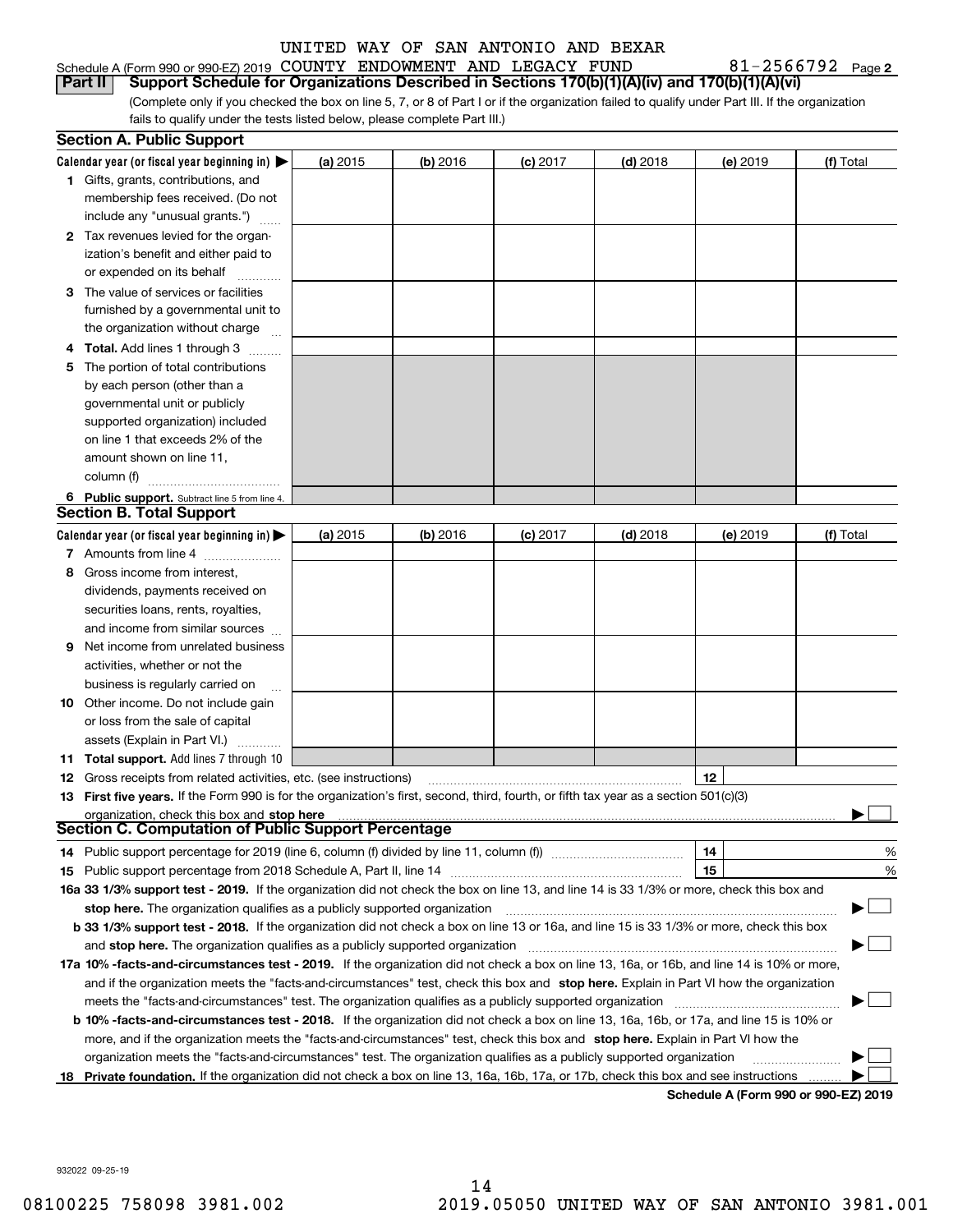#### Schedule A (Form 990 or 990-EZ) 2019 Page COUNTY ENDOWMENT AND LEGACY FUND 81-2566792 **Part III Support Schedule for Organizations Described in Section 509(a)(2)**

(Complete only if you checked the box on line 10 of Part I or if the organization failed to qualify under Part II. If the organization fails to qualify under the tests listed below, please complete Part II.)

| <b>Section A. Public Support</b>                                                                                                                                                                                               |            |          |            |            |          |                                      |
|--------------------------------------------------------------------------------------------------------------------------------------------------------------------------------------------------------------------------------|------------|----------|------------|------------|----------|--------------------------------------|
| Calendar year (or fiscal year beginning in) $\blacktriangleright$                                                                                                                                                              | (a) 2015   | (b) 2016 | $(c)$ 2017 | $(d)$ 2018 | (e) 2019 | (f) Total                            |
| 1 Gifts, grants, contributions, and                                                                                                                                                                                            |            |          |            |            |          |                                      |
| membership fees received. (Do not                                                                                                                                                                                              |            |          |            |            |          |                                      |
| include any "unusual grants.")                                                                                                                                                                                                 |            |          |            |            |          |                                      |
| 2 Gross receipts from admissions,<br>merchandise sold or services per-<br>formed, or facilities furnished in<br>any activity that is related to the<br>organization's tax-exempt purpose                                       |            |          |            |            |          |                                      |
| 3 Gross receipts from activities that<br>are not an unrelated trade or bus-                                                                                                                                                    |            |          |            |            |          |                                      |
| iness under section 513                                                                                                                                                                                                        |            |          |            |            |          |                                      |
| 4 Tax revenues levied for the organ-<br>ization's benefit and either paid to<br>or expended on its behalf                                                                                                                      |            |          |            |            |          |                                      |
| .<br>5 The value of services or facilities<br>furnished by a governmental unit to                                                                                                                                              |            |          |            |            |          |                                      |
| the organization without charge                                                                                                                                                                                                |            |          |            |            |          |                                      |
| <b>6 Total.</b> Add lines 1 through 5                                                                                                                                                                                          |            |          |            |            |          |                                      |
| 7a Amounts included on lines 1, 2, and<br>3 received from disqualified persons                                                                                                                                                 |            |          |            |            |          |                                      |
| <b>b</b> Amounts included on lines 2 and 3 received<br>from other than disqualified persons that<br>exceed the greater of \$5,000 or 1% of the<br>amount on line 13 for the year                                               |            |          |            |            |          |                                      |
| c Add lines 7a and 7b                                                                                                                                                                                                          |            |          |            |            |          |                                      |
| 8 Public support. (Subtract line 7c from line 6.)<br><b>Section B. Total Support</b>                                                                                                                                           |            |          |            |            |          |                                      |
| Calendar year (or fiscal year beginning in)                                                                                                                                                                                    | (a) $2015$ | (b) 2016 | $(c)$ 2017 | $(d)$ 2018 | (e) 2019 | (f) Total                            |
| 9 Amounts from line 6                                                                                                                                                                                                          |            |          |            |            |          |                                      |
| 10a Gross income from interest,<br>dividends, payments received on<br>securities loans, rents, royalties,<br>and income from similar sources                                                                                   |            |          |            |            |          |                                      |
| <b>b</b> Unrelated business taxable income<br>(less section 511 taxes) from businesses<br>acquired after June 30, 1975                                                                                                         |            |          |            |            |          |                                      |
| c Add lines 10a and 10b                                                                                                                                                                                                        |            |          |            |            |          |                                      |
| <b>11</b> Net income from unrelated business<br>activities not included in line 10b,<br>whether or not the business is<br>regularly carried on                                                                                 |            |          |            |            |          |                                      |
| <b>12</b> Other income. Do not include gain<br>or loss from the sale of capital<br>assets (Explain in Part VI.)                                                                                                                |            |          |            |            |          |                                      |
| <b>13 Total support.</b> (Add lines 9, 10c, 11, and 12.)                                                                                                                                                                       |            |          |            |            |          |                                      |
| 14 First five years. If the Form 990 is for the organization's first, second, third, fourth, or fifth tax year as a section 501(c)(3) organization,                                                                            |            |          |            |            |          |                                      |
| check this box and stop here measurements and contact the contract of the contract of the contract of the contract of the contract of the contract of the contract of the contract of the contract of the contract of the cont |            |          |            |            |          |                                      |
| <b>Section C. Computation of Public Support Percentage</b>                                                                                                                                                                     |            |          |            |            |          |                                      |
| 15 Public support percentage for 2019 (line 8, column (f), divided by line 13, column (f))                                                                                                                                     |            |          |            |            | 15       | %                                    |
| 16 Public support percentage from 2018 Schedule A, Part III, line 15                                                                                                                                                           |            |          |            |            | 16       | %                                    |
| <b>Section D. Computation of Investment Income Percentage</b>                                                                                                                                                                  |            |          |            |            |          |                                      |
| 17 Investment income percentage for 2019 (line 10c, column (f), divided by line 13, column (f))<br>18 Investment income percentage from 2018 Schedule A, Part III, line 17                                                     |            |          |            |            | 17<br>18 | %<br>%                               |
| 19a 33 1/3% support tests - 2019. If the organization did not check the box on line 14, and line 15 is more than 33 1/3%, and line 17 is not                                                                                   |            |          |            |            |          |                                      |
| more than 33 1/3%, check this box and stop here. The organization qualifies as a publicly supported organization                                                                                                               |            |          |            |            |          | ▶                                    |
| b 33 1/3% support tests - 2018. If the organization did not check a box on line 14 or line 19a, and line 16 is more than 33 1/3%, and                                                                                          |            |          |            |            |          |                                      |
| line 18 is not more than 33 1/3%, check this box and stop here. The organization qualifies as a publicly supported organization                                                                                                |            |          |            |            |          |                                      |
| 20 Private foundation. If the organization did not check a box on line 14, 19a, or 19b, check this box and see instructions                                                                                                    |            |          |            |            |          |                                      |
| 932023 09-25-19                                                                                                                                                                                                                |            |          |            |            |          | Schedule A (Form 990 or 990-EZ) 2019 |
|                                                                                                                                                                                                                                |            | 15       |            |            |          |                                      |

08100225 758098 3981.002 2019.05050 UNITED WAY OF SAN ANTONIO 3981.001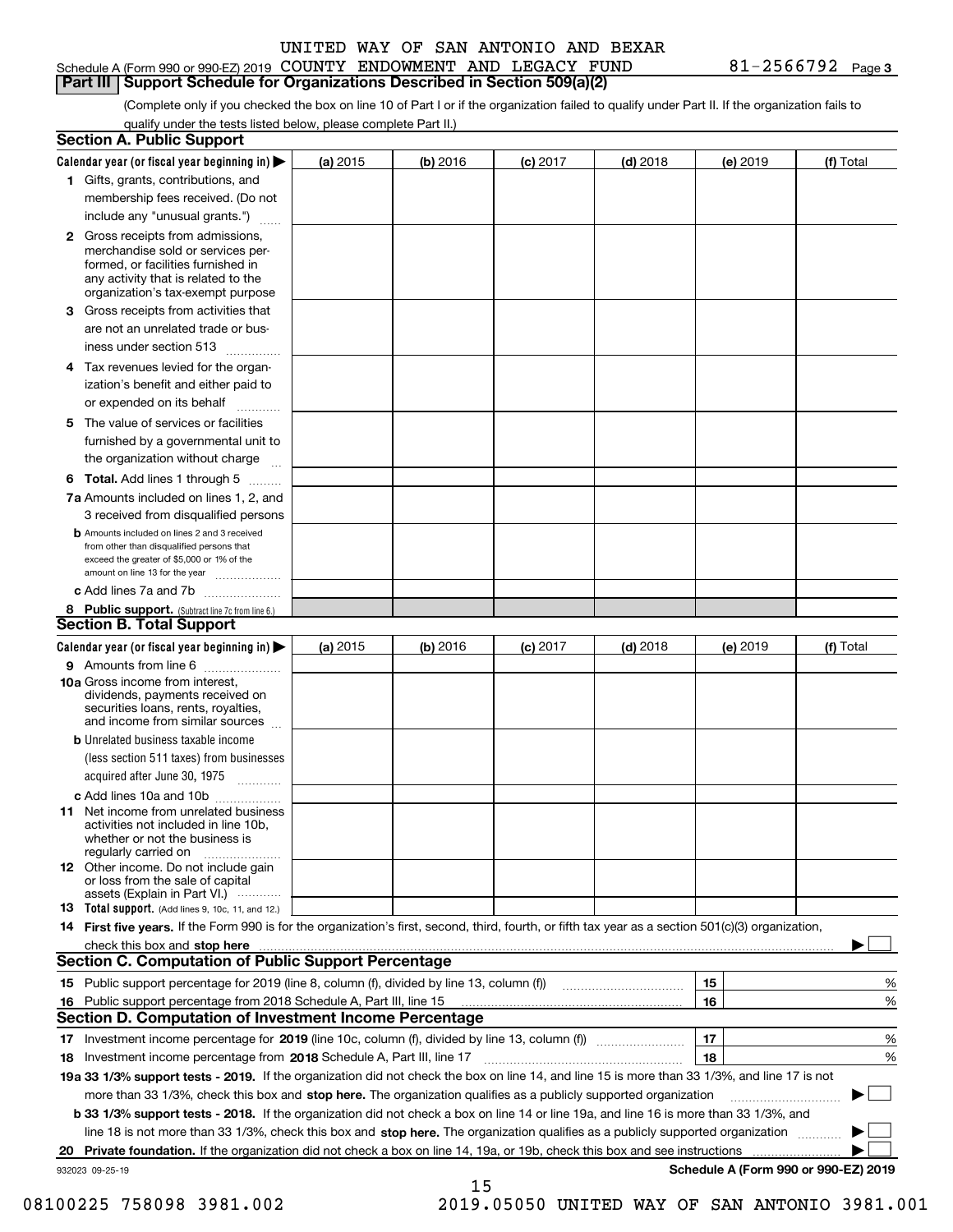## **Part IV Supporting Organizations**

(Complete only if you checked a box in line 12 on Part I. If you checked 12a of Part I, complete Sections A and B. If you checked 12b of Part I, complete Sections A and C. If you checked 12c of Part I, complete Sections A, D, and E. If you checked 12d of Part I, complete Sections A and D, and complete Part V.)

#### **Section A. All Supporting Organizations**

- **1** Are all of the organization's supported organizations listed by name in the organization's governing documents? If "No," describe in **Part VI** how the supported organizations are designated. If designated by *class or purpose, describe the designation. If historic and continuing relationship, explain.*
- **2** Did the organization have any supported organization that does not have an IRS determination of status under section 509(a)(1) or (2)? If "Yes," explain in Part VI how the organization determined that the supported *organization was described in section 509(a)(1) or (2).*
- **3a** Did the organization have a supported organization described in section 501(c)(4), (5), or (6)? If "Yes," answer *(b) and (c) below.*
- **b** Did the organization confirm that each supported organization qualified under section 501(c)(4), (5), or (6) and satisfied the public support tests under section 509(a)(2)? If "Yes," describe in **Part VI** when and how the *organization made the determination.*
- **c**Did the organization ensure that all support to such organizations was used exclusively for section 170(c)(2)(B) purposes? If "Yes," explain in **Part VI** what controls the organization put in place to ensure such use.
- **4a***If* Was any supported organization not organized in the United States ("foreign supported organization")? *"Yes," and if you checked 12a or 12b in Part I, answer (b) and (c) below.*
- **b** Did the organization have ultimate control and discretion in deciding whether to make grants to the foreign supported organization? If "Yes," describe in **Part VI** how the organization had such control and discretion *despite being controlled or supervised by or in connection with its supported organizations.*
- **c** Did the organization support any foreign supported organization that does not have an IRS determination under sections 501(c)(3) and 509(a)(1) or (2)? If "Yes," explain in **Part VI** what controls the organization used *to ensure that all support to the foreign supported organization was used exclusively for section 170(c)(2)(B) purposes.*
- **5a** Did the organization add, substitute, or remove any supported organizations during the tax year? If "Yes," answer (b) and (c) below (if applicable). Also, provide detail in **Part VI,** including (i) the names and EIN *numbers of the supported organizations added, substituted, or removed; (ii) the reasons for each such action; (iii) the authority under the organization's organizing document authorizing such action; and (iv) how the action was accomplished (such as by amendment to the organizing document).*
- **b** Type I or Type II only. Was any added or substituted supported organization part of a class already designated in the organization's organizing document?
- **cSubstitutions only.**  Was the substitution the result of an event beyond the organization's control?
- **6** Did the organization provide support (whether in the form of grants or the provision of services or facilities) to **Part VI.** *If "Yes," provide detail in* support or benefit one or more of the filing organization's supported organizations? anyone other than (i) its supported organizations, (ii) individuals that are part of the charitable class benefited by one or more of its supported organizations, or (iii) other supporting organizations that also
- **7**Did the organization provide a grant, loan, compensation, or other similar payment to a substantial contributor *If "Yes," complete Part I of Schedule L (Form 990 or 990-EZ).* regard to a substantial contributor? (as defined in section 4958(c)(3)(C)), a family member of a substantial contributor, or a 35% controlled entity with
- **8** Did the organization make a loan to a disqualified person (as defined in section 4958) not described in line 7? *If "Yes," complete Part I of Schedule L (Form 990 or 990-EZ).*
- **9a** Was the organization controlled directly or indirectly at any time during the tax year by one or more in section 509(a)(1) or (2))? If "Yes," *provide detail in* <code>Part VI.</code> disqualified persons as defined in section 4946 (other than foundation managers and organizations described
- **b**the supporting organization had an interest? If "Yes," provide detail in P**art VI**. Did one or more disqualified persons (as defined in line 9a) hold a controlling interest in any entity in which
- **c**Did a disqualified person (as defined in line 9a) have an ownership interest in, or derive any personal benefit from, assets in which the supporting organization also had an interest? If "Yes," provide detail in P**art VI.**
- **10a** Was the organization subject to the excess business holdings rules of section 4943 because of section supporting organizations)? If "Yes," answer 10b below. 4943(f) (regarding certain Type II supporting organizations, and all Type III non-functionally integrated
- **b** Did the organization have any excess business holdings in the tax year? (Use Schedule C, Form 4720, to *determine whether the organization had excess business holdings.)*

16

932024 09-25-19

**89a 9b9c10a10b**X X X X X

**Schedule A (Form 990 or 990-EZ) 2019**

**1**

**2**

**3a**

**3b**

**3c**

**4a**

**4b**

**4c**

**5a**

**5b5c**

**6**

**7**

**Yes**

X

**No**

X

X

X

X

X

X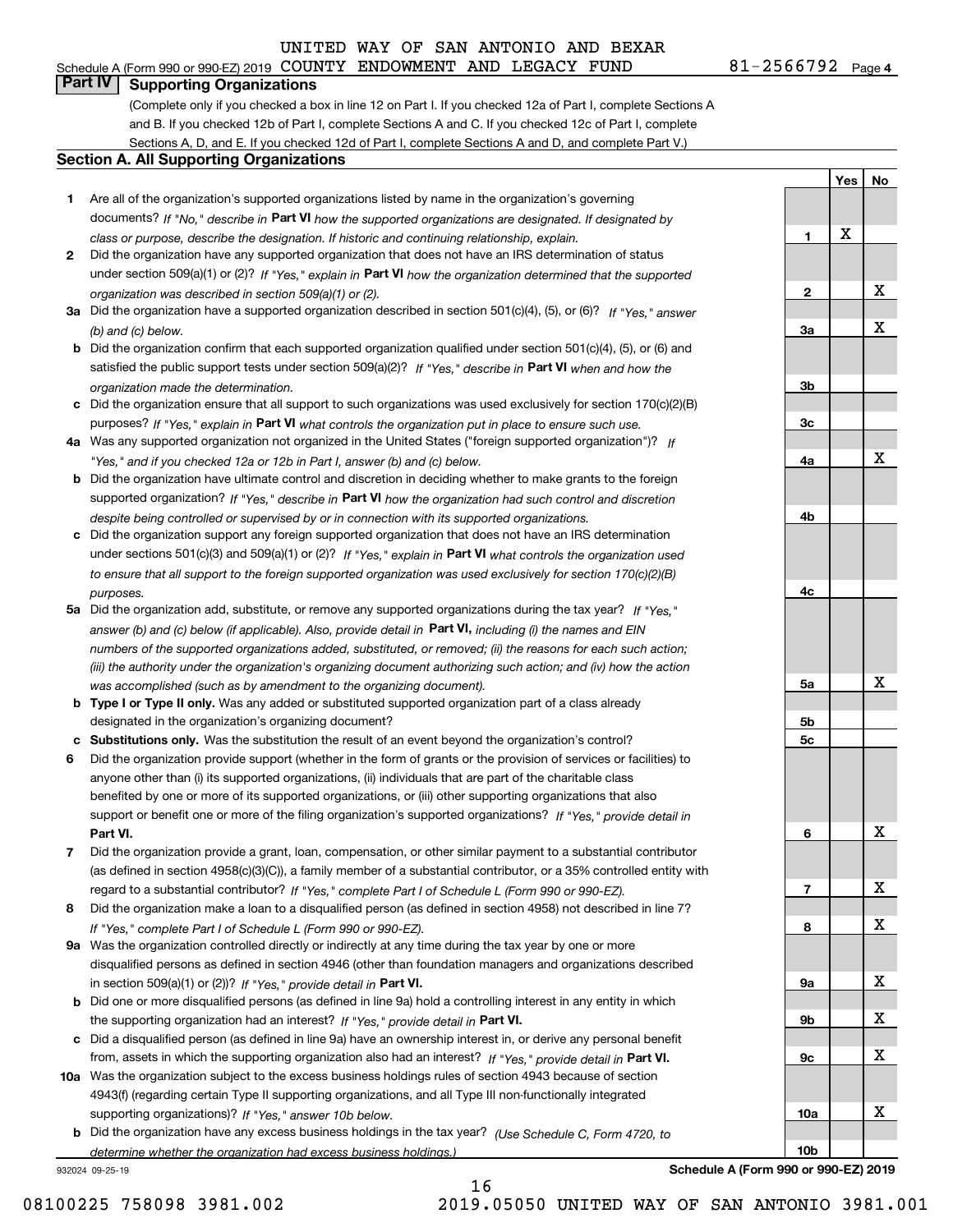**5** Schedule A (Form 990 or 990-EZ) 2019 COUN'I'Y ENDOWMEN'I' AND LEGACY F'UND 8 L – Z 5 6 6 7 9 Z Page COUNTY ENDOWMENT AND LEGACY FUND 81-2566792

|    | Part IV<br><b>Supporting Organizations (continued)</b>                                                                                                                                        |                 |     |             |
|----|-----------------------------------------------------------------------------------------------------------------------------------------------------------------------------------------------|-----------------|-----|-------------|
|    |                                                                                                                                                                                               |                 | Yes | No          |
| 11 | Has the organization accepted a gift or contribution from any of the following persons?                                                                                                       |                 |     |             |
|    | a A person who directly or indirectly controls, either alone or together with persons described in (b) and (c)                                                                                |                 |     |             |
|    | below, the governing body of a supported organization?                                                                                                                                        | 11a             |     | х           |
|    | <b>b</b> A family member of a person described in (a) above?                                                                                                                                  | 11 <sub>b</sub> |     | Χ           |
|    |                                                                                                                                                                                               | 11c             |     | X           |
|    | c A 35% controlled entity of a person described in (a) or (b) above? If "Yes" to a, b, or c, provide detail in Part VI.<br><b>Section B. Type I Supporting Organizations</b>                  |                 |     |             |
|    |                                                                                                                                                                                               |                 |     |             |
|    |                                                                                                                                                                                               |                 | Yes | No          |
| 1. | Did the directors, trustees, or membership of one or more supported organizations have the power to                                                                                           |                 |     |             |
|    | regularly appoint or elect at least a majority of the organization's directors or trustees at all times during the                                                                            |                 |     |             |
|    | tax year? If "No," describe in Part VI how the supported organization(s) effectively operated, supervised, or                                                                                 |                 |     |             |
|    | controlled the organization's activities. If the organization had more than one supported organization,                                                                                       |                 |     |             |
|    | describe how the powers to appoint and/or remove directors or trustees were allocated among the supported                                                                                     |                 |     |             |
|    | organizations and what conditions or restrictions, if any, applied to such powers during the tax year.                                                                                        | 1               | X   |             |
| 2  | Did the organization operate for the benefit of any supported organization other than the supported                                                                                           |                 |     |             |
|    | organization(s) that operated, supervised, or controlled the supporting organization? If "Yes," explain in                                                                                    |                 |     |             |
|    | Part VI how providing such benefit carried out the purposes of the supported organization(s) that operated,                                                                                   |                 |     |             |
|    | supervised, or controlled the supporting organization.                                                                                                                                        | 2               |     | $\mathbf X$ |
|    | <b>Section C. Type II Supporting Organizations</b>                                                                                                                                            |                 |     |             |
|    |                                                                                                                                                                                               |                 | Yes | No          |
| 1. | Were a majority of the organization's directors or trustees during the tax year also a majority of the directors                                                                              |                 |     |             |
|    | or trustees of each of the organization's supported organization(s)? If "No," describe in Part VI how control                                                                                 |                 |     |             |
|    | or management of the supporting organization was vested in the same persons that controlled or managed                                                                                        |                 |     |             |
|    | the supported organization(s).                                                                                                                                                                | 1               |     |             |
|    | <b>Section D. All Type III Supporting Organizations</b>                                                                                                                                       |                 |     |             |
|    |                                                                                                                                                                                               |                 | Yes | No          |
| 1  | Did the organization provide to each of its supported organizations, by the last day of the fifth month of the                                                                                |                 |     |             |
|    |                                                                                                                                                                                               |                 |     |             |
|    | organization's tax year, (i) a written notice describing the type and amount of support provided during the prior tax                                                                         |                 |     |             |
|    | year, (ii) a copy of the Form 990 that was most recently filed as of the date of notification, and (iii) copies of the                                                                        |                 |     |             |
|    | organization's governing documents in effect on the date of notification, to the extent not previously provided?                                                                              | 1               |     |             |
| 2  | Were any of the organization's officers, directors, or trustees either (i) appointed or elected by the supported                                                                              |                 |     |             |
|    | organization(s) or (ii) serving on the governing body of a supported organization? If "No," explain in Part VI how                                                                            |                 |     |             |
|    | the organization maintained a close and continuous working relationship with the supported organization(s).                                                                                   | 2               |     |             |
| 3  | By reason of the relationship described in (2), did the organization's supported organizations have a                                                                                         |                 |     |             |
|    | significant voice in the organization's investment policies and in directing the use of the organization's                                                                                    |                 |     |             |
|    | income or assets at all times during the tax year? If "Yes," describe in Part VI the role the organization's                                                                                  |                 |     |             |
|    | supported organizations played in this regard.                                                                                                                                                | 3               |     |             |
|    | Section E. Type III Functionally Integrated Supporting Organizations                                                                                                                          |                 |     |             |
| 1  | Check the box next to the method that the organization used to satisfy the Integral Part Test during the year (see instructions).                                                             |                 |     |             |
| a  | The organization satisfied the Activities Test. Complete line 2 below.                                                                                                                        |                 |     |             |
| b  | The organization is the parent of each of its supported organizations. Complete line 3 below.                                                                                                 |                 |     |             |
| c  | The organization supported a governmental entity. Describe in Part VI how you supported a government entity (see instructions),                                                               |                 |     |             |
| 2  | Activities Test. Answer (a) and (b) below.                                                                                                                                                    |                 | Yes | No          |
| а  | Did substantially all of the organization's activities during the tax year directly further the exempt purposes of                                                                            |                 |     |             |
|    | the supported organization(s) to which the organization was responsive? If "Yes," then in Part VI identify                                                                                    |                 |     |             |
|    | those supported organizations and explain how these activities directly furthered their exempt purposes,                                                                                      |                 |     |             |
|    | how the organization was responsive to those supported organizations, and how the organization determined                                                                                     |                 |     |             |
|    |                                                                                                                                                                                               | 2a              |     |             |
| b  | that these activities constituted substantially all of its activities.<br>Did the activities described in (a) constitute activities that, but for the organization's involvement, one or more |                 |     |             |
|    |                                                                                                                                                                                               |                 |     |             |
|    | of the organization's supported organization(s) would have been engaged in? If "Yes," explain in Part VI the                                                                                  |                 |     |             |
|    | reasons for the organization's position that its supported organization(s) would have engaged in these                                                                                        |                 |     |             |
|    | activities but for the organization's involvement.                                                                                                                                            | 2b              |     |             |
| 3  | Parent of Supported Organizations. Answer (a) and (b) below.                                                                                                                                  |                 |     |             |
| а  | Did the organization have the power to regularly appoint or elect a majority of the officers, directors, or                                                                                   |                 |     |             |
|    | trustees of each of the supported organizations? Provide details in Part VI.                                                                                                                  | За              |     |             |
|    | <b>b</b> Did the organization exercise a substantial degree of direction over the policies, programs, and activities of each                                                                  |                 |     |             |
|    | of its supported organizations? If "Yes," describe in Part VI the role played by the organization in this regard                                                                              | Зb              |     |             |
|    | Schedule A (Form 990 or 990-EZ) 2019<br>932025 09-25-19                                                                                                                                       |                 |     |             |

17

08100225 758098 3981.002 2019.05050 UNITED WAY OF SAN ANTONIO 3981.001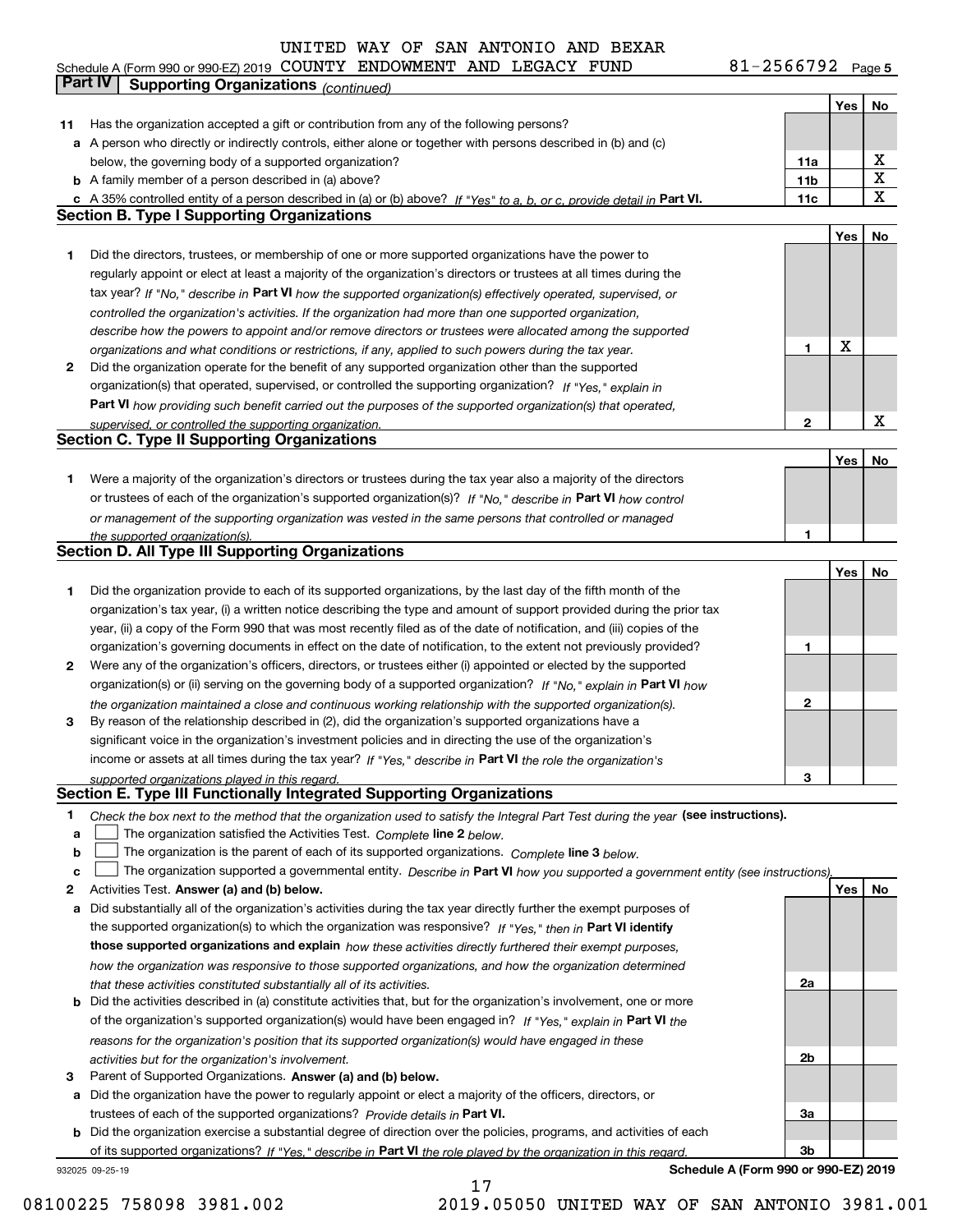#### **1**1 Check here if the organization satisfied the Integral Part Test as a qualifying trust on Nov. 20, 1970 (explain in Part VI). See instructions. All other Type III non-functionally integrated supporting organizations must complete Sections A through E. **Part V Type III Non-Functionally Integrated 509(a)(3) Supporting Organizations**

|              | Section A - Adjusted Net Income                                                                                                   |                | (A) Prior Year | (B) Current Year<br>(optional) |
|--------------|-----------------------------------------------------------------------------------------------------------------------------------|----------------|----------------|--------------------------------|
| 1            | Net short-term capital gain                                                                                                       | 1              |                |                                |
| $\mathbf{2}$ | Recoveries of prior-year distributions                                                                                            | $\overline{2}$ |                |                                |
| 3            | Other gross income (see instructions)                                                                                             | 3              |                |                                |
| 4            | Add lines 1 through 3.                                                                                                            | 4              |                |                                |
| 5            | Depreciation and depletion                                                                                                        | 5              |                |                                |
| 6            | Portion of operating expenses paid or incurred for production or                                                                  |                |                |                                |
|              | collection of gross income or for management, conservation, or                                                                    |                |                |                                |
|              | maintenance of property held for production of income (see instructions)                                                          | 6              |                |                                |
| 7            | Other expenses (see instructions)                                                                                                 | $\overline{7}$ |                |                                |
| 8            | Adjusted Net Income (subtract lines 5, 6, and 7 from line 4)                                                                      | 8              |                |                                |
|              | <b>Section B - Minimum Asset Amount</b>                                                                                           |                | (A) Prior Year | (B) Current Year<br>(optional) |
| 1            | Aggregate fair market value of all non-exempt-use assets (see                                                                     |                |                |                                |
|              | instructions for short tax year or assets held for part of year):                                                                 |                |                |                                |
|              | a Average monthly value of securities                                                                                             | 1a             |                |                                |
|              | <b>b</b> Average monthly cash balances                                                                                            | 1b             |                |                                |
|              | c Fair market value of other non-exempt-use assets                                                                                | 1c             |                |                                |
|              | d Total (add lines 1a, 1b, and 1c)                                                                                                | 1d             |                |                                |
|              | <b>e</b> Discount claimed for blockage or other                                                                                   |                |                |                                |
|              | factors (explain in detail in Part VI):                                                                                           |                |                |                                |
| $\mathbf{2}$ | Acquisition indebtedness applicable to non-exempt-use assets                                                                      | 2              |                |                                |
| 3            | Subtract line 2 from line 1d.                                                                                                     | 3              |                |                                |
| 4            | Cash deemed held for exempt use. Enter 1-1/2% of line 3 (for greater amount,                                                      |                |                |                                |
|              | see instructions)                                                                                                                 | 4              |                |                                |
| 5            | Net value of non-exempt-use assets (subtract line 4 from line 3)                                                                  | 5              |                |                                |
| 6            | Multiply line 5 by .035.                                                                                                          | 6              |                |                                |
| 7            | Recoveries of prior-year distributions                                                                                            | $\overline{7}$ |                |                                |
| 8            | Minimum Asset Amount (add line 7 to line 6)                                                                                       | 8              |                |                                |
|              | <b>Section C - Distributable Amount</b>                                                                                           |                |                | <b>Current Year</b>            |
| 1            | Adjusted net income for prior year (from Section A, line 8, Column A)                                                             | 1              |                |                                |
| 2            | Enter 85% of line 1.                                                                                                              | $\overline{2}$ |                |                                |
| 3            | Minimum asset amount for prior year (from Section B, line 8, Column A)                                                            | 3              |                |                                |
| 4            | Enter greater of line 2 or line 3.                                                                                                | 4              |                |                                |
| 5            | Income tax imposed in prior year                                                                                                  | 5              |                |                                |
| 6            | <b>Distributable Amount.</b> Subtract line 5 from line 4, unless subject to                                                       |                |                |                                |
|              | emergency temporary reduction (see instructions).                                                                                 | 6              |                |                                |
| 7            | Check here if the current year is the organization's first as a non-functionally integrated Type III supporting organization (see |                |                |                                |

instructions).

**Schedule A (Form 990 or 990-EZ) 2019**

932026 09-25-19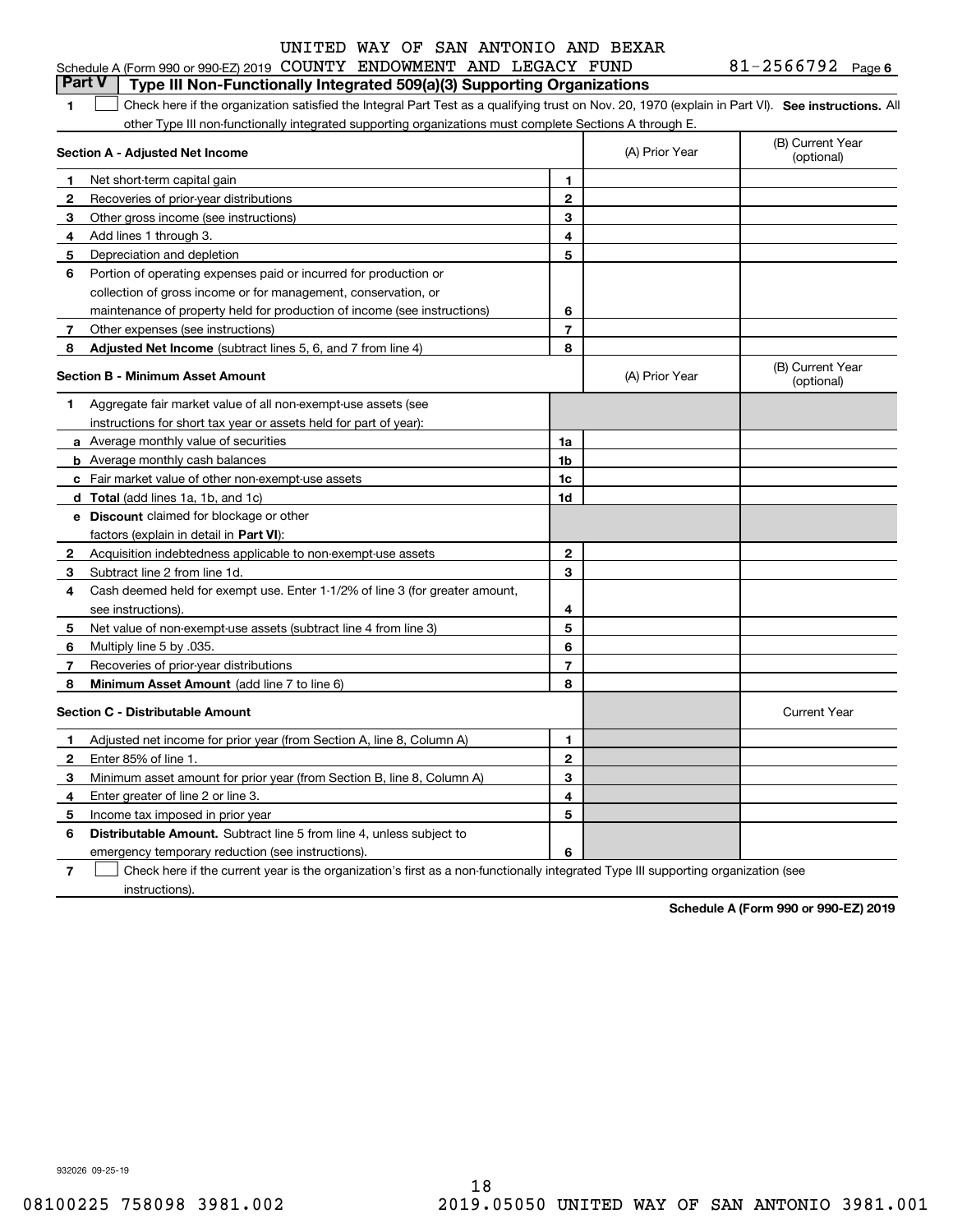|               | Schedule A (Form 990 or 990-EZ) 2019 COUNTY ENDOWMENT AND LEGACY FUND                      |                                    |                                               | 81-2566792 Page 7                                |
|---------------|--------------------------------------------------------------------------------------------|------------------------------------|-----------------------------------------------|--------------------------------------------------|
| <b>Part V</b> | Type III Non-Functionally Integrated 509(a)(3) Supporting Organizations                    |                                    | (continued)                                   |                                                  |
|               | <b>Section D - Distributions</b>                                                           |                                    |                                               | <b>Current Year</b>                              |
| 1             | Amounts paid to supported organizations to accomplish exempt purposes                      |                                    |                                               |                                                  |
| 2             | Amounts paid to perform activity that directly furthers exempt purposes of supported       |                                    |                                               |                                                  |
|               | organizations, in excess of income from activity                                           |                                    |                                               |                                                  |
| 3             | Administrative expenses paid to accomplish exempt purposes of supported organizations      |                                    |                                               |                                                  |
| 4             | Amounts paid to acquire exempt-use assets                                                  |                                    |                                               |                                                  |
| 5             | Qualified set-aside amounts (prior IRS approval required)                                  |                                    |                                               |                                                  |
| 6             | Other distributions (describe in Part VI). See instructions.                               |                                    |                                               |                                                  |
| 7             | Total annual distributions. Add lines 1 through 6.                                         |                                    |                                               |                                                  |
| 8             | Distributions to attentive supported organizations to which the organization is responsive |                                    |                                               |                                                  |
|               | (provide details in Part VI). See instructions.                                            |                                    |                                               |                                                  |
| 9             | Distributable amount for 2019 from Section C, line 6                                       |                                    |                                               |                                                  |
| 10            | Line 8 amount divided by line 9 amount                                                     |                                    |                                               |                                                  |
|               | <b>Section E - Distribution Allocations</b> (see instructions)                             | (i)<br><b>Excess Distributions</b> | (ii)<br><b>Underdistributions</b><br>Pre-2019 | (iii)<br><b>Distributable</b><br>Amount for 2019 |
| 1             | Distributable amount for 2019 from Section C, line 6                                       |                                    |                                               |                                                  |
| 2             | Underdistributions, if any, for years prior to 2019 (reason-                               |                                    |                                               |                                                  |
|               | able cause required-explain in Part VI). See instructions.                                 |                                    |                                               |                                                  |
| 3             | Excess distributions carryover, if any, to 2019                                            |                                    |                                               |                                                  |
|               | <b>a</b> From 2014                                                                         |                                    |                                               |                                                  |
|               | $b$ From 2015                                                                              |                                    |                                               |                                                  |
|               | $c$ From 2016                                                                              |                                    |                                               |                                                  |
|               | d From 2017                                                                                |                                    |                                               |                                                  |
|               | e From 2018                                                                                |                                    |                                               |                                                  |
|               | f Total of lines 3a through e                                                              |                                    |                                               |                                                  |
|               | g Applied to underdistributions of prior years                                             |                                    |                                               |                                                  |
|               | <b>h</b> Applied to 2019 distributable amount                                              |                                    |                                               |                                                  |
|               | Carryover from 2014 not applied (see instructions)                                         |                                    |                                               |                                                  |
|               | Remainder. Subtract lines 3g, 3h, and 3i from 3f.                                          |                                    |                                               |                                                  |
| 4             | Distributions for 2019 from Section D.                                                     |                                    |                                               |                                                  |
|               | \$<br>line $7:$                                                                            |                                    |                                               |                                                  |
|               | a Applied to underdistributions of prior years                                             |                                    |                                               |                                                  |
|               | <b>b</b> Applied to 2019 distributable amount                                              |                                    |                                               |                                                  |
|               | <b>c</b> Remainder. Subtract lines 4a and 4b from 4.                                       |                                    |                                               |                                                  |
|               | Remaining underdistributions for years prior to 2019, if                                   |                                    |                                               |                                                  |
|               | any. Subtract lines 3g and 4a from line 2. For result greater                              |                                    |                                               |                                                  |
|               | than zero, explain in Part VI. See instructions.                                           |                                    |                                               |                                                  |
| 6             | Remaining underdistributions for 2019. Subtract lines 3h                                   |                                    |                                               |                                                  |
|               | and 4b from line 1. For result greater than zero, explain in                               |                                    |                                               |                                                  |
|               | Part VI. See instructions.                                                                 |                                    |                                               |                                                  |
| 7             | Excess distributions carryover to 2020. Add lines 3j                                       |                                    |                                               |                                                  |
|               | and 4c.                                                                                    |                                    |                                               |                                                  |
| 8             | Breakdown of line 7:                                                                       |                                    |                                               |                                                  |
|               | a Excess from 2015                                                                         |                                    |                                               |                                                  |
|               | <b>b</b> Excess from 2016                                                                  |                                    |                                               |                                                  |
|               | c Excess from 2017                                                                         |                                    |                                               |                                                  |
|               | d Excess from 2018                                                                         |                                    |                                               |                                                  |
|               | e Excess from 2019                                                                         |                                    |                                               |                                                  |
|               |                                                                                            |                                    |                                               |                                                  |

**Schedule A (Form 990 or 990-EZ) 2019**

932027 09-25-19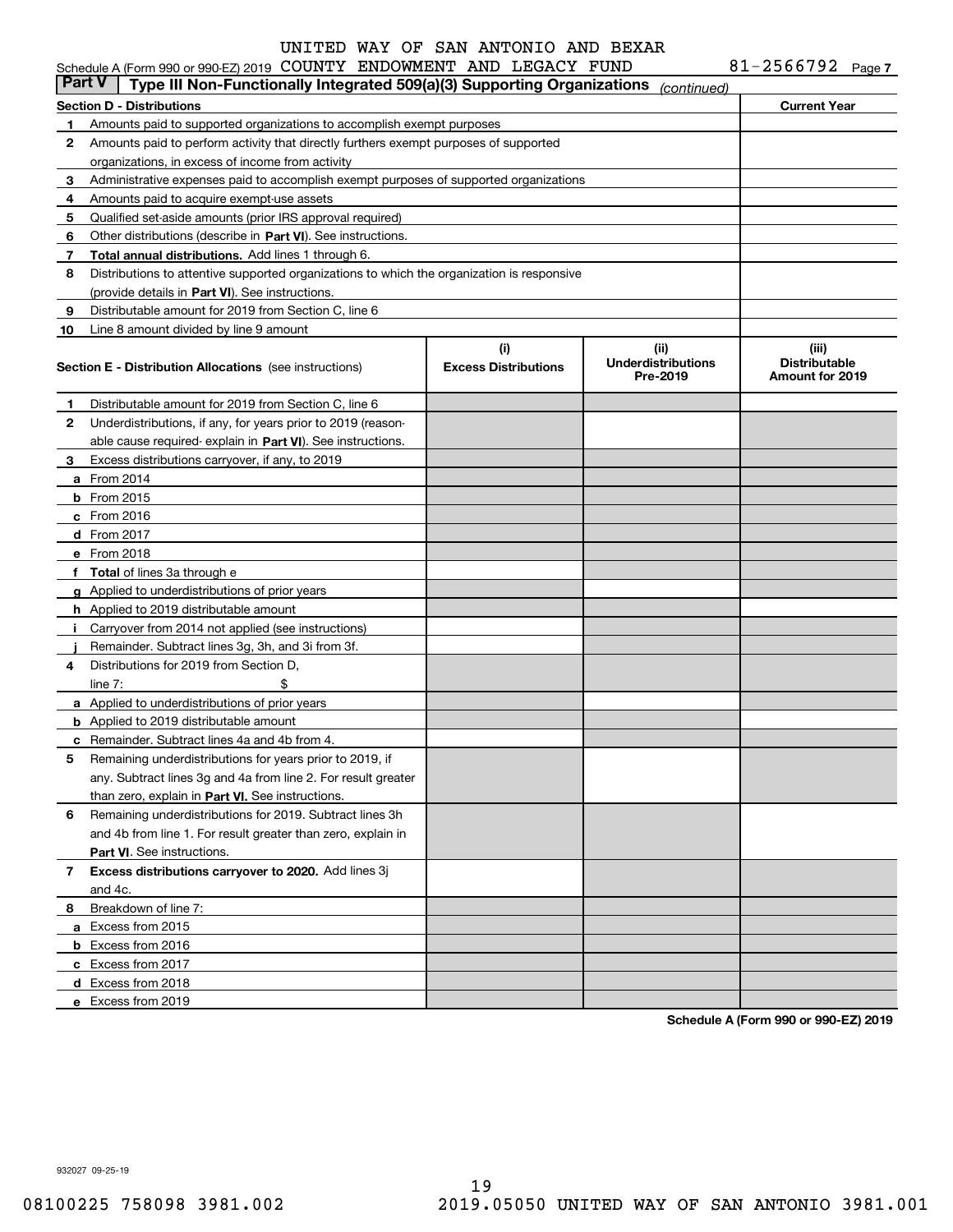### Schedule A (Form 990 or 990-EZ) 2019 Page COUNTY ENDOWMENT AND LEGACY FUND UNITED WAY OF SAN ANTONIO AND BEXAR

**8**81-2566792

Part VI | Supplemental Information. Provide the explanations required by Part II, line 10; Part II, line 17a or 17b; Part III, line 12; Part IV, Section A, lines 1, 2, 3b, 3c, 4b, 4c, 5a, 6, 9a, 9b, 9c, 11a, 11b, and 11c; Part IV, Section B, lines 1 and 2; Part IV, Section C, line 1; Part IV, Section D, lines 2 and 3; Part IV, Section E, lines 1c, 2a, 2b, 3a, and 3b; Part V, line 1; Part V, Section B, line 1e; Part V, Section D, lines 5, 6, and 8; and Part V, Section E, lines 2, 5, and 6. Also complete this part for any additional information. (See instructions.)

### SCHEDULE A, PART I, LINE 12G, COLUMN(I)

### UNITED WAY OF SAN ANTONIO AND BEXAR COUNTY

932028 09-25-19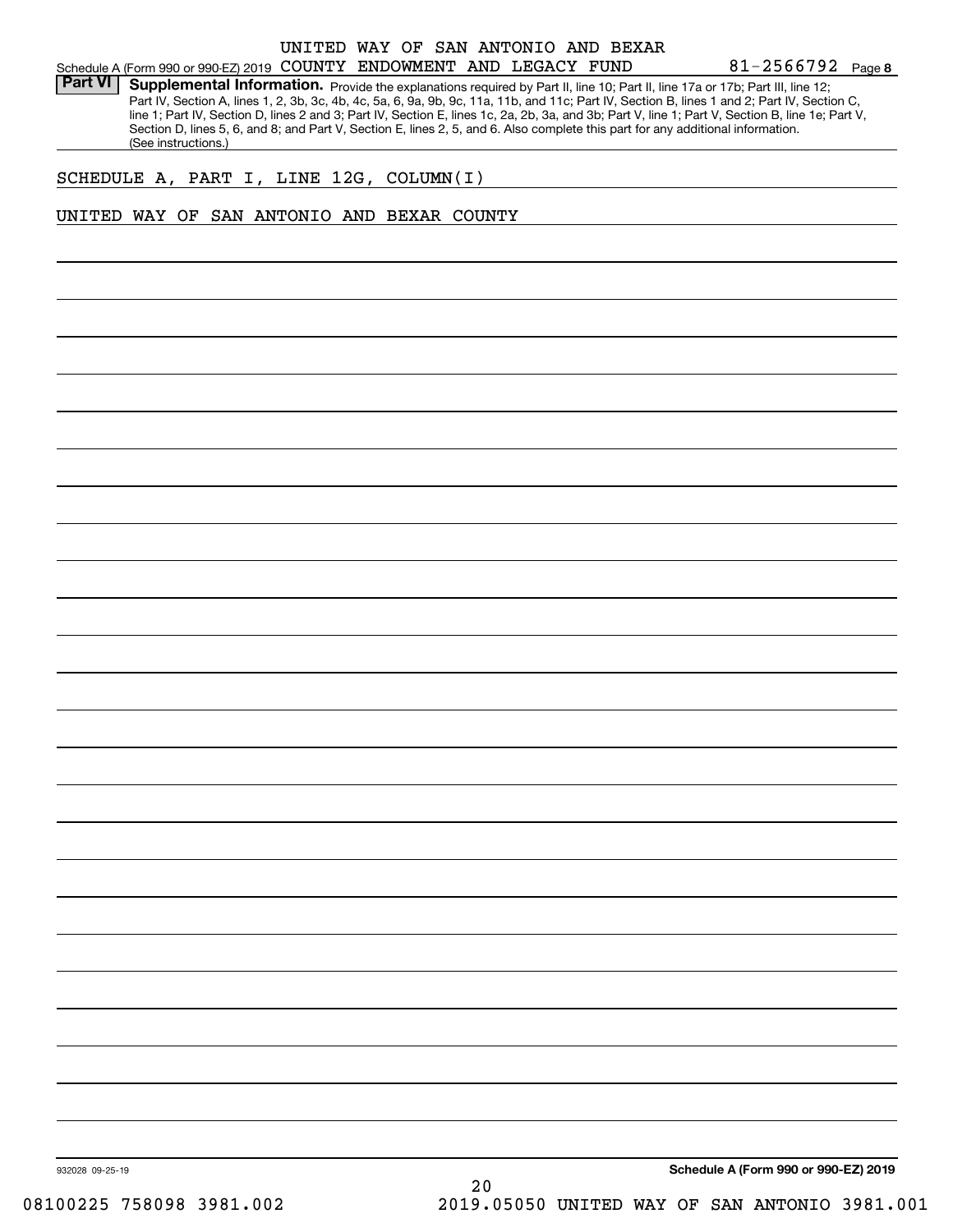|         | <b>SCHEDULE D</b>              |                                                                                                        | <b>Supplemental Financial Statements</b>                                                                                                       |                          | OMB No. 1545-0047               |  |  |  |
|---------|--------------------------------|--------------------------------------------------------------------------------------------------------|------------------------------------------------------------------------------------------------------------------------------------------------|--------------------------|---------------------------------|--|--|--|
|         | (Form 990)                     |                                                                                                        | Complete if the organization answered "Yes" on Form 990,                                                                                       |                          |                                 |  |  |  |
|         | Department of the Treasury     |                                                                                                        | Part IV, line 6, 7, 8, 9, 10, 11a, 11b, 11c, 11d, 11e, 11f, 12a, or 12b.<br>Attach to Form 990.                                                |                          | Open to Public                  |  |  |  |
|         | Internal Revenue Service       | UNITED WAY OF SAN ANTONIO AND BEXAR                                                                    | Go to www.irs.gov/Form990 for instructions and the latest information.                                                                         |                          | <b>Inspection</b>               |  |  |  |
|         | Name of the organization       |                                                                                                        | <b>Employer identification number</b><br>81-2566792                                                                                            |                          |                                 |  |  |  |
| Part I  |                                | COUNTY ENDOWMENT AND LEGACY FUND                                                                       | Organizations Maintaining Donor Advised Funds or Other Similar Funds or Accounts. Complete if the                                              |                          |                                 |  |  |  |
|         |                                | organization answered "Yes" on Form 990, Part IV, line 6.                                              |                                                                                                                                                |                          |                                 |  |  |  |
|         |                                |                                                                                                        | (a) Donor advised funds                                                                                                                        |                          | (b) Funds and other accounts    |  |  |  |
| 1       |                                |                                                                                                        |                                                                                                                                                |                          |                                 |  |  |  |
| 2       |                                | Aggregate value of contributions to (during year)                                                      |                                                                                                                                                |                          |                                 |  |  |  |
| з       |                                | Aggregate value of grants from (during year) <i>mimimimimial</i>                                       |                                                                                                                                                |                          |                                 |  |  |  |
| 4       |                                |                                                                                                        |                                                                                                                                                |                          |                                 |  |  |  |
| 5       |                                |                                                                                                        | Did the organization inform all donors and donor advisors in writing that the assets held in donor advised funds                               |                          |                                 |  |  |  |
|         |                                |                                                                                                        |                                                                                                                                                |                          | Yes<br>No                       |  |  |  |
| 6       |                                |                                                                                                        | Did the organization inform all grantees, donors, and donor advisors in writing that grant funds can be used only                              |                          |                                 |  |  |  |
|         |                                |                                                                                                        | for charitable purposes and not for the benefit of the donor or donor advisor, or for any other purpose conferring                             |                          |                                 |  |  |  |
|         | impermissible private benefit? |                                                                                                        |                                                                                                                                                |                          | <b>Yes</b><br>No.               |  |  |  |
| Part II |                                |                                                                                                        | <b>Conservation Easements.</b> Complete if the organization answered "Yes" on Form 990, Part IV, line 7.                                       |                          |                                 |  |  |  |
| 1       |                                | Purpose(s) of conservation easements held by the organization (check all that apply).                  |                                                                                                                                                |                          |                                 |  |  |  |
|         |                                | Preservation of land for public use (for example, recreation or education)                             | Preservation of a historically important land area                                                                                             |                          |                                 |  |  |  |
|         |                                | Protection of natural habitat                                                                          | Preservation of a certified historic structure                                                                                                 |                          |                                 |  |  |  |
|         |                                | Preservation of open space                                                                             |                                                                                                                                                |                          |                                 |  |  |  |
| 2       |                                |                                                                                                        | Complete lines 2a through 2d if the organization held a qualified conservation contribution in the form of a conservation easement on the last |                          |                                 |  |  |  |
|         | day of the tax year.           |                                                                                                        |                                                                                                                                                |                          | Held at the End of the Tax Year |  |  |  |
| а       |                                |                                                                                                        |                                                                                                                                                | 2a<br>2 <sub>b</sub>     |                                 |  |  |  |
| b       |                                | Total acreage restricted by conservation easements                                                     |                                                                                                                                                | 2 <sub>c</sub>           |                                 |  |  |  |
| c       |                                |                                                                                                        | d Number of conservation easements included in (c) acquired after 7/25/06, and not on a historic structure                                     |                          |                                 |  |  |  |
|         |                                |                                                                                                        |                                                                                                                                                | 2d                       |                                 |  |  |  |
| 3       |                                |                                                                                                        | Number of conservation easements modified, transferred, released, extinguished, or terminated by the organization during the tax               |                          |                                 |  |  |  |
|         | $year \blacktriangleright$     |                                                                                                        |                                                                                                                                                |                          |                                 |  |  |  |
| 4       |                                | Number of states where property subject to conservation easement is located $\blacktriangleright$      |                                                                                                                                                |                          |                                 |  |  |  |
| 5       |                                | Does the organization have a written policy regarding the periodic monitoring, inspection, handling of |                                                                                                                                                |                          |                                 |  |  |  |
|         |                                | violations, and enforcement of the conservation easements it holds?                                    |                                                                                                                                                |                          | <b>Yes</b><br><b>No</b>         |  |  |  |
| 6       |                                |                                                                                                        | Staff and volunteer hours devoted to monitoring, inspecting, handling of violations, and enforcing conservation easements during the year      |                          |                                 |  |  |  |
|         |                                |                                                                                                        |                                                                                                                                                |                          |                                 |  |  |  |
| 7       |                                |                                                                                                        | Amount of expenses incurred in monitoring, inspecting, handling of violations, and enforcing conservation easements during the year            |                          |                                 |  |  |  |
|         | ▶ \$                           |                                                                                                        |                                                                                                                                                |                          |                                 |  |  |  |
| 8       |                                |                                                                                                        | Does each conservation easement reported on line 2(d) above satisfy the requirements of section 170(h)(4)(B)(i)                                |                          |                                 |  |  |  |
|         |                                |                                                                                                        |                                                                                                                                                |                          | Yes<br>No                       |  |  |  |
| 9       |                                |                                                                                                        | In Part XIII, describe how the organization reports conservation easements in its revenue and expense statement and                            |                          |                                 |  |  |  |
|         |                                |                                                                                                        | balance sheet, and include, if applicable, the text of the footnote to the organization's financial statements that describes the              |                          |                                 |  |  |  |
|         | Part III                       | organization's accounting for conservation easements.                                                  | Organizations Maintaining Collections of Art, Historical Treasures, or Other Similar Assets.                                                   |                          |                                 |  |  |  |
|         |                                | Complete if the organization answered "Yes" on Form 990, Part IV, line 8.                              |                                                                                                                                                |                          |                                 |  |  |  |
|         |                                |                                                                                                        | 1a If the organization elected, as permitted under FASB ASC 958, not to report in its revenue statement and balance sheet works                |                          |                                 |  |  |  |
|         |                                |                                                                                                        | of art, historical treasures, or other similar assets held for public exhibition, education, or research in furtherance of public              |                          |                                 |  |  |  |
|         |                                |                                                                                                        | service, provide in Part XIII the text of the footnote to its financial statements that describes these items.                                 |                          |                                 |  |  |  |
|         |                                |                                                                                                        | <b>b</b> If the organization elected, as permitted under FASB ASC 958, to report in its revenue statement and balance sheet works of           |                          |                                 |  |  |  |
|         |                                |                                                                                                        | art, historical treasures, or other similar assets held for public exhibition, education, or research in furtherance of public service,        |                          |                                 |  |  |  |
|         |                                | provide the following amounts relating to these items:                                                 |                                                                                                                                                |                          |                                 |  |  |  |
|         |                                |                                                                                                        |                                                                                                                                                | $\blacktriangleright$ \$ |                                 |  |  |  |
|         |                                | (ii) Assets included in Form 990, Part X                                                               |                                                                                                                                                | $\blacktriangleright$ \$ |                                 |  |  |  |
| 2       |                                |                                                                                                        | If the organization received or held works of art, historical treasures, or other similar assets for financial gain, provide                   |                          |                                 |  |  |  |
|         |                                | the following amounts required to be reported under FASB ASC 958 relating to these items:              |                                                                                                                                                |                          |                                 |  |  |  |
|         |                                |                                                                                                        |                                                                                                                                                | - \$                     |                                 |  |  |  |
|         |                                |                                                                                                        |                                                                                                                                                | $\blacktriangleright$ \$ |                                 |  |  |  |
|         |                                | LHA For Paperwork Reduction Act Notice, see the Instructions for Form 990.                             |                                                                                                                                                |                          | Schedule D (Form 990) 2019      |  |  |  |
|         | 932051 10-02-19                |                                                                                                        |                                                                                                                                                |                          |                                 |  |  |  |
|         |                                |                                                                                                        | 21                                                                                                                                             |                          |                                 |  |  |  |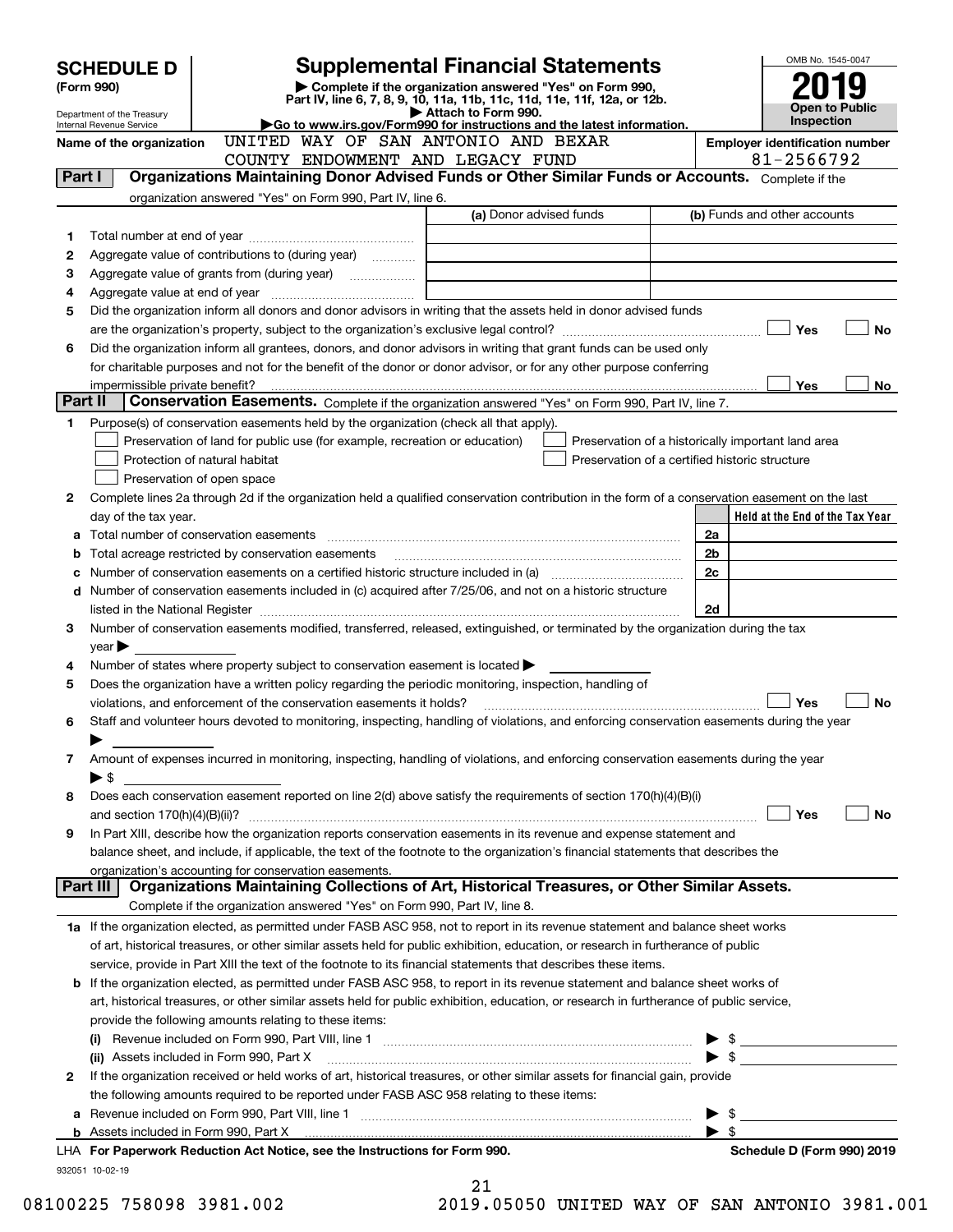|               |                                                                                                                                                                                                                                | UNITED WAY OF SAN ANTONIO AND BEXAR |                                                                                                                                                                                                                                      |                          |  |                 |                                              |                |     |              |  |  |  |
|---------------|--------------------------------------------------------------------------------------------------------------------------------------------------------------------------------------------------------------------------------|-------------------------------------|--------------------------------------------------------------------------------------------------------------------------------------------------------------------------------------------------------------------------------------|--------------------------|--|-----------------|----------------------------------------------|----------------|-----|--------------|--|--|--|
|               | Schedule D (Form 990) 2019                                                                                                                                                                                                     | COUNTY ENDOWMENT AND LEGACY FUND    |                                                                                                                                                                                                                                      |                          |  |                 | 81-2566792 $_{Page}$ 2                       |                |     |              |  |  |  |
|               | Organizations Maintaining Collections of Art, Historical Treasures, or Other Similar Assets (continued)<br>Part III                                                                                                            |                                     |                                                                                                                                                                                                                                      |                          |  |                 |                                              |                |     |              |  |  |  |
| 3             | Using the organization's acquisition, accession, and other records, check any of the following that make significant use of its                                                                                                |                                     |                                                                                                                                                                                                                                      |                          |  |                 |                                              |                |     |              |  |  |  |
|               | collection items (check all that apply):                                                                                                                                                                                       |                                     |                                                                                                                                                                                                                                      |                          |  |                 |                                              |                |     |              |  |  |  |
| a             | Public exhibition                                                                                                                                                                                                              | d                                   |                                                                                                                                                                                                                                      | Loan or exchange program |  |                 |                                              |                |     |              |  |  |  |
| b             | Scholarly research                                                                                                                                                                                                             | е                                   | Other <b>Communist Communist Communist Communist Communist Communist Communist Communist Communist Communist Communist Communist Communist Communist Communist Communist Communist Communist Communist Communist Communist Commu</b> |                          |  |                 |                                              |                |     |              |  |  |  |
| c             | Preservation for future generations                                                                                                                                                                                            |                                     |                                                                                                                                                                                                                                      |                          |  |                 |                                              |                |     |              |  |  |  |
| 4             | Provide a description of the organization's collections and explain how they further the organization's exempt purpose in Part XIII.                                                                                           |                                     |                                                                                                                                                                                                                                      |                          |  |                 |                                              |                |     |              |  |  |  |
| 5             | During the year, did the organization solicit or receive donations of art, historical treasures, or other similar assets                                                                                                       |                                     |                                                                                                                                                                                                                                      |                          |  |                 |                                              |                |     |              |  |  |  |
|               | to be sold to raise funds rather than to be maintained as part of the organization's collection?                                                                                                                               |                                     |                                                                                                                                                                                                                                      |                          |  |                 |                                              | Yes            |     | No           |  |  |  |
|               | <b>Part IV</b><br>Escrow and Custodial Arrangements. Complete if the organization answered "Yes" on Form 990, Part IV, line 9, or                                                                                              |                                     |                                                                                                                                                                                                                                      |                          |  |                 |                                              |                |     |              |  |  |  |
|               | reported an amount on Form 990, Part X, line 21.                                                                                                                                                                               |                                     |                                                                                                                                                                                                                                      |                          |  |                 |                                              |                |     |              |  |  |  |
|               | 1a Is the organization an agent, trustee, custodian or other intermediary for contributions or other assets not included                                                                                                       |                                     |                                                                                                                                                                                                                                      |                          |  |                 |                                              |                |     |              |  |  |  |
|               | on Form 990, Part X? [11] The Content of The Content of The Content of The Content of The Content of The Content of The Content of The Content of The Content of The Content of The Content of The Content of The Content of T |                                     |                                                                                                                                                                                                                                      |                          |  |                 |                                              | Yes            |     | <b>No</b>    |  |  |  |
|               | b If "Yes," explain the arrangement in Part XIII and complete the following table:                                                                                                                                             |                                     |                                                                                                                                                                                                                                      |                          |  |                 |                                              |                |     |              |  |  |  |
|               |                                                                                                                                                                                                                                |                                     |                                                                                                                                                                                                                                      |                          |  |                 |                                              | Amount         |     |              |  |  |  |
| c             | Beginning balance                                                                                                                                                                                                              |                                     |                                                                                                                                                                                                                                      |                          |  | 1c              |                                              |                |     |              |  |  |  |
|               |                                                                                                                                                                                                                                |                                     |                                                                                                                                                                                                                                      |                          |  | 1d              |                                              |                |     |              |  |  |  |
| е             | Distributions during the year manufactured and continuum and the year manufactured and the year manufactured and the year manufactured and the year manufactured and the year manufactured and the year manufactured and the y |                                     |                                                                                                                                                                                                                                      |                          |  | 1e              |                                              |                |     |              |  |  |  |
| f             |                                                                                                                                                                                                                                |                                     |                                                                                                                                                                                                                                      |                          |  | 1f              |                                              |                |     |              |  |  |  |
|               | 2a Did the organization include an amount on Form 990, Part X, line 21, for escrow or custodial account liability?                                                                                                             |                                     |                                                                                                                                                                                                                                      |                          |  |                 |                                              | Yes            |     | No           |  |  |  |
|               | b If "Yes," explain the arrangement in Part XIII. Check here if the explanation has been provided on Part XIII                                                                                                                 |                                     |                                                                                                                                                                                                                                      |                          |  |                 |                                              |                |     |              |  |  |  |
| <b>Part V</b> | Endowment Funds. Complete if the organization answered "Yes" on Form 990, Part IV, line 10.                                                                                                                                    |                                     |                                                                                                                                                                                                                                      |                          |  |                 |                                              |                |     |              |  |  |  |
|               |                                                                                                                                                                                                                                | (a) Current year                    | (b) Prior year                                                                                                                                                                                                                       | (c) Two years back       |  |                 | (d) Three years back $ $ (e) Four years back |                |     |              |  |  |  |
|               | 1a Beginning of year balance                                                                                                                                                                                                   | 11,982,359.                         | 11, 316, 415.                                                                                                                                                                                                                        | 9,441,155.               |  |                 | 5, 114, 980.                                 |                |     |              |  |  |  |
| b             |                                                                                                                                                                                                                                | 3,000.                              | 5,847.                                                                                                                                                                                                                               | 1,465,000.               |  |                 | 3,917,500.                                   | 5,115,000.     |     |              |  |  |  |
| с             | Net investment earnings, gains, and losses                                                                                                                                                                                     | 471,289.                            | 660,097.                                                                                                                                                                                                                             | 410,260.                 |  |                 | 408,675.                                     |                |     | $-20.$       |  |  |  |
| d             |                                                                                                                                                                                                                                |                                     |                                                                                                                                                                                                                                      |                          |  |                 |                                              |                |     |              |  |  |  |
|               |                                                                                                                                                                                                                                |                                     |                                                                                                                                                                                                                                      |                          |  |                 |                                              |                |     |              |  |  |  |
|               | <b>e</b> Other expenditures for facilities                                                                                                                                                                                     |                                     |                                                                                                                                                                                                                                      |                          |  |                 |                                              |                |     |              |  |  |  |
|               | and programs                                                                                                                                                                                                                   |                                     |                                                                                                                                                                                                                                      |                          |  |                 |                                              |                |     |              |  |  |  |
| Ť.            | Administrative expenses                                                                                                                                                                                                        |                                     | $12,456,648.$ 11,982,359.                                                                                                                                                                                                            | 11, 316, 415.            |  |                 | 9.441.155.                                   |                |     | 5, 114, 980. |  |  |  |
| g             | End of year balance                                                                                                                                                                                                            |                                     |                                                                                                                                                                                                                                      |                          |  |                 |                                              |                |     |              |  |  |  |
| 2             | Provide the estimated percentage of the current year end balance (line 1g, column (a)) held as:                                                                                                                                |                                     |                                                                                                                                                                                                                                      |                          |  |                 |                                              |                |     |              |  |  |  |
|               | a Board designated or quasi-endowment >                                                                                                                                                                                        |                                     | %                                                                                                                                                                                                                                    |                          |  |                 |                                              |                |     |              |  |  |  |
| b             | Permanent endowment > 100.00                                                                                                                                                                                                   | %                                   |                                                                                                                                                                                                                                      |                          |  |                 |                                              |                |     |              |  |  |  |
| c             |                                                                                                                                                                                                                                | %                                   |                                                                                                                                                                                                                                      |                          |  |                 |                                              |                |     |              |  |  |  |
|               | The percentages on lines 2a, 2b, and 2c should equal 100%.                                                                                                                                                                     |                                     |                                                                                                                                                                                                                                      |                          |  |                 |                                              |                |     |              |  |  |  |
|               | 3a Are there endowment funds not in the possession of the organization that are held and administered for the organization                                                                                                     |                                     |                                                                                                                                                                                                                                      |                          |  |                 |                                              |                |     |              |  |  |  |
|               | by:                                                                                                                                                                                                                            |                                     |                                                                                                                                                                                                                                      |                          |  |                 |                                              |                | Yes | No           |  |  |  |
|               | (i)                                                                                                                                                                                                                            |                                     |                                                                                                                                                                                                                                      |                          |  |                 |                                              | 3a(i)          |     | X            |  |  |  |
|               |                                                                                                                                                                                                                                |                                     |                                                                                                                                                                                                                                      |                          |  |                 |                                              | 3a(ii)         |     | X            |  |  |  |
|               |                                                                                                                                                                                                                                |                                     |                                                                                                                                                                                                                                      |                          |  |                 |                                              | 3b             |     |              |  |  |  |
| 4             | Describe in Part XIII the intended uses of the organization's endowment funds.                                                                                                                                                 |                                     |                                                                                                                                                                                                                                      |                          |  |                 |                                              |                |     |              |  |  |  |
|               | Land, Buildings, and Equipment.<br><b>Part VI</b>                                                                                                                                                                              |                                     |                                                                                                                                                                                                                                      |                          |  |                 |                                              |                |     |              |  |  |  |
|               | Complete if the organization answered "Yes" on Form 990, Part IV, line 11a. See Form 990, Part X, line 10.                                                                                                                     |                                     |                                                                                                                                                                                                                                      |                          |  |                 |                                              |                |     |              |  |  |  |
|               | Description of property                                                                                                                                                                                                        | (a) Cost or other                   |                                                                                                                                                                                                                                      | (b) Cost or other        |  | (c) Accumulated |                                              | (d) Book value |     |              |  |  |  |
|               |                                                                                                                                                                                                                                | basis (investment)                  |                                                                                                                                                                                                                                      | basis (other)            |  | depreciation    |                                              |                |     |              |  |  |  |
|               |                                                                                                                                                                                                                                |                                     |                                                                                                                                                                                                                                      |                          |  |                 |                                              |                |     |              |  |  |  |
|               |                                                                                                                                                                                                                                |                                     |                                                                                                                                                                                                                                      |                          |  |                 |                                              |                |     |              |  |  |  |
|               |                                                                                                                                                                                                                                |                                     |                                                                                                                                                                                                                                      |                          |  |                 |                                              |                |     |              |  |  |  |
|               |                                                                                                                                                                                                                                |                                     |                                                                                                                                                                                                                                      |                          |  |                 |                                              |                |     |              |  |  |  |
|               |                                                                                                                                                                                                                                |                                     |                                                                                                                                                                                                                                      |                          |  |                 |                                              |                |     |              |  |  |  |
|               |                                                                                                                                                                                                                                |                                     |                                                                                                                                                                                                                                      |                          |  |                 |                                              |                |     | 0.           |  |  |  |
|               |                                                                                                                                                                                                                                |                                     |                                                                                                                                                                                                                                      |                          |  |                 | Schedule D (Form 990) 2019                   |                |     |              |  |  |  |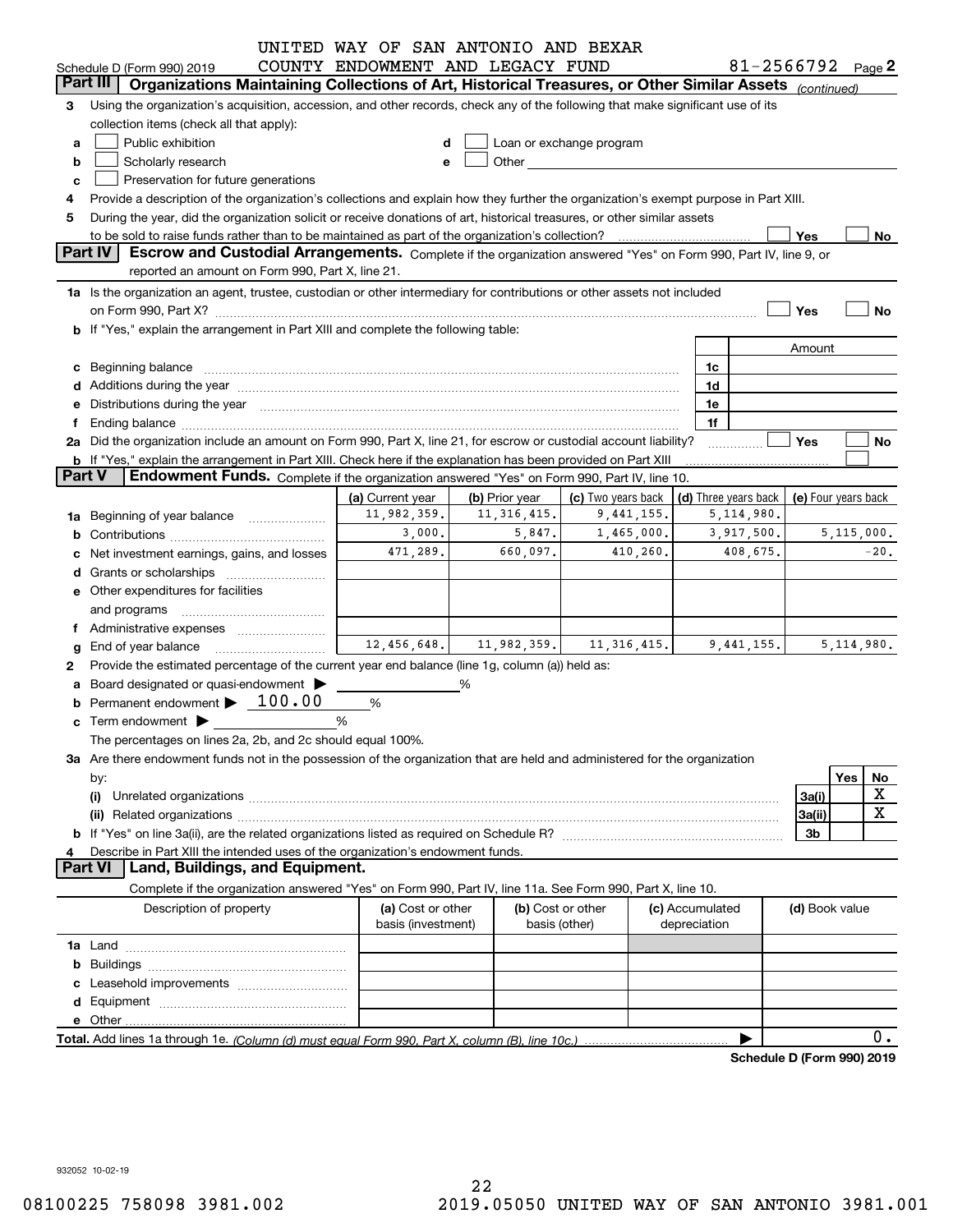# Schedule D (Form 990) 2019 COUNTY ENDOWMENT AND LEGACY FUND 81-2566792 <sub>Page</sub> 3<br>| **Part VII** | Investments - Other Securities. UNITED WAY OF SAN ANTONIO AND BEXAR

Complete if the organization answered "Yes" on Form 990, Part IV, line 11b. See Form 990, Part X, line 12.

| (a) Description of security or category (including name of security)                          | (b) Book value | (c) Method of valuation: Cost or end-of-year market value |
|-----------------------------------------------------------------------------------------------|----------------|-----------------------------------------------------------|
| (1) Financial derivatives                                                                     |                |                                                           |
| (2) Closely held equity interests                                                             |                |                                                           |
| $(3)$ Other                                                                                   |                |                                                           |
| (A)                                                                                           |                |                                                           |
| (B)                                                                                           |                |                                                           |
| (C)                                                                                           |                |                                                           |
| (D)                                                                                           |                |                                                           |
| (E)                                                                                           |                |                                                           |
| (F)                                                                                           |                |                                                           |
| (G)                                                                                           |                |                                                           |
| (H)                                                                                           |                |                                                           |
| <b>Total.</b> (Col. (b) must equal Form 990, Part X, col. (B) line 12.) $\blacktriangleright$ |                |                                                           |

#### **Part VIII Investments - Program Related.**

Complete if the organization answered "Yes" on Form 990, Part IV, line 11c. See Form 990, Part X, line 13.

| (a) Description of investment                                                          | (b) Book value | (c) Method of valuation: Cost or end-of-year market value |
|----------------------------------------------------------------------------------------|----------------|-----------------------------------------------------------|
| (1)                                                                                    |                |                                                           |
| (2)                                                                                    |                |                                                           |
| $\frac{1}{2}$                                                                          |                |                                                           |
| (4)                                                                                    |                |                                                           |
| $\frac{1}{2}$                                                                          |                |                                                           |
| (6)                                                                                    |                |                                                           |
| $\sqrt{(7)}$                                                                           |                |                                                           |
| (8)                                                                                    |                |                                                           |
| (9)                                                                                    |                |                                                           |
| Total. (Col. (b) must equal Form 990, Part X, col. (B) line 13.) $\blacktriangleright$ |                |                                                           |

#### **Part IX Other Assets.**

Complete if the organization answered "Yes" on Form 990, Part IV, line 11d. See Form 990, Part X, line 15.

| (a) Description                                                                                                   | (b) Book value |
|-------------------------------------------------------------------------------------------------------------------|----------------|
| (1)                                                                                                               |                |
| (2)                                                                                                               |                |
| $\frac{1}{2}$                                                                                                     |                |
| (4)                                                                                                               |                |
| (5)                                                                                                               |                |
| (6)                                                                                                               |                |
| (7)                                                                                                               |                |
| (8)                                                                                                               |                |
| (9)                                                                                                               |                |
|                                                                                                                   |                |
| Part X<br><b>Other Liabilities.</b>                                                                               |                |
| Complete if the organization answered "Yes" on Form 990, Part IV, line 11e or 11f. See Form 990, Part X, line 25. |                |

**1.(a)** Description of liability **Book value** Book value Book value Book value Book value (1)(2)(3)(4)(5) (6)(7)(8)(9)Federal income taxes  $\blacktriangleright$ 

**Total.**  *(Column (b) must equal Form 990, Part X, col. (B) line 25.)* 

**2.**Liability for uncertain tax positions. In Part XIII, provide the text of the footnote to the organization's financial statements that reports the organization's liability for uncertain tax positions under FASB ASC 740. Check here if the text of the footnote has been provided in Part XIII

 $\boxed{\text{X}}$ 

**Schedule D (Form 990) 2019**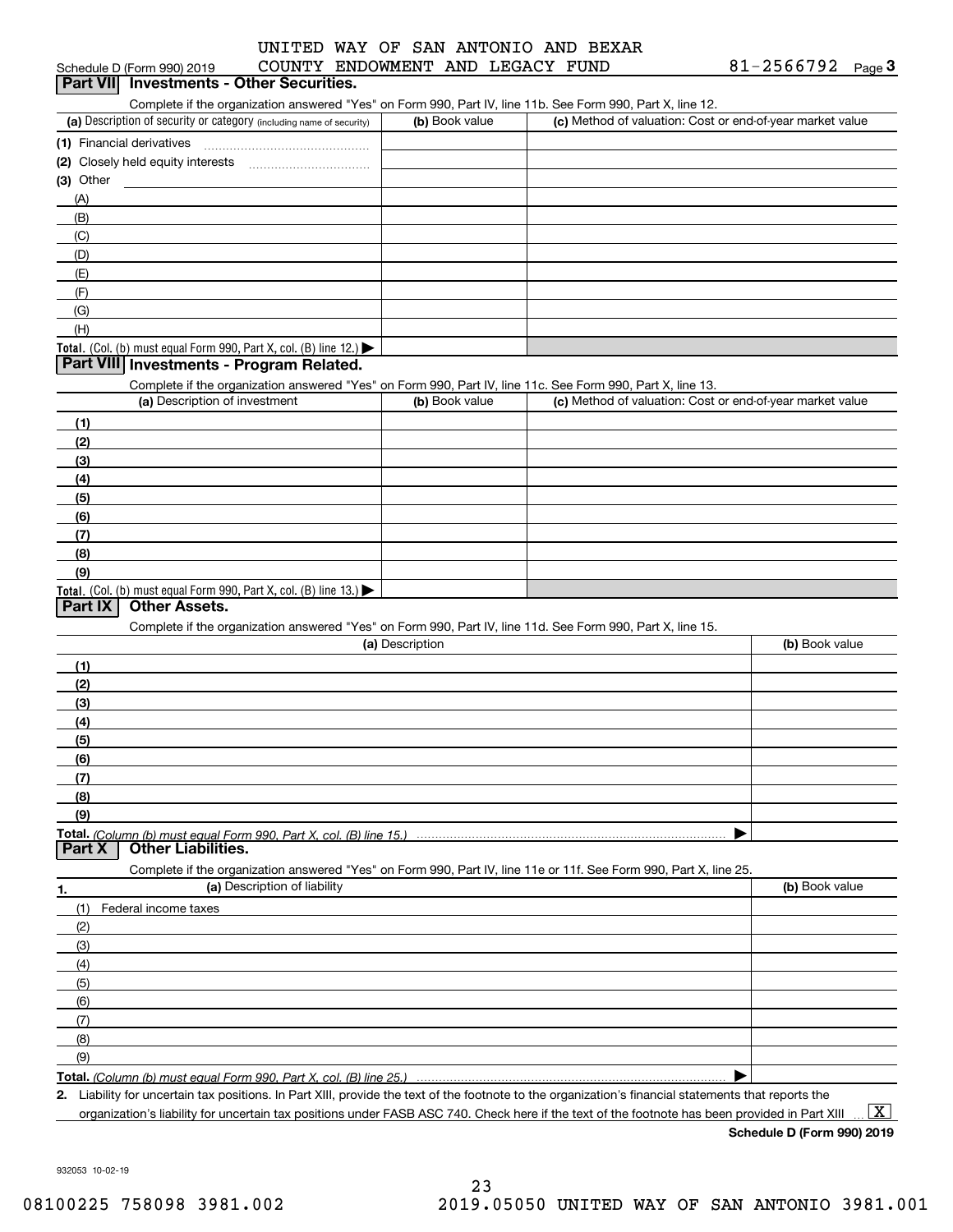|   | UNITED WAY OF SAN ANTONIO AND BEXAR                                                                                                                                                                                                  |                |                        |
|---|--------------------------------------------------------------------------------------------------------------------------------------------------------------------------------------------------------------------------------------|----------------|------------------------|
|   | COUNTY ENDOWMENT AND LEGACY FUND<br>Schedule D (Form 990) 2019                                                                                                                                                                       |                | 81-2566792 $_{Page}$ 4 |
|   | Reconciliation of Revenue per Audited Financial Statements With Revenue per Return.<br>Part XI                                                                                                                                       |                |                        |
|   | Complete if the organization answered "Yes" on Form 990, Part IV, line 12a.                                                                                                                                                          |                |                        |
| 1 | Total revenue, gains, and other support per audited financial statements                                                                                                                                                             |                | $\blacksquare$         |
| 2 | Amounts included on line 1 but not on Form 990, Part VIII, line 12:                                                                                                                                                                  |                |                        |
| a | Net unrealized gains (losses) on investments [11] matter contracts and the unrealized gains (losses) on investments                                                                                                                  | 2a             |                        |
| b |                                                                                                                                                                                                                                      | 2 <sub>b</sub> |                        |
|   |                                                                                                                                                                                                                                      | 2 <sub>c</sub> |                        |
| d |                                                                                                                                                                                                                                      | 2d             |                        |
| е | Add lines 2a through 2d                                                                                                                                                                                                              |                | <b>2e</b>              |
| 3 |                                                                                                                                                                                                                                      |                | 3                      |
| 4 | Amounts included on Form 990, Part VIII, line 12, but not on line 1:                                                                                                                                                                 |                |                        |
| a |                                                                                                                                                                                                                                      | 4а             |                        |
| b |                                                                                                                                                                                                                                      | 4b.            |                        |
|   | Add lines 4a and 4b                                                                                                                                                                                                                  |                | 4c                     |
| 5 |                                                                                                                                                                                                                                      |                |                        |
|   | Part XII   Reconciliation of Expenses per Audited Financial Statements With Expenses per Return.                                                                                                                                     |                |                        |
|   | Complete if the organization answered "Yes" on Form 990, Part IV, line 12a.                                                                                                                                                          |                |                        |
| 1 |                                                                                                                                                                                                                                      |                | $\blacksquare$         |
| 2 | Amounts included on line 1 but not on Form 990, Part IX, line 25:                                                                                                                                                                    |                |                        |
| a |                                                                                                                                                                                                                                      | 2a             |                        |
|   | Prior year adjustments www.communication.com/www.communication.com/www.com/                                                                                                                                                          | 2 <sub>b</sub> |                        |
|   | Other losses <b>with a contract the contract of the contract of the contract of the contract of the contract of the contract of the contract of the contract of the contract of the contract of the contract of the contract of </b> | 2c             |                        |
| d |                                                                                                                                                                                                                                      | 2d             |                        |
| е | Add lines 2a through 2d <b>contained a contained a contained a contained a contained a contained a contained a contained a contact a contact a contact a contact a contact a contact a contact a contact a contact a contact a c</b> |                | 2e                     |
| З |                                                                                                                                                                                                                                      |                | 3                      |
| 4 | Amounts included on Form 990, Part IX, line 25, but not on line 1:                                                                                                                                                                   |                |                        |
| a |                                                                                                                                                                                                                                      | 4a             |                        |
|   |                                                                                                                                                                                                                                      | 4 <sub>h</sub> |                        |
|   | Add lines 4a and 4b                                                                                                                                                                                                                  |                | 4c                     |
|   |                                                                                                                                                                                                                                      |                | 5                      |
|   | Part XIII Supplemental Information.                                                                                                                                                                                                  |                |                        |

Provide the descriptions required for Part II, lines 3, 5, and 9; Part III, lines 1a and 4; Part IV, lines 1b and 2b; Part V, line 4; Part X, line 2; Part XI, lines 2d and 4b; and Part XII, lines 2d and 4b. Also complete this part to provide any additional information.

#### FORM 990, SCHEDULE D, PART V, LINE 4:

MAKING DISTRIBUTIONS EXCLUSIVELY TO UNITED WAY OF SAN ANTONIO AND BEXAR

COUNTY TO BE USED FOR ALLOCATIONS TO UNITED WAY PROGRAMS AND AGENCIES.

FORM 990, SCHEDULE D, PART X, LINE 2:

UWSA AND THE ENDOWMENT ARE EXEMPT FROM FEDERAL INCOME TAXES UNDER SECTION

501(C)(3) OF THE INTERNAL REVENUE CODE (IRC); THEREFORE, NO PROVISION FOR

INCOME TAXES HAS BEEN MADE IN THESE CONSOLIDATED FINANCIAL STATEMENTS.

GAAP REQUIRES RECOGNITION AND DISCLOSURE OF UNCERTAIN TAX POSITIONS IN THE

FINANCIAL STATEMENTS. MANAGEMENT BELIEVES THAT IT HAS APPROPRIATE SUPPORT

FOR ANY TAX POSITIONS TAKEN AND THAT IT HAS NO MATERIAL UNCERTAIN TAX

#### 932054 10-02-19 **Schedule D (Form 990) 2019** POSITIONS. ACCORDINGLY, IT HAS NOT RECOGNIZED ANY LIABILITY FOR UNCERTAIN

24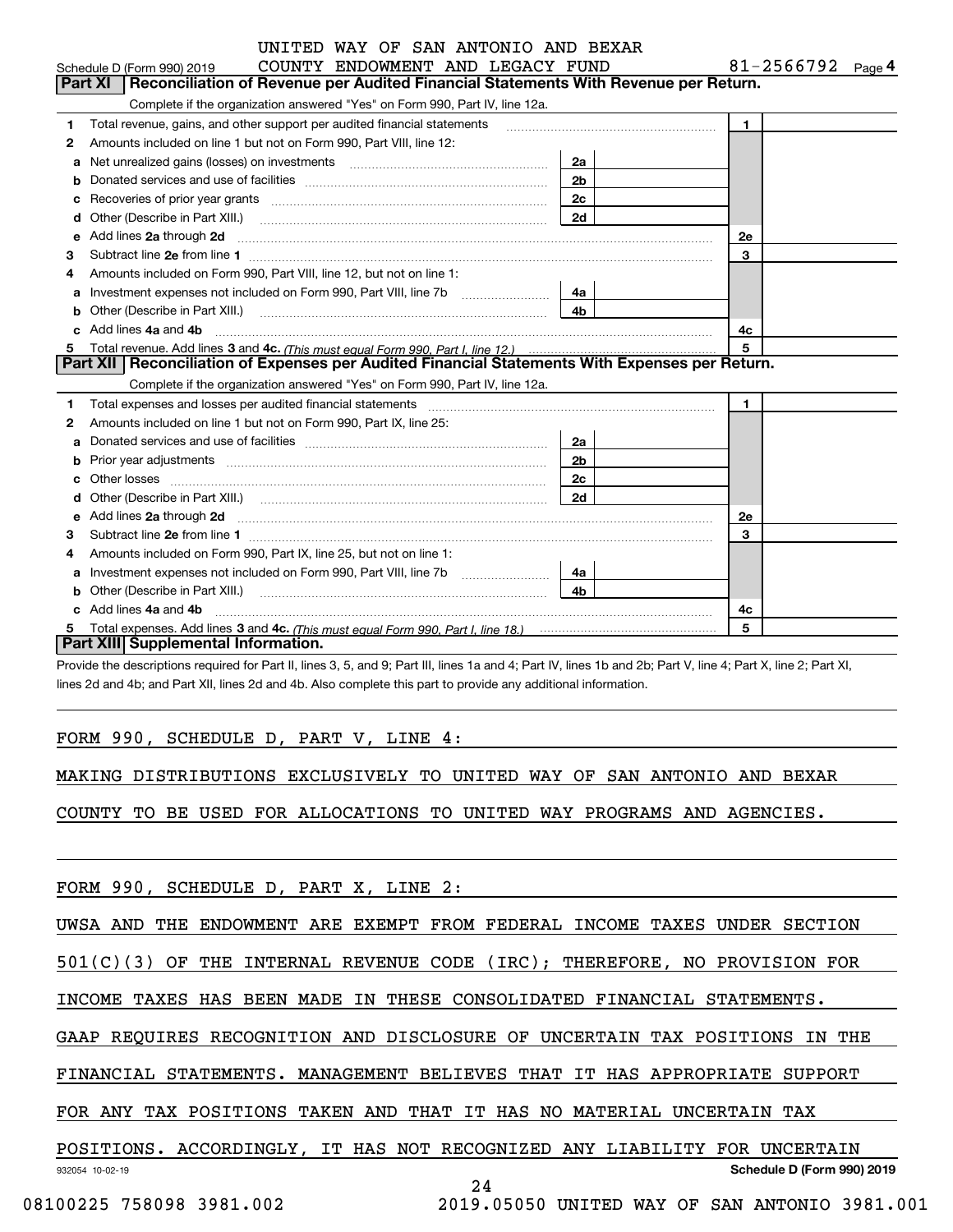| UNITED WAY OF SAN ANTONIO AND BEXAR<br>COUNTY ENDOWMENT AND LEGACY FUND<br>$81 - 2566792$ Page 5<br>Schedule D (Form 990) 2019<br><b>Part XIII</b> Supplemental Information (continued) |
|-----------------------------------------------------------------------------------------------------------------------------------------------------------------------------------------|
| TAX POSITIONS. FOR THE YEARS ENDED JUNE 30, 2020 AND 2019, UWSA DID NOT                                                                                                                 |
| RECOGNIZE ANY TAX RELATED INTEREST OR PENALTIES IN THE FINANCIAL                                                                                                                        |
| STATEMENTS. TAX YEARS 2019-2017 REMAIN OPEN TO EXAMINATION BY THE TAXING                                                                                                                |
| JURISDICTIONS THAT THE ORGANIZATION IS SUBJECT TO, AND THESE PERIODS HAVE                                                                                                               |
| NOT BEEN EXTENDED BEYOND THE APPLICABLE STATUTE OF LIMITATIONS.                                                                                                                         |
|                                                                                                                                                                                         |
|                                                                                                                                                                                         |
|                                                                                                                                                                                         |
|                                                                                                                                                                                         |
|                                                                                                                                                                                         |
|                                                                                                                                                                                         |
|                                                                                                                                                                                         |
|                                                                                                                                                                                         |
|                                                                                                                                                                                         |
|                                                                                                                                                                                         |
|                                                                                                                                                                                         |
|                                                                                                                                                                                         |
|                                                                                                                                                                                         |
|                                                                                                                                                                                         |
|                                                                                                                                                                                         |
|                                                                                                                                                                                         |
|                                                                                                                                                                                         |
|                                                                                                                                                                                         |
|                                                                                                                                                                                         |
|                                                                                                                                                                                         |
|                                                                                                                                                                                         |
|                                                                                                                                                                                         |
|                                                                                                                                                                                         |
| Schedule D (Form 990) 2019                                                                                                                                                              |

932055 10-02-19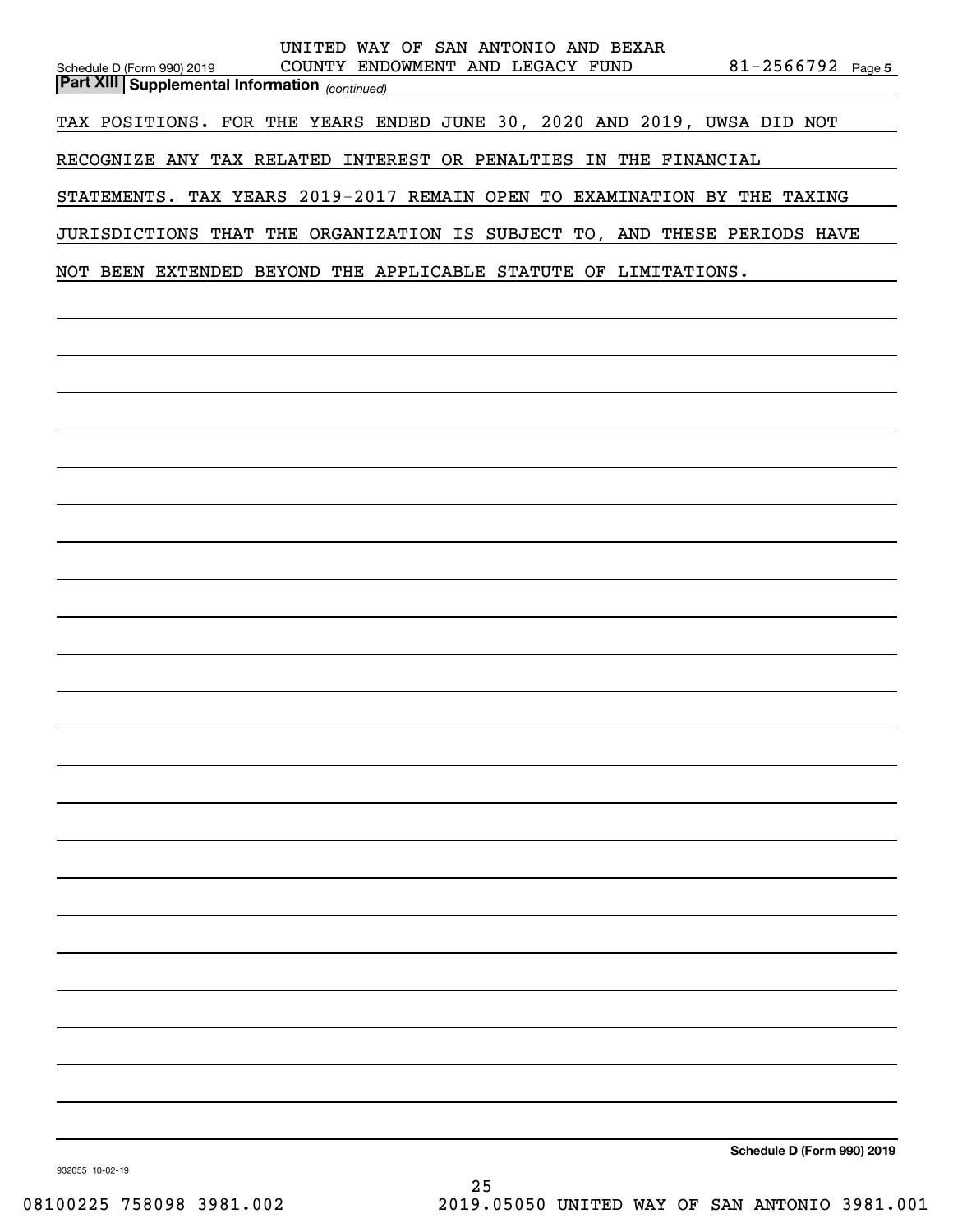|    | <b>Compensation Information</b><br><b>SCHEDULE J</b>                                                                                                                                                                                 |                                       | OMB No. 1545-0047          |            |                         |  |  |
|----|--------------------------------------------------------------------------------------------------------------------------------------------------------------------------------------------------------------------------------------|---------------------------------------|----------------------------|------------|-------------------------|--|--|
|    | (Form 990)<br>For certain Officers, Directors, Trustees, Key Employees, and Highest                                                                                                                                                  |                                       |                            |            |                         |  |  |
|    | <b>Compensated Employees</b>                                                                                                                                                                                                         |                                       | 2019                       |            |                         |  |  |
|    | Complete if the organization answered "Yes" on Form 990, Part IV, line 23.<br>Attach to Form 990.                                                                                                                                    |                                       | <b>Open to Public</b>      |            |                         |  |  |
|    | Department of the Treasury<br>Go to www.irs.gov/Form990 for instructions and the latest information.<br>Internal Revenue Service                                                                                                     |                                       | Inspection                 |            |                         |  |  |
|    | UNITED WAY OF SAN ANTONIO AND BEXAR<br>Name of the organization                                                                                                                                                                      | <b>Employer identification number</b> |                            |            |                         |  |  |
|    | COUNTY ENDOWMENT AND LEGACY FUND                                                                                                                                                                                                     |                                       | 81-2566792                 |            |                         |  |  |
|    | <b>Questions Regarding Compensation</b><br>Part I                                                                                                                                                                                    |                                       |                            |            |                         |  |  |
|    |                                                                                                                                                                                                                                      |                                       |                            | <b>Yes</b> | No                      |  |  |
|    | <b>1a</b> Check the appropriate box(es) if the organization provided any of the following to or for a person listed on Form 990,                                                                                                     |                                       |                            |            |                         |  |  |
|    | Part VII, Section A, line 1a. Complete Part III to provide any relevant information regarding these items.                                                                                                                           |                                       |                            |            |                         |  |  |
|    | First-class or charter travel<br>Housing allowance or residence for personal use                                                                                                                                                     |                                       |                            |            |                         |  |  |
|    | Travel for companions<br>Payments for business use of personal residence                                                                                                                                                             |                                       |                            |            |                         |  |  |
|    | Tax indemnification and gross-up payments<br>Health or social club dues or initiation fees                                                                                                                                           |                                       |                            |            |                         |  |  |
|    | Discretionary spending account<br>Personal services (such as maid, chauffeur, chef)                                                                                                                                                  |                                       |                            |            |                         |  |  |
|    |                                                                                                                                                                                                                                      |                                       |                            |            |                         |  |  |
|    | <b>b</b> If any of the boxes on line 1a are checked, did the organization follow a written policy regarding payment or                                                                                                               |                                       |                            |            |                         |  |  |
|    | reimbursement or provision of all of the expenses described above? If "No," complete Part III to explain                                                                                                                             |                                       | 1b                         |            |                         |  |  |
| 2  | Did the organization require substantiation prior to reimbursing or allowing expenses incurred by all directors,                                                                                                                     |                                       |                            |            |                         |  |  |
|    |                                                                                                                                                                                                                                      |                                       | $\mathbf{2}$               |            |                         |  |  |
|    |                                                                                                                                                                                                                                      |                                       |                            |            |                         |  |  |
| з  | Indicate which, if any, of the following the organization used to establish the compensation of the organization's                                                                                                                   |                                       |                            |            |                         |  |  |
|    | CEO/Executive Director. Check all that apply. Do not check any boxes for methods used by a related organization to                                                                                                                   |                                       |                            |            |                         |  |  |
|    | establish compensation of the CEO/Executive Director, but explain in Part III.                                                                                                                                                       |                                       |                            |            |                         |  |  |
|    | Compensation committee<br>Written employment contract                                                                                                                                                                                |                                       |                            |            |                         |  |  |
|    | Compensation survey or study<br>Independent compensation consultant                                                                                                                                                                  |                                       |                            |            |                         |  |  |
|    | Form 990 of other organizations<br>Approval by the board or compensation committee                                                                                                                                                   |                                       |                            |            |                         |  |  |
|    |                                                                                                                                                                                                                                      |                                       |                            |            |                         |  |  |
|    | During the year, did any person listed on Form 990, Part VII, Section A, line 1a, with respect to the filing                                                                                                                         |                                       |                            |            |                         |  |  |
|    | organization or a related organization:                                                                                                                                                                                              |                                       |                            |            | x                       |  |  |
|    | Receive a severance payment or change-of-control payment?                                                                                                                                                                            |                                       | 4a                         |            | $\overline{\mathbf{x}}$ |  |  |
|    | Participate in, or receive payment from, an equity-based compensation arrangement?                                                                                                                                                   |                                       | 4b<br>4c                   |            | $\overline{\mathbf{x}}$ |  |  |
|    | If "Yes" to any of lines 4a-c, list the persons and provide the applicable amounts for each item in Part III.                                                                                                                        |                                       |                            |            |                         |  |  |
|    |                                                                                                                                                                                                                                      |                                       |                            |            |                         |  |  |
|    | Only section 501(c)(3), 501(c)(4), and 501(c)(29) organizations must complete lines 5-9.                                                                                                                                             |                                       |                            |            |                         |  |  |
| 5. | For persons listed on Form 990, Part VII, Section A, line 1a, did the organization pay or accrue any compensation                                                                                                                    |                                       |                            |            |                         |  |  |
|    | contingent on the revenues of:                                                                                                                                                                                                       |                                       |                            |            |                         |  |  |
|    | a The organization? <b>Entitled Strategies and Strategies and Strategies and Strategies and Strategies and Strategies and Strategies and Strategies and Strategies and Strategies and Strategies and Strategies and Strategies a</b> |                                       | 5a                         |            | <u>x</u>                |  |  |
|    |                                                                                                                                                                                                                                      |                                       | 5b                         |            | $\overline{\mathbf{x}}$ |  |  |
|    | If "Yes" on line 5a or 5b, describe in Part III.                                                                                                                                                                                     |                                       |                            |            |                         |  |  |
| 6. | For persons listed on Form 990, Part VII, Section A, line 1a, did the organization pay or accrue any compensation                                                                                                                    |                                       |                            |            |                         |  |  |
|    | contingent on the net earnings of:                                                                                                                                                                                                   |                                       |                            |            |                         |  |  |
|    |                                                                                                                                                                                                                                      |                                       | 6a                         |            | <u>x</u>                |  |  |
|    |                                                                                                                                                                                                                                      |                                       | 6b                         |            | $\overline{\mathbf{x}}$ |  |  |
|    | If "Yes" on line 6a or 6b, describe in Part III.                                                                                                                                                                                     |                                       |                            |            |                         |  |  |
|    | 7 For persons listed on Form 990, Part VII, Section A, line 1a, did the organization provide any nonfixed payments                                                                                                                   |                                       |                            |            |                         |  |  |
|    |                                                                                                                                                                                                                                      |                                       | 7                          |            | х                       |  |  |
| 8  | Were any amounts reported on Form 990, Part VII, paid or accrued pursuant to a contract that was subject to the                                                                                                                      |                                       |                            |            |                         |  |  |
|    |                                                                                                                                                                                                                                      |                                       | 8                          |            | х                       |  |  |
| 9  | If "Yes" on line 8, did the organization also follow the rebuttable presumption procedure described in                                                                                                                               |                                       |                            |            |                         |  |  |
|    |                                                                                                                                                                                                                                      |                                       | 9                          |            |                         |  |  |
|    | LHA For Paperwork Reduction Act Notice, see the Instructions for Form 990.                                                                                                                                                           |                                       | Schedule J (Form 990) 2019 |            |                         |  |  |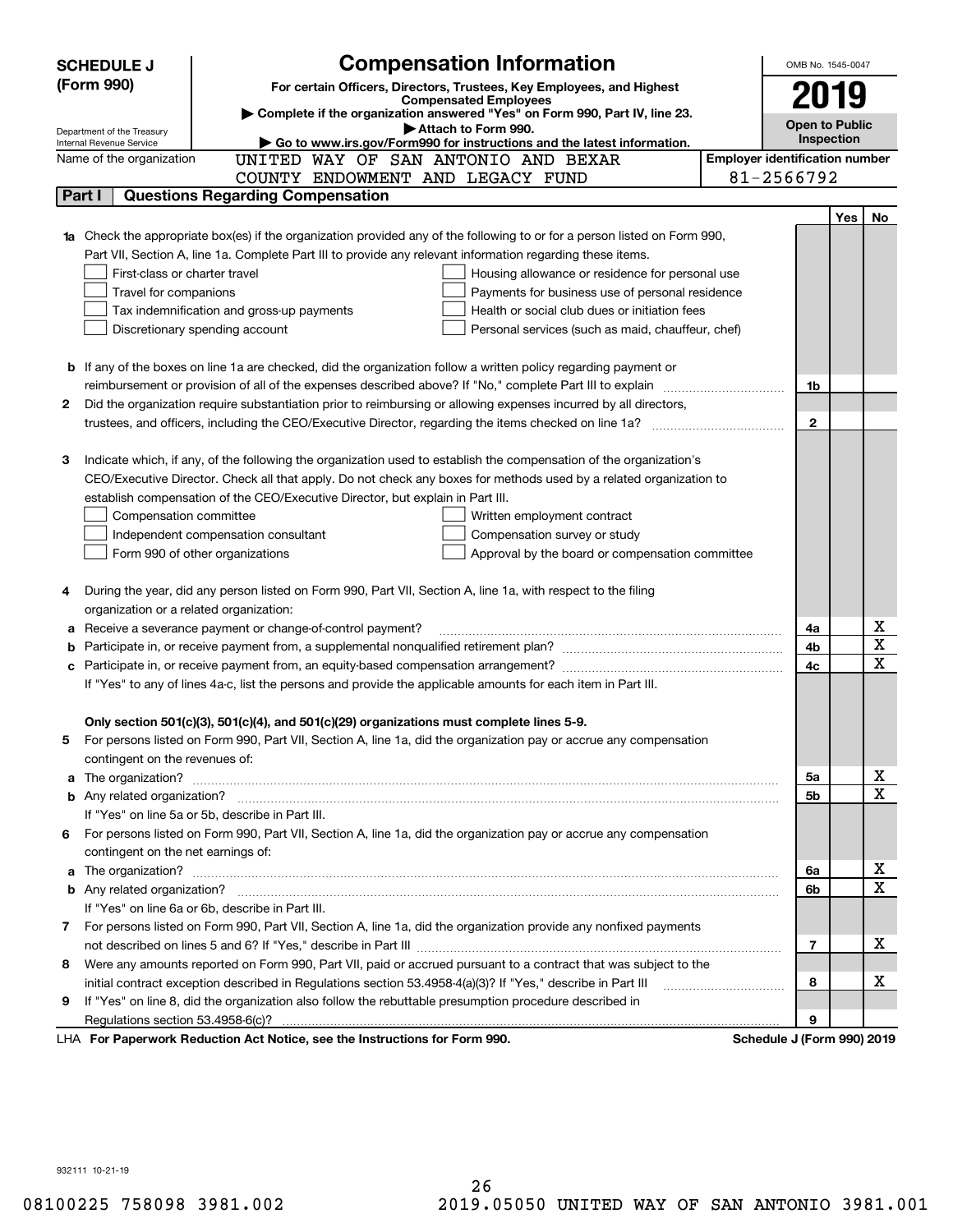### COUNTY ENDOWMENT AND LEGACY FUND

81-2566792

**2**

# **Part II Officers, Directors, Trustees, Key Employees, and Highest Compensated Employees.**  Schedule J (Form 990) 2019 Page Use duplicate copies if additional space is needed.

For each individual whose compensation must be reported on Schedule J, report compensation from the organization on row (i) and from related organizations, described in the instructions, on row (ii). Do not list any individuals that aren't listed on Form 990, Part VII.

**Note:**  The sum of columns (B)(i)-(iii) for each listed individual must equal the total amount of Form 990, Part VII, Section A, line 1a, applicable column (D) and (E) amounts for that individual.

|                               |      |                          | (B) Breakdown of W-2 and/or 1099-MISC compensation |                           | (C) Retirement and<br>other deferred | (D) Nontaxable<br>benefits | (E) Total of columns<br>$(B)(i)-(D)$ | (F) Compensation<br>in column (B) |
|-------------------------------|------|--------------------------|----------------------------------------------------|---------------------------|--------------------------------------|----------------------------|--------------------------------------|-----------------------------------|
| (A) Name and Title            |      | (i) Base<br>compensation | (ii) Bonus &<br>incentive                          | (iii) Other<br>reportable | compensation                         |                            |                                      | reported as deferred              |
|                               |      |                          | compensation                                       | compensation              |                                      |                            |                                      | on prior Form 990                 |
| (1) MR. CHRISTOPHER MARTIN    | (i)  | 0.                       | 0.                                                 | 0.                        | $\mathbf 0$ .                        | о.                         | 0.                                   | 0.                                |
| PRESIDENT & CEO               | (ii) | 295,806.                 | 0.                                                 | 0.                        | 25, 200.                             | 24,167.                    | 345,173.                             | 0.                                |
| MR. LYNDON R. HERRIDGE<br>(2) | (i)  | 0.                       | 0.                                                 | 0.                        | 0.                                   | 0.                         | $\mathbf 0$ .                        | 0.                                |
| VICE CHAIR                    | (ii) | 420,719.                 | 0.                                                 | 0.                        | 25, 200.                             | 8,888.                     | 454,807.                             | 0.                                |
| MR. EDWARD H. GUERRA<br>(3)   | (i)  | 0.                       | $\overline{0}$ .                                   | 0.                        | 0.                                   | 0.                         | $\mathbf 0$ .                        | $\overline{0}$ .                  |
| EVP CFO                       | (ii) | 199, 623.                | $\overline{0}$ .                                   | 0.                        | 17,946.                              | 21,664.                    | 239,233.                             | $\overline{0}$ .                  |
| MG MARGARET POORE<br>(4)      | (i)  | 0.                       | 0.                                                 | 0.                        | 0.                                   | 0.                         | $\mathbf{0}$                         | $\overline{0}$ .                  |
| EVP, PCC                      | (ii) | 158,221.                 | $\mathbf 0$ .                                      | 0.                        | 14,040.                              | 0.                         | 172,261                              | $\overline{0}$ .                  |
| MR. THOMAS GALVIN<br>(5)      | (i)  | 0.                       | $\mathbf 0$ .                                      | 0.                        | 0.                                   | $\mathbf 0$ .              | $\mathbf 0$ .                        | $\overline{0}$ .                  |
| SVP, LEADERSHIP & MAJOR GIFTS | (ii) | 191,789.                 | $\mathbf 0$ .                                      | 0.                        | 17,154.                              | 26, 562.                   | 235,505                              | $\overline{0}$ .                  |
| MS. MARY ELLEN BURNS<br>(6)   | (i)  | 0.                       | $\mathbf 0$ .                                      | 0.                        | 0.                                   | 0.                         | $\mathbf 0$                          | $\overline{0}$ .                  |
| SVP, GRANT IMPLEMENTATION     | (ii) | 164,369.                 | $\mathbf 0$ .                                      | 0.                        | 15, 131.                             | 24,592.                    | 204, 092.                            | 0.                                |
| MS. LINDA GARZA<br>(7)        | (i)  | 0.                       | $\mathbf 0$ .                                      | 0.                        | 0.                                   | 0.                         | $\mathbf 0$ .                        | 0.                                |
| SVP CORPORATE CAMPAIGNS       | (ii) | 161,455.                 | 0.                                                 | 0.                        | 14,693.                              | 17,224.                    | 193, 372.                            | 0.                                |
| MS. LADY R. ROMANO<br>(8)     | (i)  | $\overline{0}$ .         | $\overline{0}$ .                                   | 0.                        | $\overline{0}$ .                     | 0.                         | $\overline{0}$ .                     | $\overline{0}$ .                  |
| SVP COMMUNITY IMPACT          | (ii) | 134,790.                 | $\overline{0}$ .                                   | 0.                        | 12,222.                              | 17,653.                    | 164,665.                             | 0.                                |
|                               | (i)  |                          |                                                    |                           |                                      |                            |                                      |                                   |
|                               | (ii) |                          |                                                    |                           |                                      |                            |                                      |                                   |
|                               | (i)  |                          |                                                    |                           |                                      |                            |                                      |                                   |
|                               | (ii) |                          |                                                    |                           |                                      |                            |                                      |                                   |
|                               | (i)  |                          |                                                    |                           |                                      |                            |                                      |                                   |
|                               | (ii) |                          |                                                    |                           |                                      |                            |                                      |                                   |
|                               | (i)  |                          |                                                    |                           |                                      |                            |                                      |                                   |
|                               | (ii) |                          |                                                    |                           |                                      |                            |                                      |                                   |
|                               | (i)  |                          |                                                    |                           |                                      |                            |                                      |                                   |
|                               | (ii) |                          |                                                    |                           |                                      |                            |                                      |                                   |
|                               | (i)  |                          |                                                    |                           |                                      |                            |                                      |                                   |
|                               | (ii) |                          |                                                    |                           |                                      |                            |                                      |                                   |
|                               | (i)  |                          |                                                    |                           |                                      |                            |                                      |                                   |
|                               | (ii) |                          |                                                    |                           |                                      |                            |                                      |                                   |
|                               | (i)  |                          |                                                    |                           |                                      |                            |                                      |                                   |
|                               | (ii) |                          |                                                    |                           |                                      |                            |                                      |                                   |

**Schedule J (Form 990) 2019**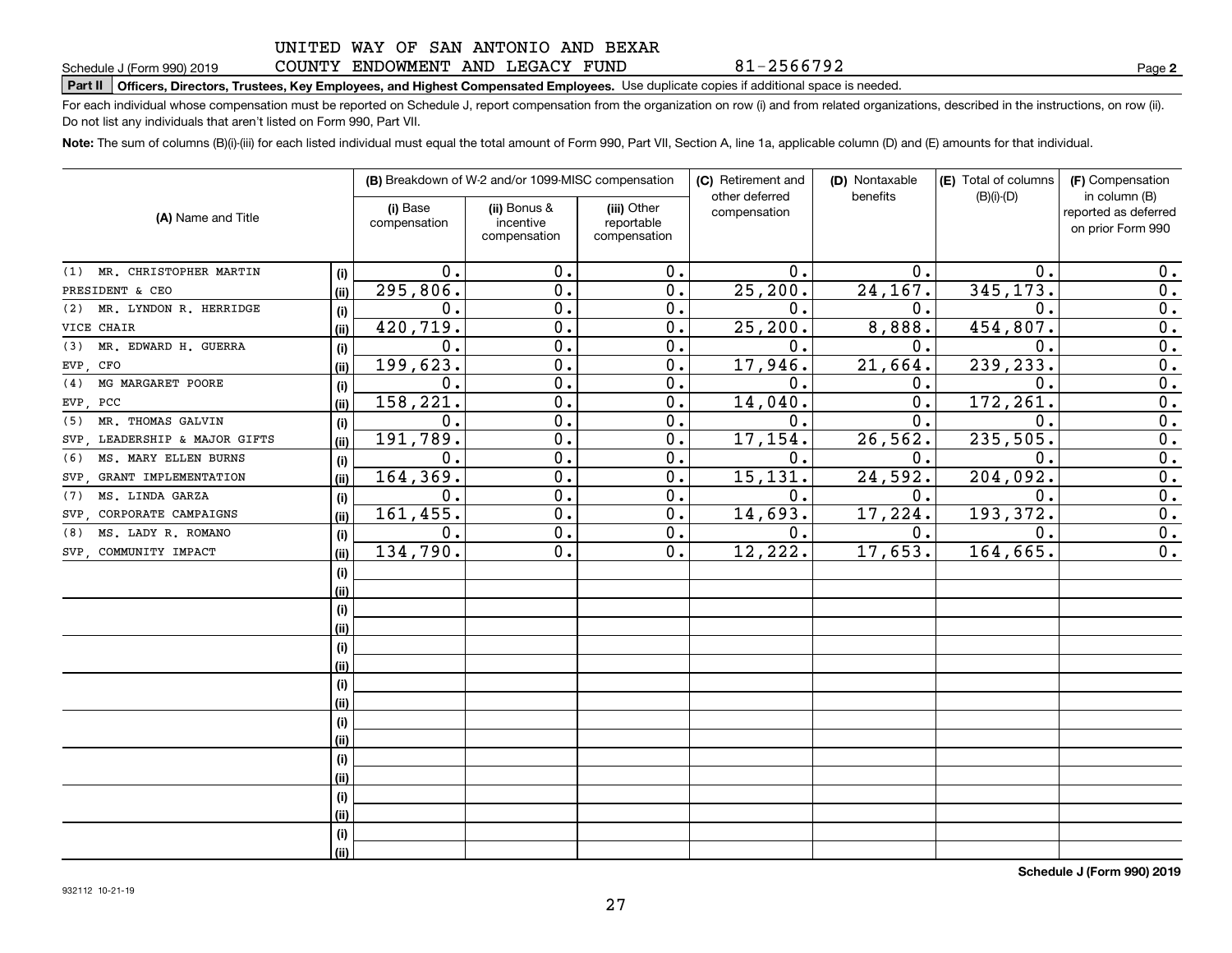**Part III Supplemental Information**

Schedule J (Form 990) 2019 COUNTY ENDOWMENT AND LEGACY FUND<br>Part III Supplemental Information<br>Provide the information, explanation, or descriptions required for Part I, lines 1a, 1b, 3, 4a, 4b, 4c, 5a, 5b, 6a, 6b, 7, and 8

FORM 990, SCHEDULE J, PART I, LINE 3

THE COMPENSATION SALARY RANGE FOR THE PRESIDENT & CEO IS DETERMINED BY

AN OUTSIDE VOLUNTEER COMMITTEE COMPOSED OF HUMAN RESOURCE PROFESSIONALS

FROM A LOCAL MAJOR CORPORATION. THE VOLUNTEER COMMITTEE SECURES

COMPARABLE SALARY DATA FROM LOCAL AND NATIONAL SOURCES TO ESTABLISH THE

GRADE AND SALARY RANGE. THIS GRADE AND SALARY RANGE IS APPROVED

ANNUALLY BY THE PERSONNEL COMMITTEE AND SUBSEQUENTLY THE GOVERNING BODY

OF VOLUNTEERS. THIS PROCESS WAS LAST PERFORMED IN NOVEMBER 2019.

ALL COMPENSATION REPORTED ON FORM 990, PART VII AND SCHEDULE J, PART II

IS FROM THE RELATED ORGANIZATION.

**Schedule J (Form 990) 2019**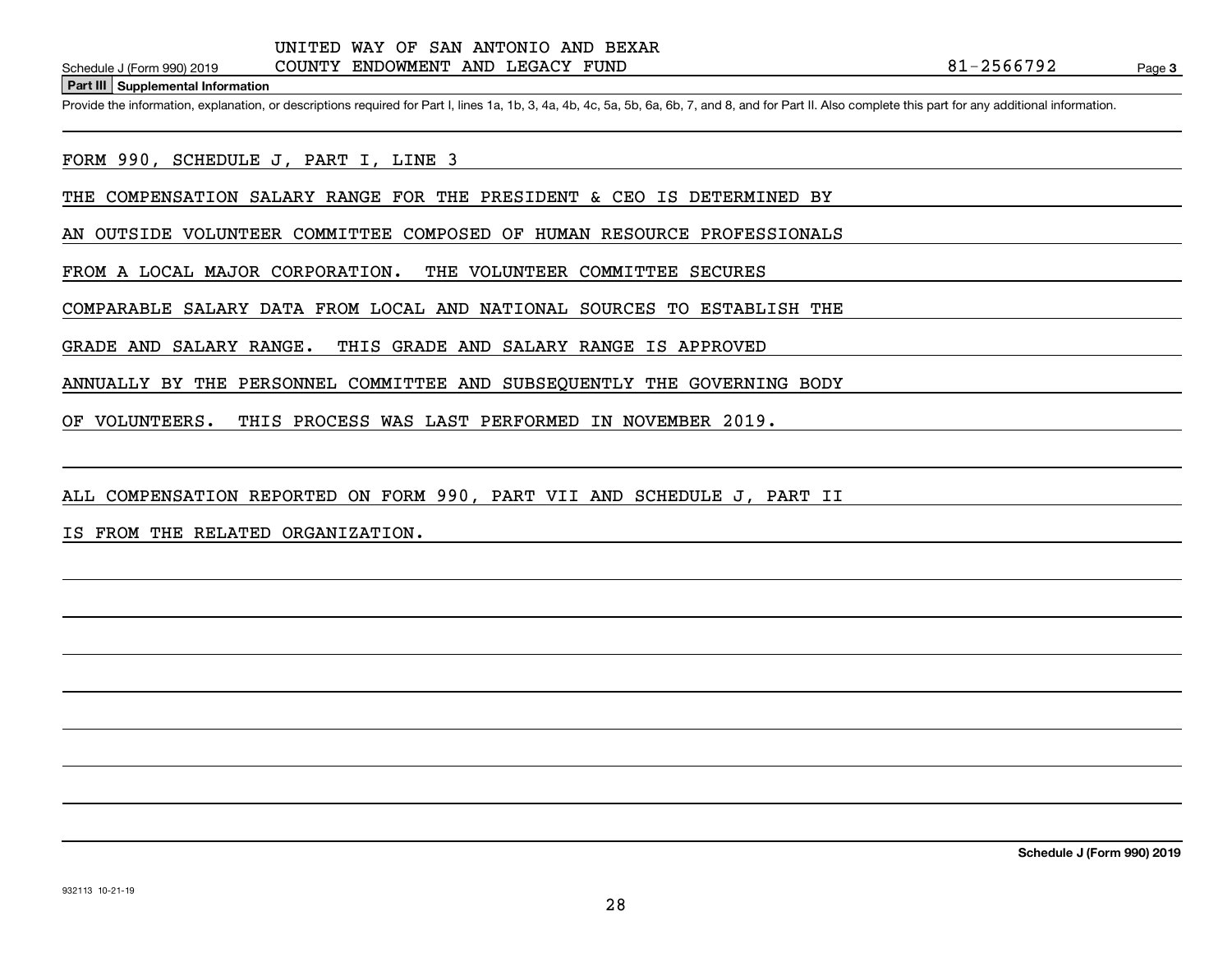**(Form 990 or 990-EZ)**

Department of the Treasury Internal Revenue Service Name of the organization

**Complete to provide information for responses to specific questions on Form 990 or 990-EZ or to provide any additional information. SCHEDULE O Supplemental Information to Form 990 or 990-EZ**

**| Attach to Form 990 or 990-EZ. | Go to www.irs.gov/Form990 for the latest information.**



OMB No. 1545-0047

COUNTY ENDOWMENT AND LEGACY FUND  $\begin{array}{|l|}\n\hline\n\end{array}$  81-2566792

FORM 990, PART I, LINE 1, DESCRIPTION OF ORGANIZATION MISSION:

ENDOWMENT AND LEGACY FUND TO BE USED FOR THE BENEFIT AND FURTHERANCE OF

UNITED WAY OF SAN ANTONIO AND BEXAR

THE STRATEGIC WORK OF UWSA.

FORM 990, PART III, LINE 4A, PROGRAM SERVICE ACCOMPLISHMENTS:

THE ENDOWMENT AND LEGACY FUND'S ROLE IS TO SUPPORT UWSA IN

STRATEGICALLY BRINGING TOGETHER THE TIME, TALENT AND TREASURE OF THE

PEOPLE OF OUR COMMUNITY TO ADDRESS COMPLEX SOCIAL ISSUES SO WE CAN ALL

LIVE UNITED.

FORM 990, PART VI, SECTION B, LINE 11B:

THE 990 IS REVIEWED BY THE AUDIT COMMITTEE WITH MANAGEMENT. UPON APPROVAL

OF THE RETURN BY THE AUDIT COMMITTEE, IT IS PRESENTED TO THE BOARD BEFORE BEING FILED.

FORM 990, PART VI, SECTION B, LINE 12C:

932211 09-06-19 LHA For Paperwork Reduction Act Notice, see the Instructions for Form 990 or 990-EZ. Schedule O (Form 990 or 990-EZ) (2019) IN CONNECTION WITH ANY ACTUAL OR POSSIBLE CONFLICT OF INTEREST, A COVERED INDIVIDUAL MUST DISCLOSE THE EXISTENCE OF THE CONFLICT OF INTEREST TO THE CHAIR OF THE AUDIT COMMITTEE OF UNITED WAY OF SAN ANTONIO AND BEXAR COUNTY. THE CHAIR OF THE AUDIT COMMITTEE SHALL REVIEW THE CIRCUMSTANCES SURROUNDING THE CONFLICT OF INTEREST AND SHALL MAKE A RECOMMENDATION TO THE EXECUTIVE COMMITTEE OF THE UNITED WAY OF SAN ANTONIO AND BEXAR COUNTY ABOUT HOW THE CONFLICT OF INTEREST SHOULD BE RESOLVED OR ADDRESSED. THE EXECUTIVE COMMITTEE SHALL CONSIDER THE CIRCUMSTANCES SURROUNDING THE CONFLICT OF INTEREST AND THE CHAIR OF THE AUDIT COMMITTEE'S RECOMMENDATION AND SHALL INSTRUCT THE FUND ON HOW TO RESOLVE OR ADDRESS THE CONFLICT OF INTEREST.

08100225 758098 3981.002 2019.05050 UNITED WAY OF SAN ANTONIO 3981.001

29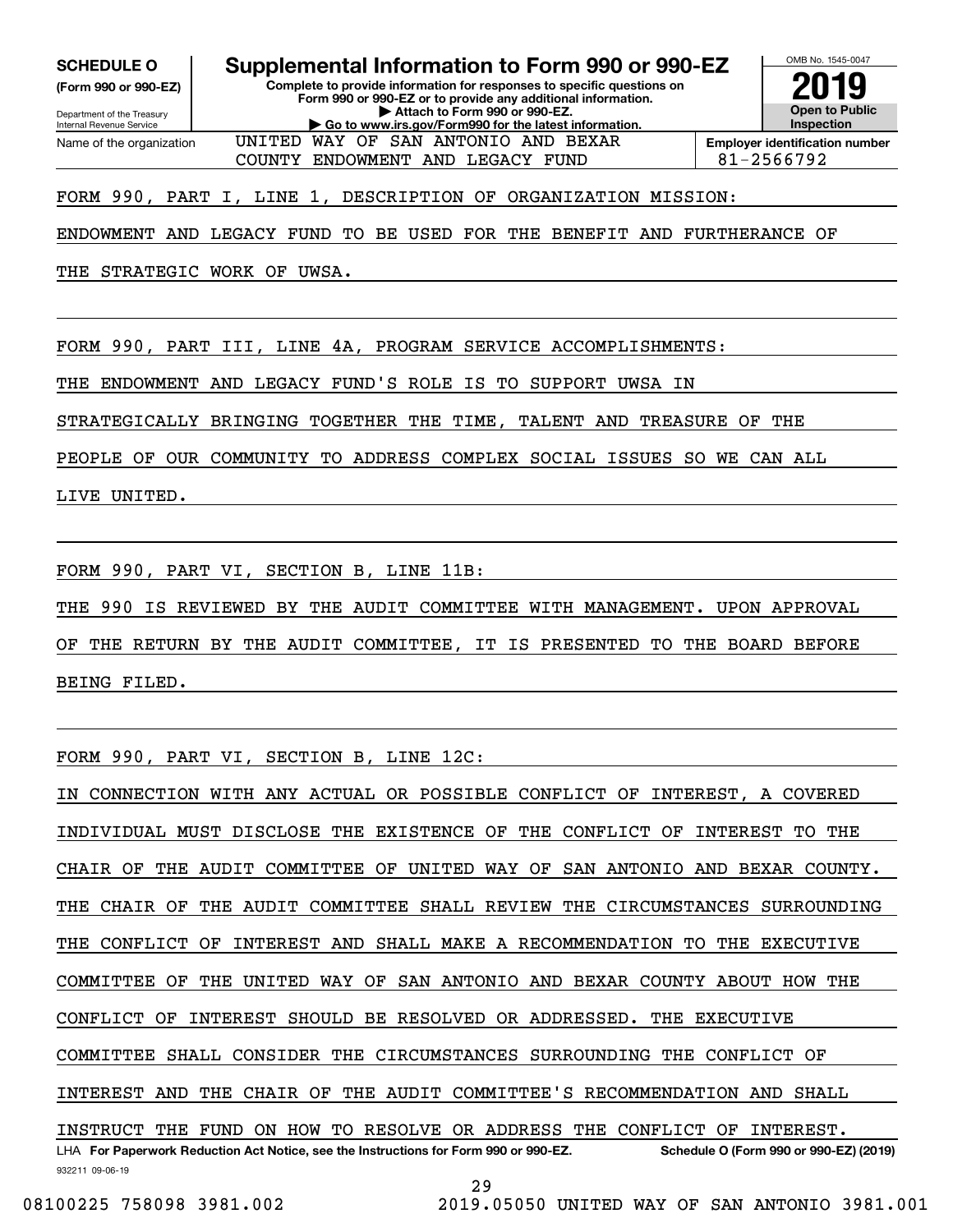| Schedule O (Form 990 or 990-EZ) (2019) |  |  |  |  |                                       |  | Page 2     |  |                                       |
|----------------------------------------|--|--|--|--|---------------------------------------|--|------------|--|---------------------------------------|
| Name of the organization               |  |  |  |  | , UNITED WAY OF SAN ANTONIO AND BEXAR |  |            |  | <b>Employer identification number</b> |
| COUNTY ENDOWMENT AND LEGACY FUND       |  |  |  |  |                                       |  | 81-2566792 |  |                                       |

FORM 990, PART VI, SECTION C, LINE 18:

UWSA ENDOWMENT AND LEGACY FUND FORM 990 IS AVAILABLE UPON REQUEST AND IS

ALSO ON GUIDESTAR WEBSITE.

FORM 990, PART VI, SECTION C, LINE 19:

THE GOVERNING DOCUMENTS, CONFLICT OF INTEREST POLICY, FINANCIAL STATMENTS,

AND FORM 990 ARE AVAILABLE UPON REQUEST.

FORM 990, PART VI, SECTION B, LINE 13:

THE ORGANIZATION IS IN THE PROCESS OF ADOPTING AND IMPLEMENTING A

WRITTEN WHISTLEBLOWER POLICY DURING THE FISCAL YEAR ENDED JUNE 30,

2020.

FORM 990, PART VI, SECTION B, LINE 14:

THE ORGANIZATION IS IN THE PROCESS OF ADOPTING AND IMPLEMENTING A

WRITTEN DOCUMENT RETENTION AND DESTRUCTION POLICY DURING THE FISCAL

YEAR ENDED JUNE 30, 2020.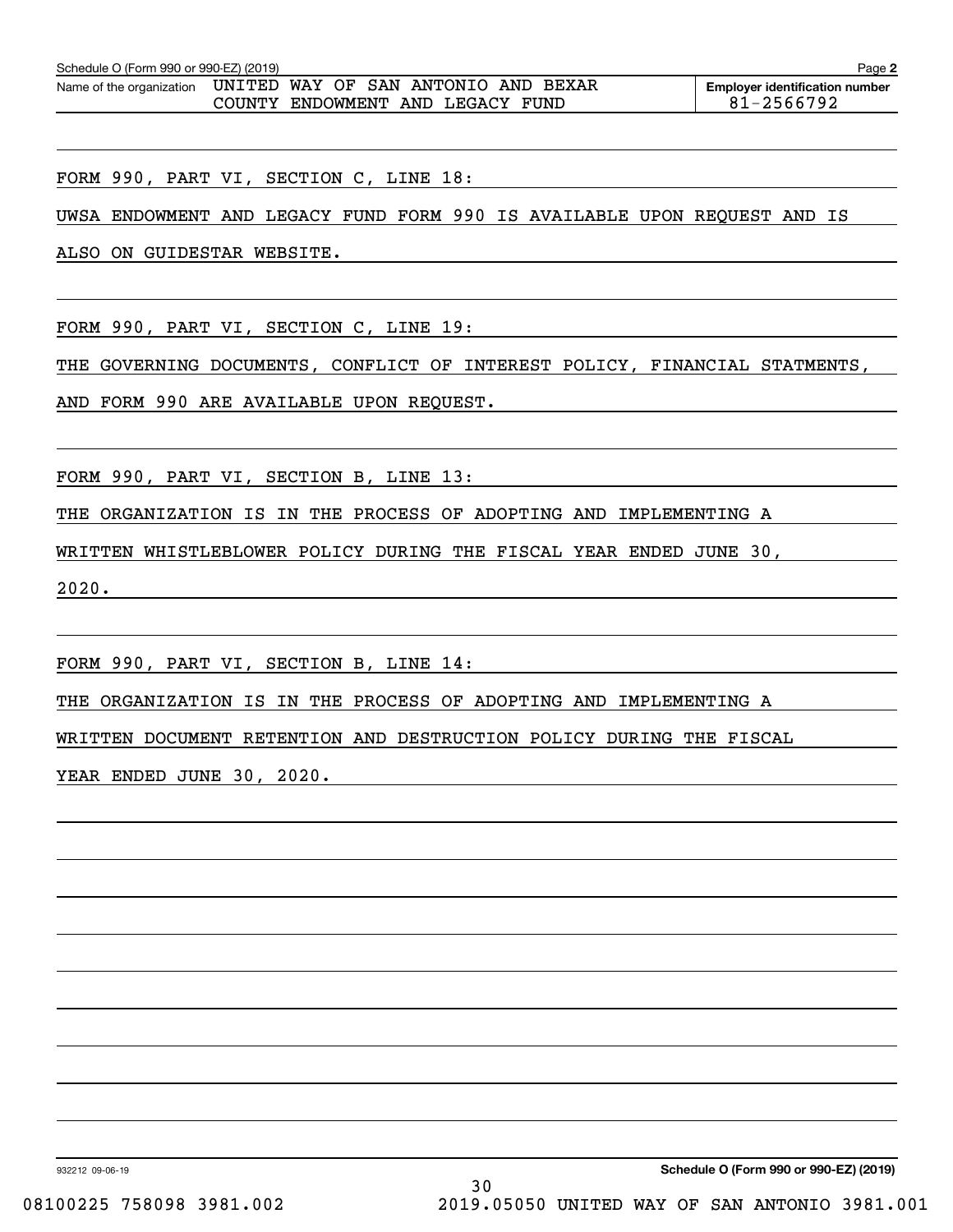| <b>SCHEDULE R</b>                                      |                                                                                                                                                                              | <b>Related Organizations and Unrelated Partnerships</b>                                                       |                          |                                     |                    |                    |            |                                       |                             |  |  |
|--------------------------------------------------------|------------------------------------------------------------------------------------------------------------------------------------------------------------------------------|---------------------------------------------------------------------------------------------------------------|--------------------------|-------------------------------------|--------------------|--------------------|------------|---------------------------------------|-----------------------------|--|--|
| (Form 990)                                             | > Complete if the organization answered "Yes" on Form 990, Part IV, line 33, 34, 35b, 36, or 37.                                                                             |                                                                                                               |                          |                                     |                    |                    |            |                                       |                             |  |  |
|                                                        |                                                                                                                                                                              | Attach to Form 990.                                                                                           |                          |                                     |                    |                    |            |                                       |                             |  |  |
| Department of the Treasury<br>Internal Revenue Service |                                                                                                                                                                              |                                                                                                               |                          | <b>Open to Public</b><br>Inspection |                    |                    |            |                                       |                             |  |  |
| Name of the organization                               |                                                                                                                                                                              | Go to www.irs.gov/Form990 for instructions and the latest information.<br>UNITED WAY OF SAN ANTONIO AND BEXAR |                          |                                     |                    |                    |            | <b>Employer identification number</b> |                             |  |  |
|                                                        |                                                                                                                                                                              | COUNTY ENDOWMENT AND LEGACY FUND                                                                              |                          |                                     |                    |                    | 81-2566792 |                                       |                             |  |  |
|                                                        |                                                                                                                                                                              |                                                                                                               |                          |                                     |                    |                    |            |                                       |                             |  |  |
| Part I                                                 | Identification of Disregarded Entities. Complete if the organization answered "Yes" on Form 990, Part IV, line 33.                                                           |                                                                                                               |                          |                                     |                    |                    |            |                                       |                             |  |  |
|                                                        | (a)                                                                                                                                                                          | (b)                                                                                                           | (c)                      | (d)                                 | (e)                |                    | (f)        |                                       |                             |  |  |
|                                                        | Name, address, and EIN (if applicable)                                                                                                                                       | Primary activity                                                                                              | Legal domicile (state or | Total income                        | End-of-year assets |                    |            | Direct controlling                    |                             |  |  |
|                                                        | of disregarded entity                                                                                                                                                        |                                                                                                               | foreign country)         |                                     |                    |                    | entity     |                                       |                             |  |  |
|                                                        |                                                                                                                                                                              |                                                                                                               |                          |                                     |                    |                    |            |                                       |                             |  |  |
|                                                        |                                                                                                                                                                              |                                                                                                               |                          |                                     |                    |                    |            |                                       |                             |  |  |
|                                                        |                                                                                                                                                                              |                                                                                                               |                          |                                     |                    |                    |            |                                       |                             |  |  |
|                                                        |                                                                                                                                                                              |                                                                                                               |                          |                                     |                    |                    |            |                                       |                             |  |  |
|                                                        |                                                                                                                                                                              |                                                                                                               |                          |                                     |                    |                    |            |                                       |                             |  |  |
|                                                        |                                                                                                                                                                              |                                                                                                               |                          |                                     |                    |                    |            |                                       |                             |  |  |
|                                                        |                                                                                                                                                                              |                                                                                                               |                          |                                     |                    |                    |            |                                       |                             |  |  |
|                                                        |                                                                                                                                                                              |                                                                                                               |                          |                                     |                    |                    |            |                                       |                             |  |  |
|                                                        |                                                                                                                                                                              |                                                                                                               |                          |                                     |                    |                    |            |                                       |                             |  |  |
|                                                        |                                                                                                                                                                              |                                                                                                               |                          |                                     |                    |                    |            |                                       |                             |  |  |
|                                                        |                                                                                                                                                                              |                                                                                                               |                          |                                     |                    |                    |            |                                       |                             |  |  |
|                                                        |                                                                                                                                                                              |                                                                                                               |                          |                                     |                    |                    |            |                                       |                             |  |  |
|                                                        |                                                                                                                                                                              |                                                                                                               |                          |                                     |                    |                    |            |                                       |                             |  |  |
| Part II                                                | Identification of Related Tax-Exempt Organizations. Complete if the organization answered "Yes" on Form 990, Part IV, line 34, because it had one or more related tax-exempt |                                                                                                               |                          |                                     |                    |                    |            |                                       |                             |  |  |
|                                                        | organizations during the tax year.                                                                                                                                           |                                                                                                               |                          |                                     |                    |                    |            |                                       |                             |  |  |
|                                                        | (a)                                                                                                                                                                          | (b)                                                                                                           | (c)                      | (d)                                 | (e)                |                    | (f)        |                                       | $(g)$<br>Section 512(b)(13) |  |  |
|                                                        | Name, address, and EIN                                                                                                                                                       | Primary activity                                                                                              | Legal domicile (state or | <b>Exempt Code</b>                  | Public charity     | Direct controlling |            | controlled                            |                             |  |  |
|                                                        | of related organization                                                                                                                                                      |                                                                                                               | foreign country)         | status (if section<br>section       |                    |                    | entity     |                                       | entity?                     |  |  |
|                                                        |                                                                                                                                                                              |                                                                                                               |                          |                                     | 501(c)(3)          |                    |            | Yes                                   | No                          |  |  |
|                                                        | UNITED WAY OF SAN ANTONIO & BEXAR COUNTY -                                                                                                                                   |                                                                                                               |                          |                                     |                    |                    |            |                                       |                             |  |  |
|                                                        | 74-1272381, 700 SOUTH ALAMO, SAN ANTONIO, TX                                                                                                                                 |                                                                                                               |                          |                                     |                    |                    |            |                                       |                             |  |  |
| 78205                                                  |                                                                                                                                                                              | SEE PART VII                                                                                                  | TEXAS                    | 501(C)(3)                           | LINE 7             | N/A                |            |                                       | X                           |  |  |
|                                                        |                                                                                                                                                                              |                                                                                                               |                          |                                     |                    |                    |            |                                       |                             |  |  |
|                                                        |                                                                                                                                                                              |                                                                                                               |                          |                                     |                    |                    |            |                                       |                             |  |  |
|                                                        |                                                                                                                                                                              |                                                                                                               |                          |                                     |                    |                    |            |                                       |                             |  |  |
|                                                        |                                                                                                                                                                              |                                                                                                               |                          |                                     |                    |                    |            |                                       |                             |  |  |
|                                                        |                                                                                                                                                                              |                                                                                                               |                          |                                     |                    |                    |            |                                       |                             |  |  |
|                                                        |                                                                                                                                                                              |                                                                                                               |                          |                                     |                    |                    |            |                                       |                             |  |  |
|                                                        |                                                                                                                                                                              |                                                                                                               |                          |                                     |                    |                    |            |                                       |                             |  |  |
|                                                        |                                                                                                                                                                              |                                                                                                               |                          |                                     |                    |                    |            |                                       |                             |  |  |
|                                                        |                                                                                                                                                                              |                                                                                                               |                          |                                     |                    |                    |            |                                       |                             |  |  |

**For Paperwork Reduction Act Notice, see the Instructions for Form 990. Schedule R (Form 990) 2019**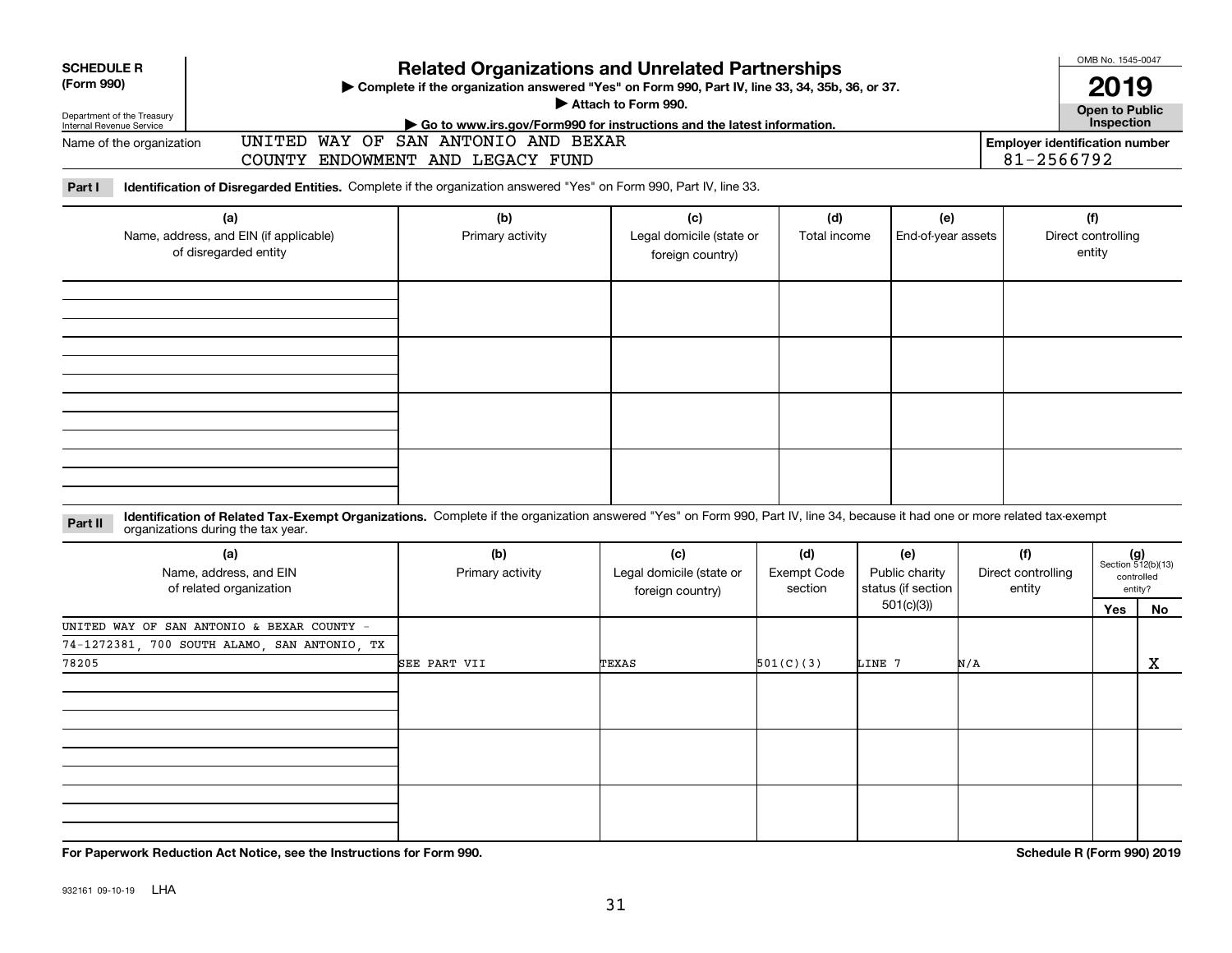#### Schedule R (Form 990) 2019 COUNTY ENDOWMENT AND LEGACY FUND 8 $1\text{--}2\text{566792}$  Page

**2**

**Identification of Related Organizations Taxable as a Partnership.** Complete if the organization answered "Yes" on Form 990, Part IV, line 34, because it had one or more related **Part III** organizations treated as a partnership during the tax year.

| (a)                                               | (b)              | (c)                  | (d)                          | (e)                                                                                        | (f)                      | (g)                               | (h)                              |          | (i)                                                                     | (j) | (k)                                                     |
|---------------------------------------------------|------------------|----------------------|------------------------------|--------------------------------------------------------------------------------------------|--------------------------|-----------------------------------|----------------------------------|----------|-------------------------------------------------------------------------|-----|---------------------------------------------------------|
| Name, address, and EIN<br>of related organization | Primary activity | Legal<br>domicile    | Direct controlling<br>entity | Predominant income<br>(related, unrelated,<br>excluded from tax under<br>sections 512-514) | Share of total<br>income | Share of<br>end-of-year<br>assets | Disproportionate<br>allocations? |          | Code V-UBI<br>amount in box<br>20 of Schedule<br>K-1 (Form 1065) Yes No |     | General or Percentage<br>managing ownership<br>partner? |
|                                                   |                  | (state or<br>foreign |                              |                                                                                            |                          |                                   |                                  |          |                                                                         |     |                                                         |
|                                                   |                  | country)             |                              |                                                                                            |                          |                                   |                                  | Yes   No |                                                                         |     |                                                         |
|                                                   |                  |                      |                              |                                                                                            |                          |                                   |                                  |          |                                                                         |     |                                                         |
|                                                   |                  |                      |                              |                                                                                            |                          |                                   |                                  |          |                                                                         |     |                                                         |
|                                                   |                  |                      |                              |                                                                                            |                          |                                   |                                  |          |                                                                         |     |                                                         |
|                                                   |                  |                      |                              |                                                                                            |                          |                                   |                                  |          |                                                                         |     |                                                         |
|                                                   |                  |                      |                              |                                                                                            |                          |                                   |                                  |          |                                                                         |     |                                                         |
|                                                   |                  |                      |                              |                                                                                            |                          |                                   |                                  |          |                                                                         |     |                                                         |
|                                                   |                  |                      |                              |                                                                                            |                          |                                   |                                  |          |                                                                         |     |                                                         |
|                                                   |                  |                      |                              |                                                                                            |                          |                                   |                                  |          |                                                                         |     |                                                         |
|                                                   |                  |                      |                              |                                                                                            |                          |                                   |                                  |          |                                                                         |     |                                                         |
|                                                   |                  |                      |                              |                                                                                            |                          |                                   |                                  |          |                                                                         |     |                                                         |
|                                                   |                  |                      |                              |                                                                                            |                          |                                   |                                  |          |                                                                         |     |                                                         |
|                                                   |                  |                      |                              |                                                                                            |                          |                                   |                                  |          |                                                                         |     |                                                         |
|                                                   |                  |                      |                              |                                                                                            |                          |                                   |                                  |          |                                                                         |     |                                                         |
|                                                   |                  |                      |                              |                                                                                            |                          |                                   |                                  |          |                                                                         |     |                                                         |
|                                                   |                  |                      |                              |                                                                                            |                          |                                   |                                  |          |                                                                         |     |                                                         |
|                                                   |                  |                      |                              |                                                                                            |                          |                                   |                                  |          |                                                                         |     |                                                         |
|                                                   |                  |                      |                              |                                                                                            |                          |                                   |                                  |          |                                                                         |     |                                                         |

**Identification of Related Organizations Taxable as a Corporation or Trust.** Complete if the organization answered "Yes" on Form 990, Part IV, line 34, because it had one or more related **Part IV** organizations treated as a corporation or trust during the tax year.

| (a)<br>Name, address, and EIN<br>of related organization | (b)<br>Primary activity | (c)<br>Legal domicile<br>(state or<br>foreign | (d)<br>Direct controlling<br>entity | (e)<br>Type of entity<br>(C corp, S corp,<br>or trust) | (f)<br>Share of total<br>income | (g)<br>Share of<br>end-of-year<br>assets | (h)<br>Percentage<br>ownership | $\begin{array}{c} \textbf{(i)}\\ \text{Section}\\ 512 \text{(b)} \text{(13)}\\ \text{controlled}\\ \text{entity?} \end{array}$ |        |
|----------------------------------------------------------|-------------------------|-----------------------------------------------|-------------------------------------|--------------------------------------------------------|---------------------------------|------------------------------------------|--------------------------------|--------------------------------------------------------------------------------------------------------------------------------|--------|
|                                                          |                         | country)                                      |                                     |                                                        |                                 |                                          |                                |                                                                                                                                | Yes No |
|                                                          |                         |                                               |                                     |                                                        |                                 |                                          |                                |                                                                                                                                |        |
|                                                          |                         |                                               |                                     |                                                        |                                 |                                          |                                |                                                                                                                                |        |
|                                                          |                         |                                               |                                     |                                                        |                                 |                                          |                                |                                                                                                                                |        |
|                                                          |                         |                                               |                                     |                                                        |                                 |                                          |                                |                                                                                                                                |        |
|                                                          |                         |                                               |                                     |                                                        |                                 |                                          |                                |                                                                                                                                |        |
|                                                          |                         |                                               |                                     |                                                        |                                 |                                          |                                |                                                                                                                                |        |
|                                                          |                         |                                               |                                     |                                                        |                                 |                                          |                                |                                                                                                                                |        |
|                                                          |                         |                                               |                                     |                                                        |                                 |                                          |                                |                                                                                                                                |        |
|                                                          |                         |                                               |                                     |                                                        |                                 |                                          |                                |                                                                                                                                |        |
|                                                          |                         |                                               |                                     |                                                        |                                 |                                          |                                |                                                                                                                                |        |
|                                                          |                         |                                               |                                     |                                                        |                                 |                                          |                                |                                                                                                                                |        |
|                                                          |                         |                                               |                                     |                                                        |                                 |                                          |                                |                                                                                                                                |        |
|                                                          |                         |                                               |                                     |                                                        |                                 |                                          |                                |                                                                                                                                |        |
|                                                          |                         |                                               |                                     |                                                        |                                 |                                          |                                |                                                                                                                                |        |
|                                                          |                         |                                               |                                     |                                                        |                                 |                                          |                                |                                                                                                                                |        |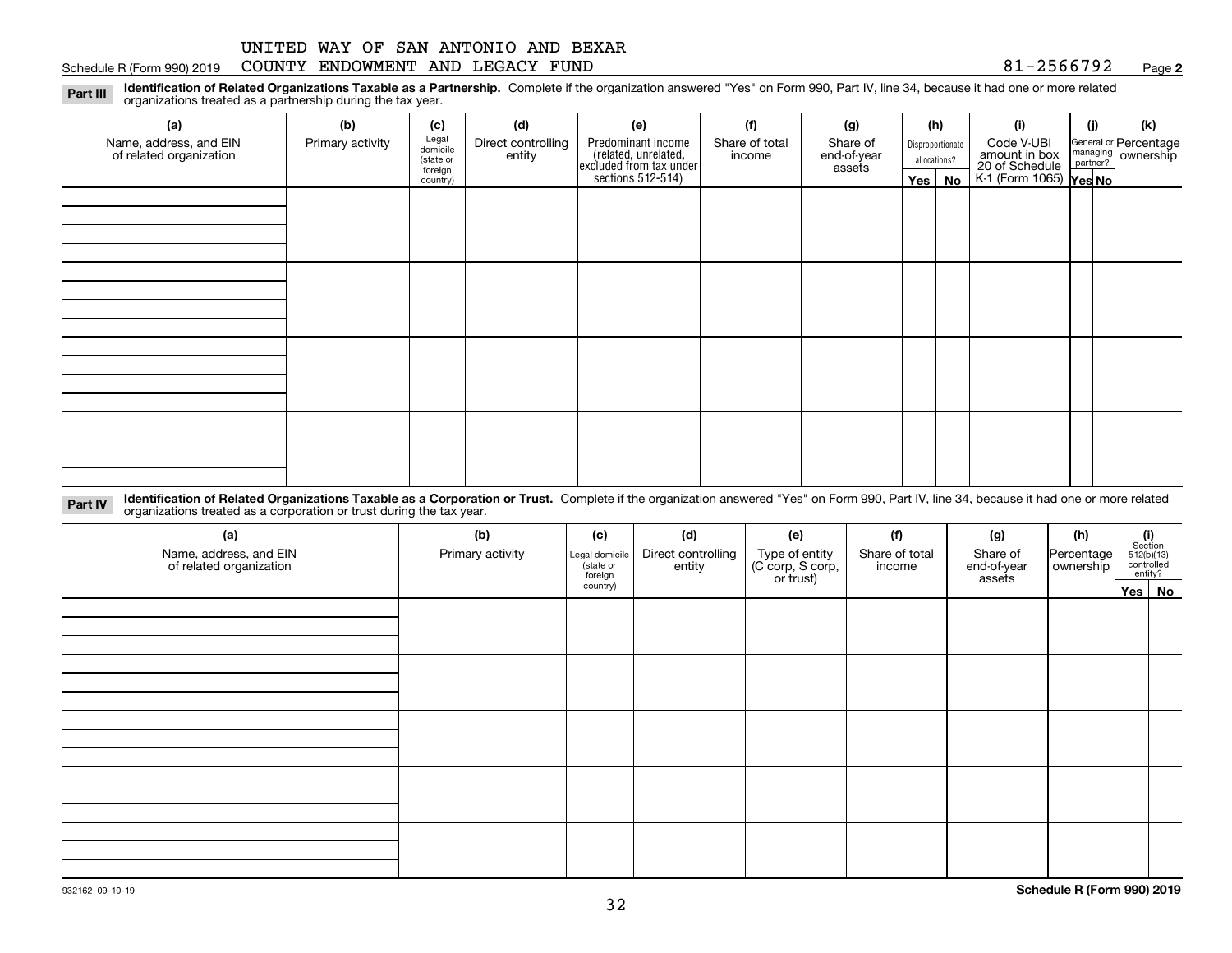### Schedule R (Form 990) 2019 COUNTY ENDOWMENT AND LEGACY FUND 8 $1\text{--}2\text{566792}$  Page

| Part V Transactions With Related Organizations. Complete if the organization answered "Yes" on Form 990, Part IV, line 34, 35b, or 36. |  |
|----------------------------------------------------------------------------------------------------------------------------------------|--|
|                                                                                                                                        |  |

| Note: Complete line 1 if any entity is listed in Parts II, III, or IV of this schedule. |                                                                                                                                                                                                                                |                |   |                         |  |  |  |
|-----------------------------------------------------------------------------------------|--------------------------------------------------------------------------------------------------------------------------------------------------------------------------------------------------------------------------------|----------------|---|-------------------------|--|--|--|
|                                                                                         | During the tax year, did the organization engage in any of the following transactions with one or more related organizations listed in Parts II-IV?                                                                            |                |   |                         |  |  |  |
|                                                                                         |                                                                                                                                                                                                                                | 1a             |   | $\mathbf X$             |  |  |  |
|                                                                                         | b Gift, grant, or capital contribution to related organization(s) mature and contained account of the contribution to related organization(s) matures are contained and contribution to related organization(s) matures are co | 1b             |   | $\mathbf X$             |  |  |  |
|                                                                                         |                                                                                                                                                                                                                                | 1c             |   | $\mathbf X$             |  |  |  |
|                                                                                         |                                                                                                                                                                                                                                | 1 <sub>d</sub> |   | $\mathbf X$             |  |  |  |
|                                                                                         |                                                                                                                                                                                                                                | 1e             |   | $\mathbf X$             |  |  |  |
|                                                                                         | Dividends from related organization(s) manufactured and contract the contract of the contract of the contract of the contract of the contract of the contract of the contract of the contract of the contract of the contract  | 1f             |   | х                       |  |  |  |
| a                                                                                       | Sale of assets to related organization(s) www.assess.com/individual/individual/individual/individual/individual/individual/individual/individual/individual/individual/individual/individual/individual/individual/individual/ | 1g             |   | $\mathbf X$             |  |  |  |
|                                                                                         | h Purchase of assets from related organization(s) manufactured and content to content the content of assets from related organization(s)                                                                                       | 1 <sub>h</sub> |   | X                       |  |  |  |
|                                                                                         |                                                                                                                                                                                                                                | 11             |   | $\overline{\mathbf{x}}$ |  |  |  |
|                                                                                         | Lease of facilities, equipment, or other assets to related organization(s) manufactured content and content and content and content and content and content and content and content and content and content and content and co | 11             |   | $\mathbf x$             |  |  |  |
|                                                                                         |                                                                                                                                                                                                                                |                |   |                         |  |  |  |
|                                                                                         | k Lease of facilities, equipment, or other assets from related organization(s) manufaction content and content to the assets from related organization(s) manufaction content and content and content and content and content  | 1k             |   | х                       |  |  |  |
|                                                                                         |                                                                                                                                                                                                                                | 11             |   | $\mathbf{x}$            |  |  |  |
|                                                                                         | m Performance of services or membership or fundraising solicitations by related organization(s)                                                                                                                                | 1 <sub>m</sub> | X |                         |  |  |  |
|                                                                                         |                                                                                                                                                                                                                                | 1n             | X |                         |  |  |  |
|                                                                                         | <b>o</b> Sharing of paid employees with related organization(s)                                                                                                                                                                | 1о             | х |                         |  |  |  |
|                                                                                         |                                                                                                                                                                                                                                |                |   |                         |  |  |  |
|                                                                                         | p Reimbursement paid to related organization(s) for expenses [1111] and the content of the content of the content of the content of the content of the content of the content of the content of the content of the content of  | 1p.            |   | X                       |  |  |  |
|                                                                                         |                                                                                                                                                                                                                                | 1q             |   | $\mathbf x$             |  |  |  |
|                                                                                         |                                                                                                                                                                                                                                |                |   |                         |  |  |  |
|                                                                                         | r Other transfer of cash or property to related organization(s)                                                                                                                                                                | 1r             |   | X                       |  |  |  |
|                                                                                         |                                                                                                                                                                                                                                | 1s.            |   | $\overline{\mathbf{X}}$ |  |  |  |
|                                                                                         | 2 If the answer to any of the above is "Yes," see the instructions for information on who must complete this line, including covered relationships and transaction thresholds.                                                 |                |   |                         |  |  |  |

| (a)<br>Name of related organization            | (b)<br>Transaction<br>type (a-s) | (c)<br>Amount involved | (d)<br>Method of determining amount involved |
|------------------------------------------------|----------------------------------|------------------------|----------------------------------------------|
| (1) UNITED WAY OF SAN ANTONIO AND BEXAR COUNTY | S                                |                        | $0 \cdot$ FMV                                |
| (2)                                            |                                  |                        |                                              |
| (3)                                            |                                  |                        |                                              |
| (4)                                            |                                  |                        |                                              |
| (5)                                            |                                  |                        |                                              |
| (6)                                            |                                  |                        |                                              |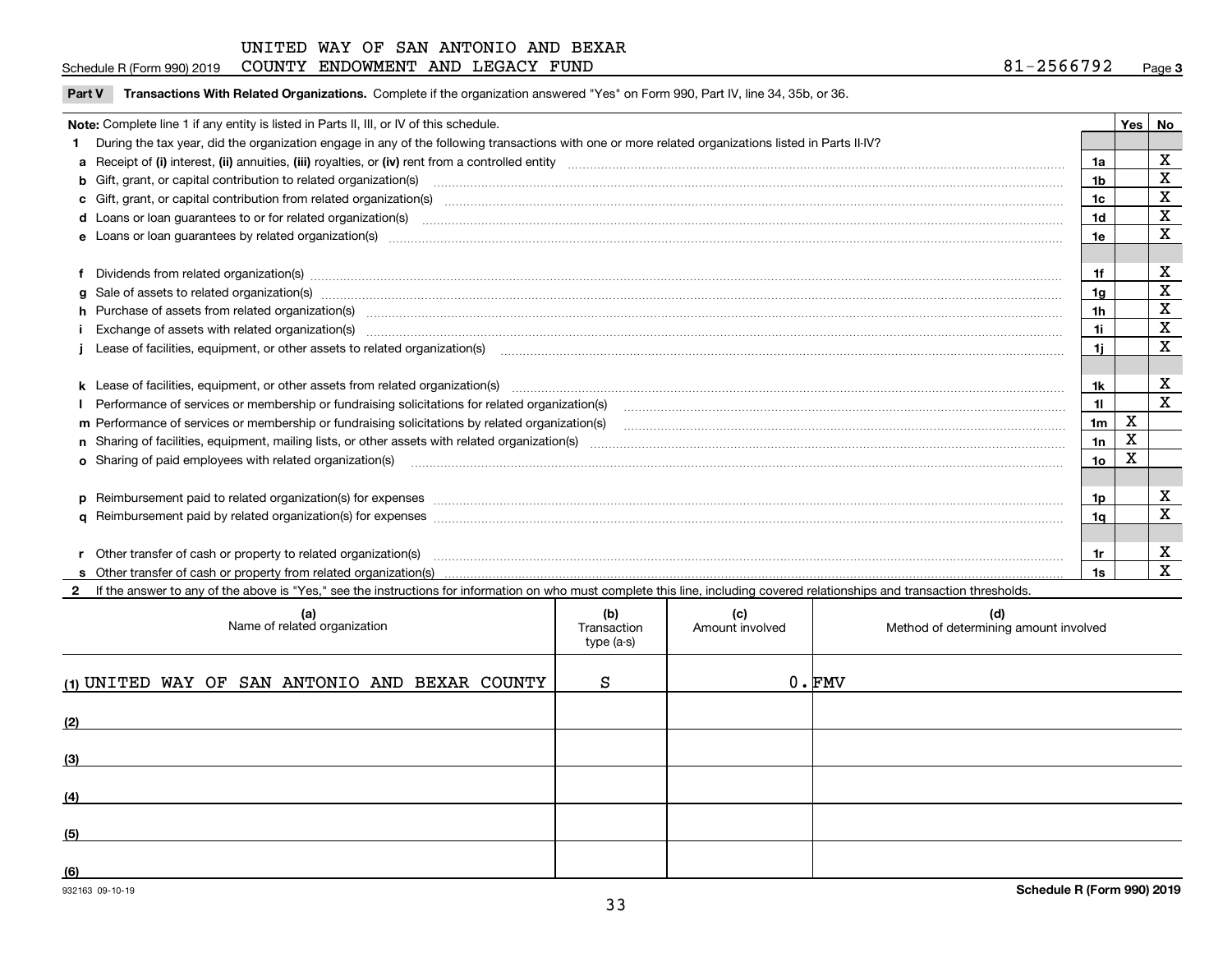#### **4**Schedule R (Form 990) 2019 COUNTY ENDOWMENT AND LEGACY FUND 8 $1\text{--}2\text{566792}$  Page

#### **Part VI Unrelated Organizations Taxable as a Partnership. Complete if the organization answered "Yes" on Form 990, Part IV, line 37.**

Provide the following information for each entity taxed as a partnership through which the organization conducted more than five percent of its activities (measured by total assets or gross revenue) that was not a related organization. See instructions regarding exclusion for certain investment partnerships.

| ັ                      | ັ<br>ັ           |                   |                                                                                            |                                      |  |          |             |  |                                       |                                                                                              |        |     |
|------------------------|------------------|-------------------|--------------------------------------------------------------------------------------------|--------------------------------------|--|----------|-------------|--|---------------------------------------|----------------------------------------------------------------------------------------------|--------|-----|
| (a)                    | (b)              | (c)               | (d)                                                                                        | (e)<br>Are all                       |  | (f)      | (g)         |  | (h)                                   | (i)                                                                                          | (i)    | (k) |
| Name, address, and EIN | Primary activity | Legal domicile    | Predominant income<br>(related, unrelated,<br>excluded from tax under<br>sections 512-514) | partners sec.<br>501(c)(3)<br>orgs.? |  | Share of | Share of    |  | Dispropor-<br>tionate<br>allocations? | Code V-UBI<br>amount in box 20 managing<br>of Schedule K-1 partner?<br>(Form 1065)<br>ves No |        |     |
| of entity              |                  | (state or foreign |                                                                                            |                                      |  | total    | end-of-year |  |                                       |                                                                                              |        |     |
|                        |                  | country)          |                                                                                            | Yes No                               |  | income   | assets      |  | Yes No                                |                                                                                              | Yes No |     |
|                        |                  |                   |                                                                                            |                                      |  |          |             |  |                                       |                                                                                              |        |     |
|                        |                  |                   |                                                                                            |                                      |  |          |             |  |                                       |                                                                                              |        |     |
|                        |                  |                   |                                                                                            |                                      |  |          |             |  |                                       |                                                                                              |        |     |
|                        |                  |                   |                                                                                            |                                      |  |          |             |  |                                       |                                                                                              |        |     |
|                        |                  |                   |                                                                                            |                                      |  |          |             |  |                                       |                                                                                              |        |     |
|                        |                  |                   |                                                                                            |                                      |  |          |             |  |                                       |                                                                                              |        |     |
|                        |                  |                   |                                                                                            |                                      |  |          |             |  |                                       |                                                                                              |        |     |
|                        |                  |                   |                                                                                            |                                      |  |          |             |  |                                       |                                                                                              |        |     |
|                        |                  |                   |                                                                                            |                                      |  |          |             |  |                                       |                                                                                              |        |     |
|                        |                  |                   |                                                                                            |                                      |  |          |             |  |                                       |                                                                                              |        |     |
|                        |                  |                   |                                                                                            |                                      |  |          |             |  |                                       |                                                                                              |        |     |
|                        |                  |                   |                                                                                            |                                      |  |          |             |  |                                       |                                                                                              |        |     |
|                        |                  |                   |                                                                                            |                                      |  |          |             |  |                                       |                                                                                              |        |     |
|                        |                  |                   |                                                                                            |                                      |  |          |             |  |                                       |                                                                                              |        |     |
|                        |                  |                   |                                                                                            |                                      |  |          |             |  |                                       |                                                                                              |        |     |
|                        |                  |                   |                                                                                            |                                      |  |          |             |  |                                       |                                                                                              |        |     |
|                        |                  |                   |                                                                                            |                                      |  |          |             |  |                                       |                                                                                              |        |     |
|                        |                  |                   |                                                                                            |                                      |  |          |             |  |                                       |                                                                                              |        |     |
|                        |                  |                   |                                                                                            |                                      |  |          |             |  |                                       |                                                                                              |        |     |
|                        |                  |                   |                                                                                            |                                      |  |          |             |  |                                       |                                                                                              |        |     |
|                        |                  |                   |                                                                                            |                                      |  |          |             |  |                                       |                                                                                              |        |     |
|                        |                  |                   |                                                                                            |                                      |  |          |             |  |                                       |                                                                                              |        |     |
|                        |                  |                   |                                                                                            |                                      |  |          |             |  |                                       |                                                                                              |        |     |
|                        |                  |                   |                                                                                            |                                      |  |          |             |  |                                       |                                                                                              |        |     |
|                        |                  |                   |                                                                                            |                                      |  |          |             |  |                                       |                                                                                              |        |     |
|                        |                  |                   |                                                                                            |                                      |  |          |             |  |                                       |                                                                                              |        |     |
|                        |                  |                   |                                                                                            |                                      |  |          |             |  |                                       |                                                                                              |        |     |
|                        |                  |                   |                                                                                            |                                      |  |          |             |  |                                       |                                                                                              |        |     |
|                        |                  |                   |                                                                                            |                                      |  |          |             |  |                                       |                                                                                              |        |     |
|                        |                  |                   |                                                                                            |                                      |  |          |             |  |                                       |                                                                                              |        |     |
|                        |                  |                   |                                                                                            |                                      |  |          |             |  |                                       |                                                                                              |        |     |
|                        |                  |                   |                                                                                            |                                      |  |          |             |  |                                       |                                                                                              |        |     |
|                        |                  |                   |                                                                                            |                                      |  |          |             |  |                                       |                                                                                              |        |     |
|                        |                  |                   |                                                                                            |                                      |  |          |             |  |                                       |                                                                                              |        |     |
|                        |                  |                   |                                                                                            |                                      |  |          |             |  |                                       |                                                                                              |        |     |
|                        |                  |                   |                                                                                            |                                      |  |          |             |  |                                       |                                                                                              |        |     |

**Schedule R (Form 990) 2019**